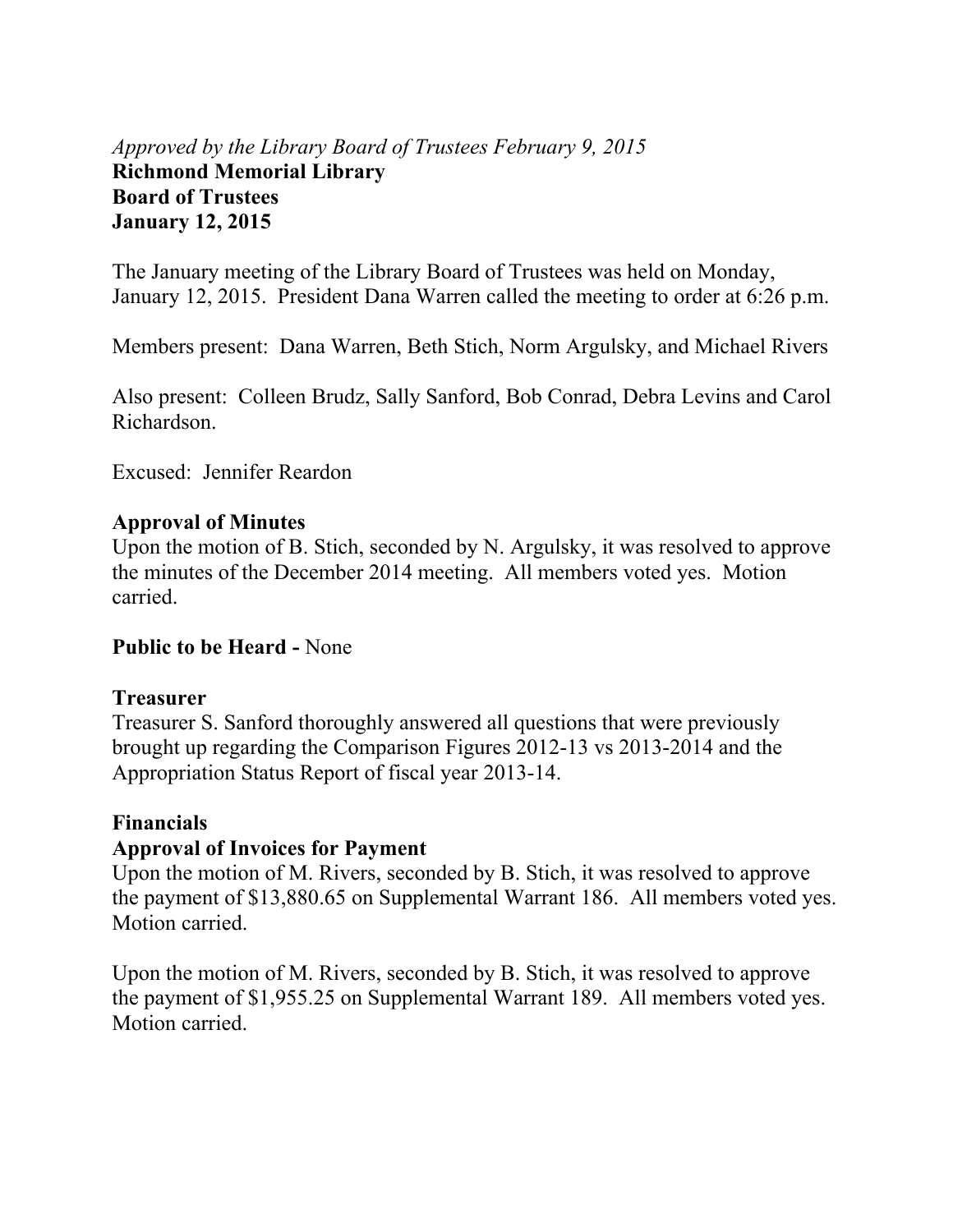Upon the motion of M. Rivers, seconded by B. Stich, it was resolved to approve the payment of \$42,451.49 on Warrant 188. All members voted yes. Motion carried.

Upon the motion of M. Rivers, seconded by B. Stich, it was resolved to approve the manual checks on Warrant 191. The amount of \$4,349.55 was received by P & A Administrative Services for December 2014 Health Care costs. All members voted yes. Motion carried.

## **Summary of Revenues and Appropriations, November 2014**

Upon the motion of M. Rivers, seconded by B. Stich, it was resolved to approve the November 2014 Summary of Revenues and Appropriations. All members voted yes. Motion carried.

## **Bank Reconciliation, November 2014**

Upon the motion of M. Rivers, seconded by B. Stich, it was resolved to approve the November 2014 Bank Reconciliation. All members voted yes. Motion carried.

## **Summary of Revenues and Appropriations, December 2014**

Upon the motion of M. Rivers, seconded by B. Stich, it was resolved to approve the December 2014 Summary of Revenues and Appropriations. All members voted yes. Motion carried.

## **Comparison Figures**

Comparison figures of 2013-2014 vs 2014-2015 Revenues and Appropriations to date were reviewed.

## **Bank Reconciliation, December 2014**

Upon the motion of M. Rivers, seconded by B. Stich, it was resolved to approve the December 2014 Bank Reconciliation. All members voted yes. Motion carried.

S. Sanford continued to successfully answer any questions during the financials portion of the meeting.

S. Sanford and C. Richardson were excused from the meeting at 6:58 p.m.

**Report of Librarian Personnel** – None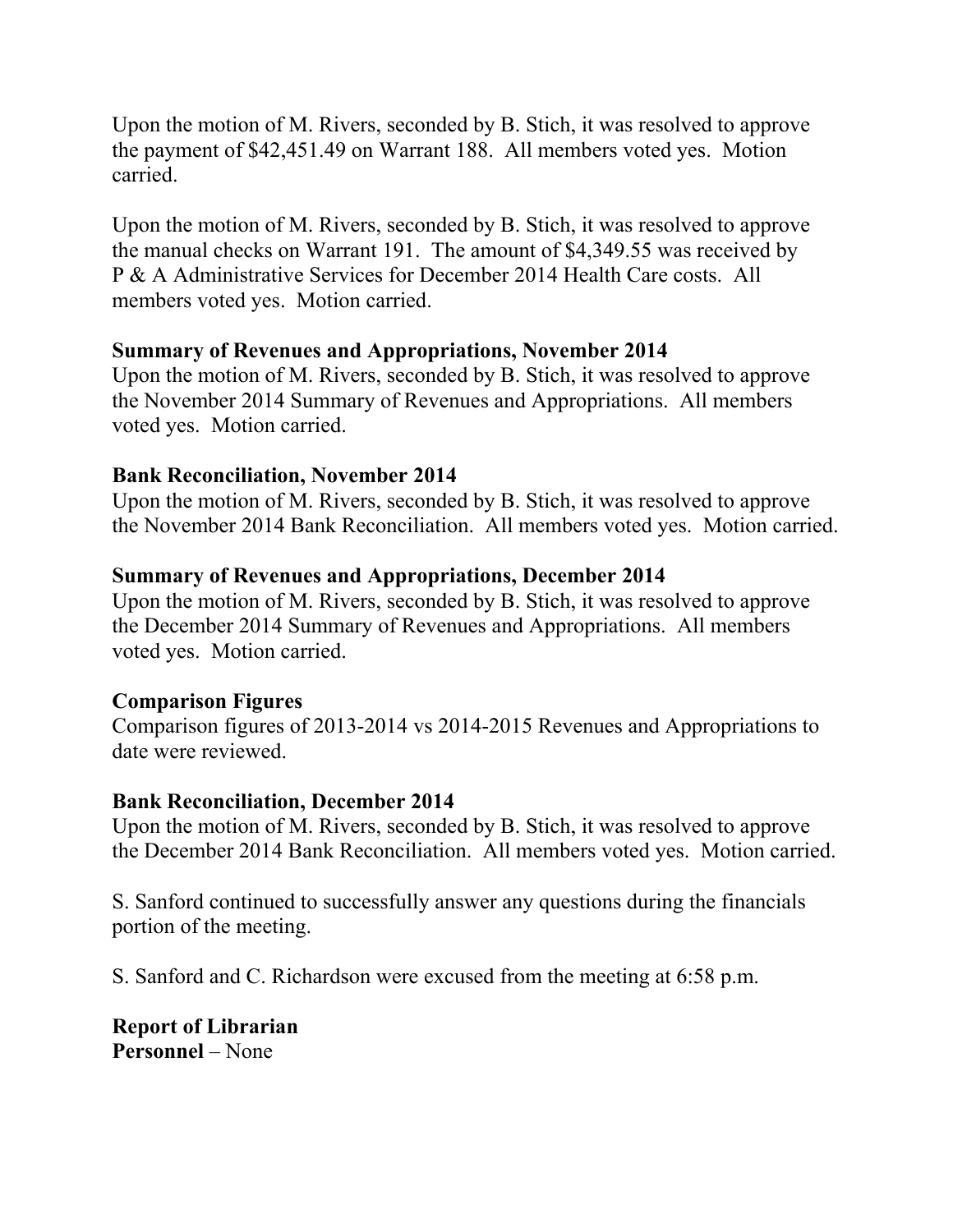## **Security incident and suggested library response**

Upon the motion of N. Argulsky, seconded by M. Rivers, it was resolved to ban for the periods of 6 and 12 months, the two Batavia Middle School students that were involved in an incident at the Library on December 9, 2014. All members voted yes. Motion carried.

## **Fireplace poll results**

B. Conrad reported results of the fireplace poll as 40 in favor of wood, 51 in favor of gas, and a few with the "humbug" response.

## **Tax forms and filing assistance**

Due to budget constraints to the IRS, the Tax Forms Outlet Program (TFOP) has to significantly reduce the amount of Tax Forms and Instruction packets that they provide us with. After much discussion, it was decided that hard copies will be available for the public to copy at the usual price of 20 cents per page. A link to IRS resources will be available from the Library's webpage.

## **Long Range Plan – December accomplishments**

Monthly update reviewed; highlights included:

# December

- Finance Committee met in early Dec. to begin 2015-2016 budget
- Professional staff met to brainstorm Teen/Media space, services
- Foundation meeting; members added; progress on Kenney Trust; brochure drafted; meetings scheduled
- Adult Book Discussion: 2 sessions, 18 attendees
- Christmas Card class: 9 attendees
- Centerpiece class: 6 attendees, incl. 2 new faces
- 2 computer classes: 26 attendees
- Genealogy by Appointment: 1
- Planned and promoted Reel Discussion & Billy Wilder DVD series, music programs
- 39 in house, outreach, and after-school children's programs serving 764 people; including Santa storytime (103 people)
- Installation of Trend Micro antivirus software finally completed
- Updates made to library's webpage
- Harvester Makerspace family "Brush Bot" program; 12-15 attendees
- Sadly: Did NOT win 3D printer grant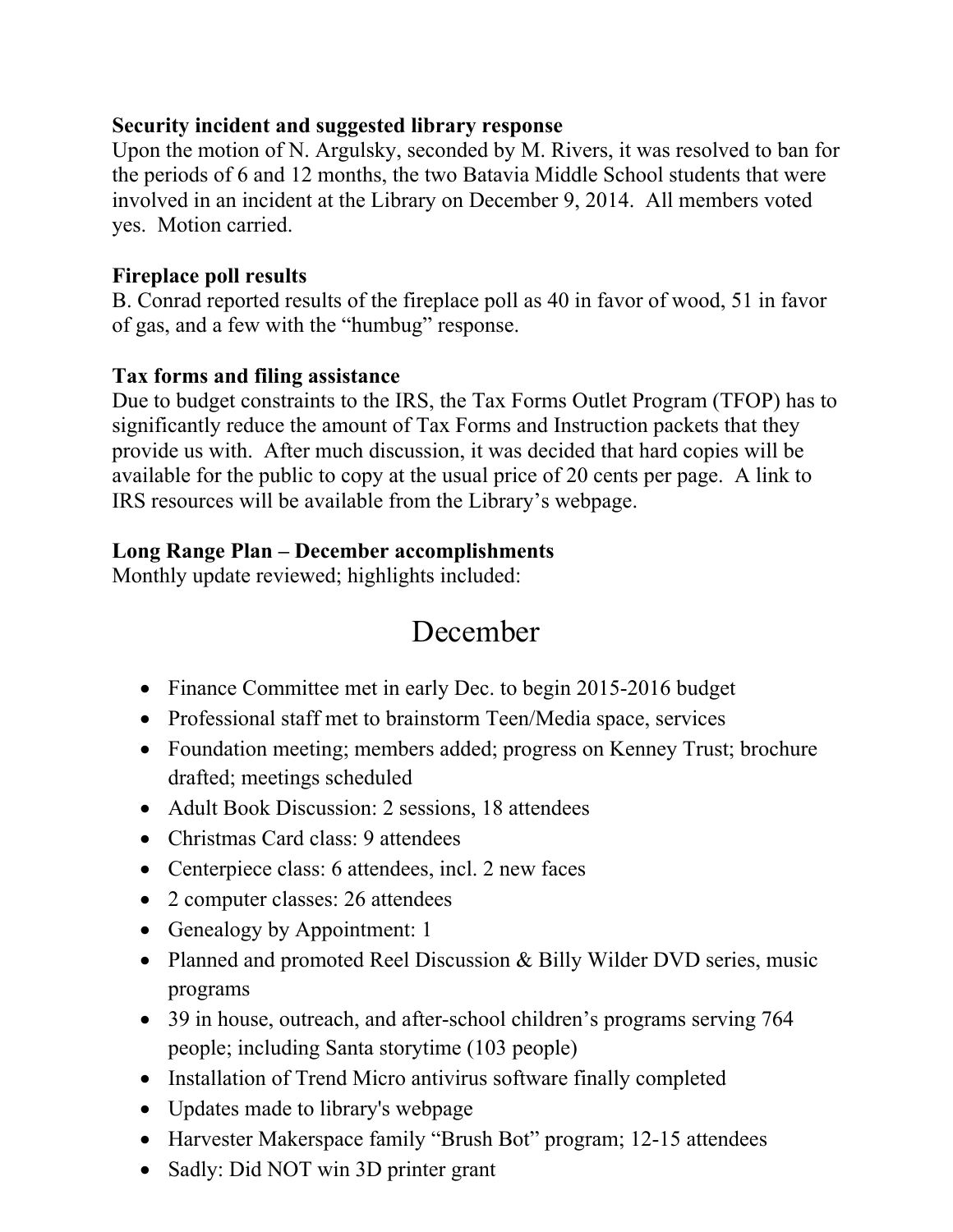## **Library Statistics**

| <b>Materials Circulation</b>                                       | December 2014 | 17,572 |
|--------------------------------------------------------------------|---------------|--------|
| Ebooks                                                             | December 2014 | 498    |
| Freegal Downloads                                                  | December 2014 | 586    |
| Zinio                                                              | December 2014 | 71     |
| Internet Usage                                                     | December 2014 | 2,041  |
| <b>Literacy Stations</b><br>(One computer sent out to be serviced) | December 2014 | 221    |
| Attendance                                                         | December 2014 | 12,018 |
| Website Usage                                                      | December 2014 | 4,864  |

### **Unfinished Business Conflict of Interest Policy/Disclosure**

Upon the motion of M. Rivers, seconded by B. Stich, it was resolved to approve the Conflict of Interest Policy as presented. All members voted yes. Motion carried.

### **Whistleblower Policy**

Upon the motion of N. Argulsky, seconded by M. Rivers, it was resolved to approve the Whistleblower Policy as presented. All members voted yes. Motion carried.

### **New Business**

### **Teacher in the Library agreement renewal**

Upon the motion of B. Stich, seconded by N. Argulsky, it was resolved to approve the Teacher in the Library Agreement renewal as presented. All members voted yes. Motion carried.

**Other New Business** – None.

### **Adjournment**

There being no further business, President Dana Warren adjourned the meeting at 7:52 p.m.

Respectfully submitted, Bob Conrad, Clerk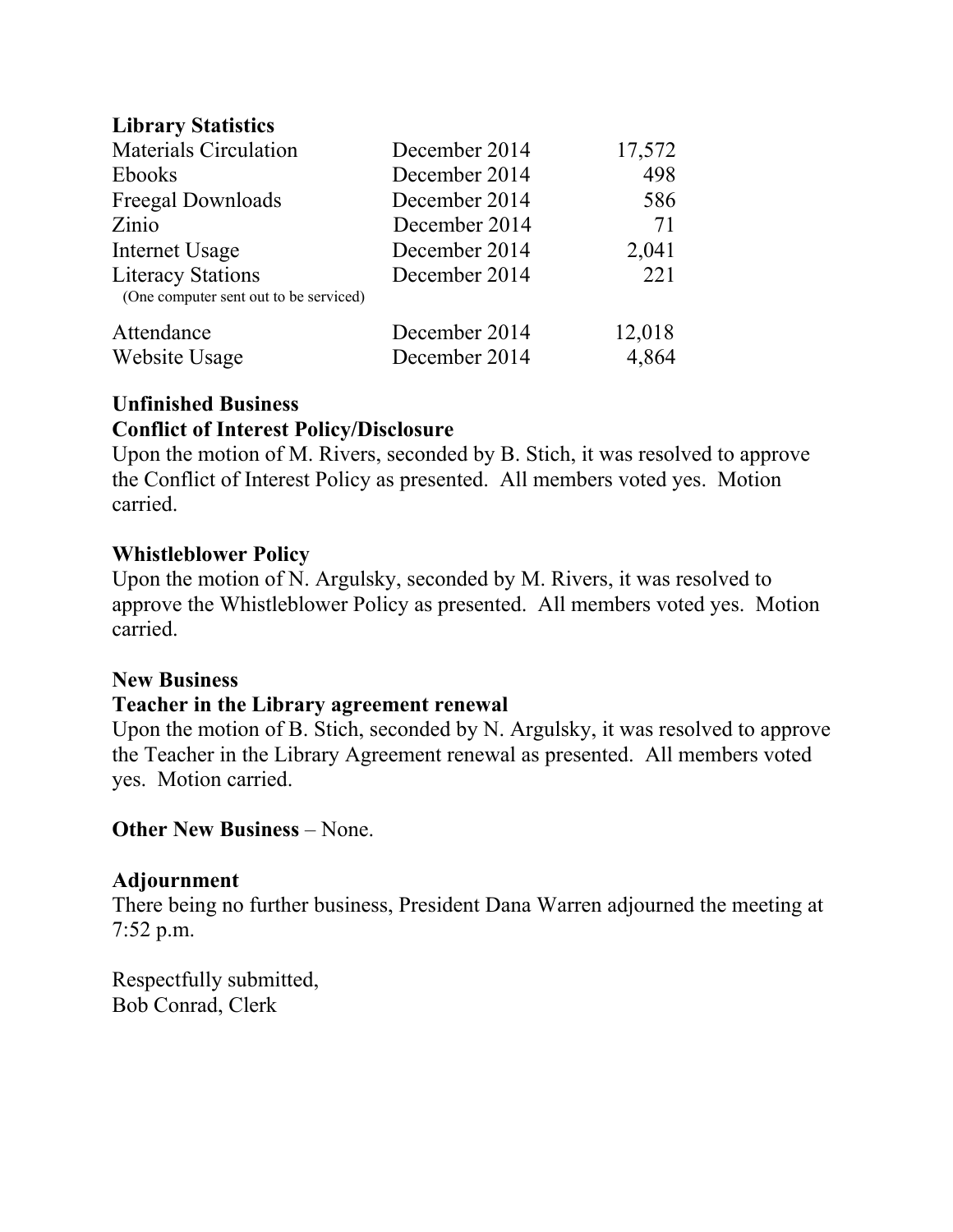### *Approved by the Library Board of Trustees March 9, 2015*  **Richmond Memorial Library Board of Trustees February 9, 2015**

The February meeting of the Library Board of Trustees was held on Monday, February 9, 2015. President Dana Warren called the meeting to order at 6:32 p.m.

Members present: Dana Warren, Beth Stich, Jennifer Reardon and Michael Rivers

Also present: Colleen Brudz, Bob Conrad, Debra Levins, and Carol Richardson

Excused: Norm Argulsky

#### **Approval of Minutes**

Upon the motion of M. Rivers, seconded by B. Stich, it was resolved to approve the minutes of the January 2015 meeting. All members voted yes. Motion carried.

**Public to be Heard** – None

#### **Financials**

#### **Approval of Invoices for Payment**

Upon the motion of B. Stich, seconded by J. Reardon, it was resolved to approve the payment of \$10,039.85 on Supplemental Warrant 193. All members voted yes. Motion carried.

Upon the motion of B. Stich, seconded by J. Reardon, it was resolved to approve the payment of \$1,832.75 on Supplemental Warrant 194. All members voted yes. Motion carried.

Upon the motion of B. Stich, seconded by J. Reardon, it was resolved to approve the payment of \$17,345.60 on Warrant 196. All members voted yes. Motion carried.

Upon the motion of B. Stich, seconded by J. Reardon, it was resolved to approve the manual check on Warrant 197. The amount of \$1,568.69 was received by P & A Administrative Services for January Health Care costs. All members voted yes. Motion carried.

#### **January 2015 Summary of Revenues and Appropriations**

Upon the motion of B. Stich, seconded by J. Reardon, it was resolved to approve the January 2015 Summary of Revenues and Appropriations. All members voted yes. Motion carried.

### **January 2015 Bank Reconciliations**

Upon the motion of B. Stich, seconded by J. Reardon, it was resolved to approve the January 2015 Bank Reconciliations. All members voted yes. Motion carried.

Financial clerk C. Richardson was excused from the meeting at 6:42 p.m.

#### **Report of Librarian**

### **Outreach: Leadership Genesee, Rotary, Kiwanis, WBTA**

Director B. Conrad gave an overview of his outreach with Rotary, Kiwanis Club, and Leadership Genesee. He also highlighted an enjoyable WBTA Radio interview.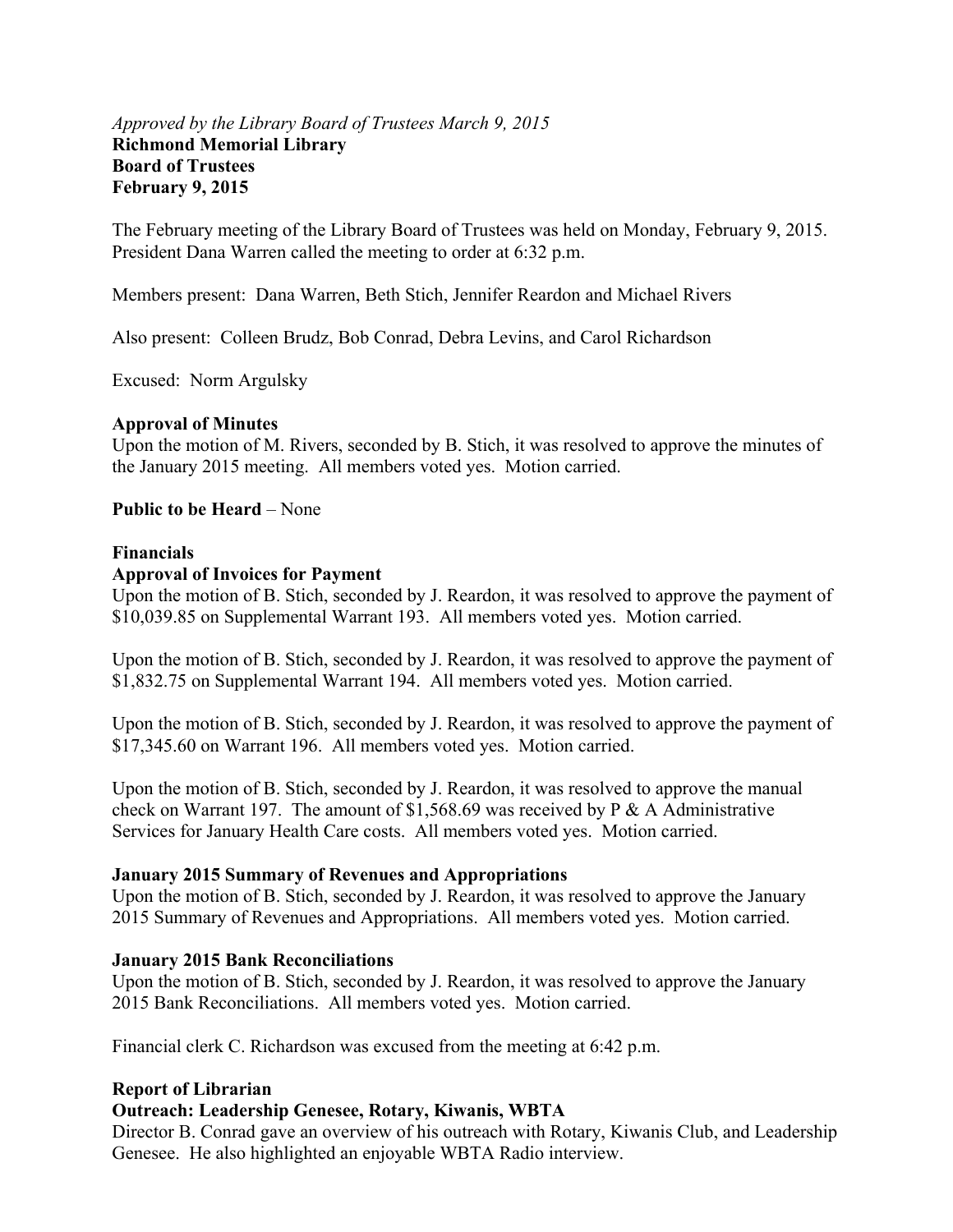### **NIOGA Board of Trustees Vacancies**

M. Rivers nominated Ms. Anne Engel for a second five-year term as our Genesee County NIOGA Board of Trustees Representative. B. Stich seconded the motion. All members voted yes. Motion carried.

### **Fireplace**

The Board instructed R. Conrad to inform the Administration of Batavia City Schools that they are in support of chimney repair in continuation of the Library's wood burning tradition.

### **Library Statistics**

| <b>Materials Circulation</b> | January 2015 | 17,625 |
|------------------------------|--------------|--------|
| Ebooks                       | January 2015 | 546    |
| Freegal Downloads            | January 2015 | 632    |
| Zinio                        | January 2015 | 49     |
| Internet Usage               | January 2015 | 2,201  |
| <b>Literacy Stations</b>     | January 2015 | 325    |
| Attendance                   | January 2015 | 12,501 |
| Website Usage                | January 2015 | 5,777  |

### **New Business**

### **2015-16 Budget Vote/Trustee Election Resolutions**

Upon the motion of B. Stich, Seconded by J. Reardon, the following 5 (five) resolutions were adopted. All members voted yes. Motion carried.

### **1) RESOLUTION APPOINTING BOARD OF REGISTRATION:**

RESOLVED that, pursuant to section 2606 of Education Law, the Board of Trustees of Richmond Memorial Library, Batavia, Genesee County, New York hereby appoints a Board of Registration for the term of one (1) year, consisting of one (1) member which number the Board of Trustees deems necessary, to wit, the following person:

### Ms. Debra Levins

BE IT RESOLVED, that the Board of Trustees hereby designates Richmond Memorial Library, 19 Ross Street, Batavia, New York, which is a place within the said Batavia City School District, as the place where such Board of Registration shall oversee for the purpose of preparing a register of qualified voters of the District pursuant to Section 2606 of Education Law, and the compensation for Ms. Debra Levins is hereby fixed at a stipend of \$185.00.

By the order of the Board of Trustees Richmond Memorial Library Dated: February 9, 2015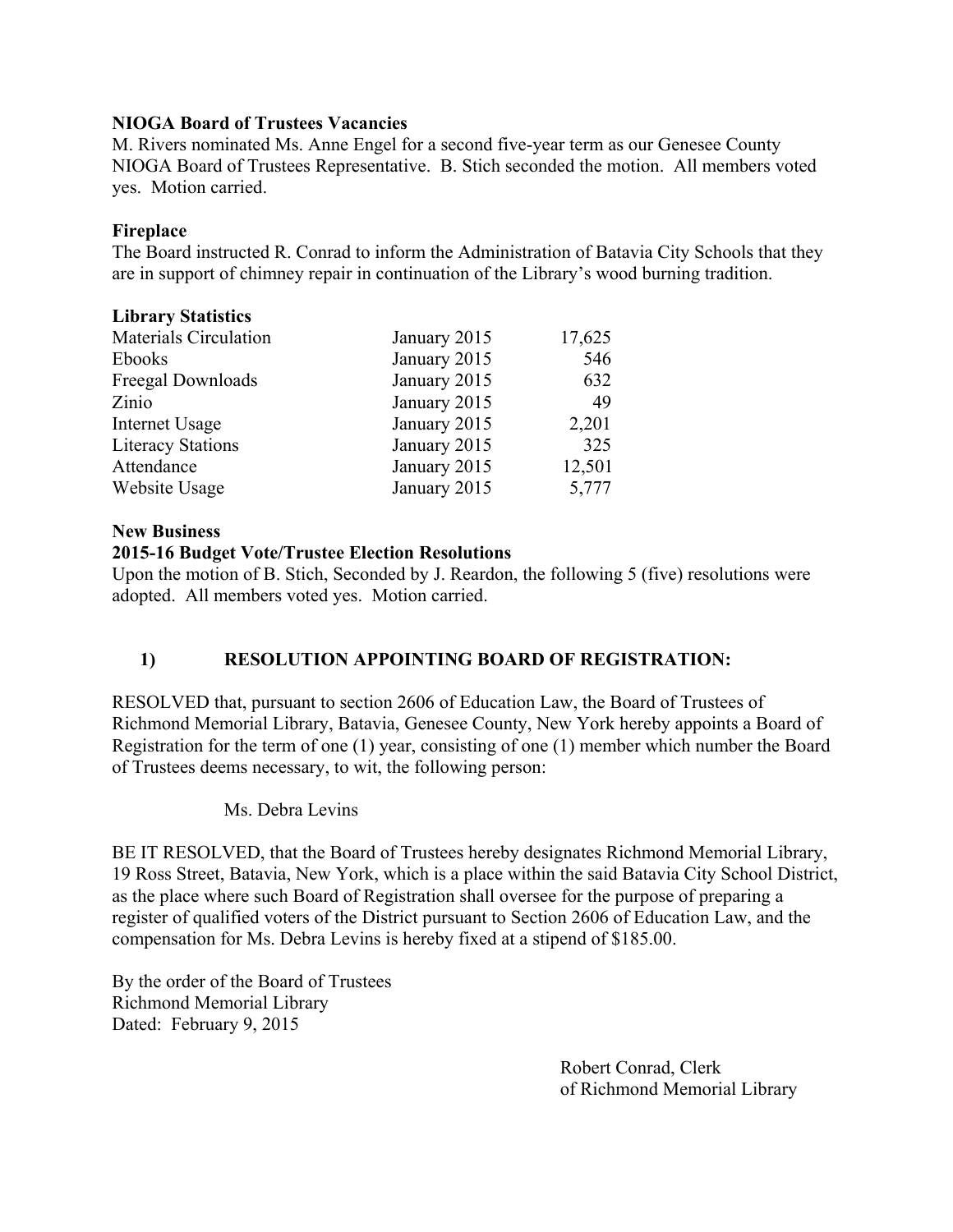### **2) RESOLUTION NOTICING TIME AND PLACE OF REGISTRATION OF VOTERS FOR SPECIAL DISTRICT MEETING OF RICHMOND MEMORIAL LIBRARY, 19 ROSS STREET, BATAVIA, NEW YORK:**

BE IT RESOLVED, that the said Board of Registration is hereby directed to meet at Richmond Memorial Library, 19 Ross Street, Batavia, New York for the purpose of preparing the registers for the forthcoming special district meeting on April 14, 2015 which day is hereby fixed for the purpose, during the hours of 1:00 o'clock PM to 5:00 o'clock PM and from 7:00 o'clock PM to 9:00 o'clock PM,

BE IT FURTHER RESOLVED, that this Board of Trustees shall publish a notice of registration, and the clerk is hereby directed to do so, once in each of the two  $(2)$  weeks preceding the  $14<sup>th</sup>$  of April, to wit, on March 31st and April 7th in the *Batavia Daily News*, which notice shall be in the following form:

### **NOTICE OF TIME AND PLACE OF REGISTRATION OF VOTERS FOR SPECIAL DISTRICT MEETING RICHMOND MEMORIAL LIBRARY, BATAVIA, GENESEE COUNTY, NEW YORK**

NOTICE IS HEREBY GIVEN that for the purpose of preparing registers of the qualified voters of the City School District of the City of Batavia, New York, at Richmond Memorial Library, 19 Ross Street, Batavia, New York on April 14, 2015 from 1:00 o'clock PM to 5:00 o'clock PM and from 7:00 PM to 9:00 PM. "Any person otherwise qualified to vote who is not currently registered under permanent personal registration in the election district in which he or she resides, or who has moved to another residence within that district following the date of such registration, or who has not voted at a general election at least once in the last four successive calendar years, should, in order to be entitled to vote, present himself or herself personally for the registration or otherwise register at the Genesee County Board of Elections."

By order of the Board of Trustees Richmond Memorial Library Dated: February 9, 2015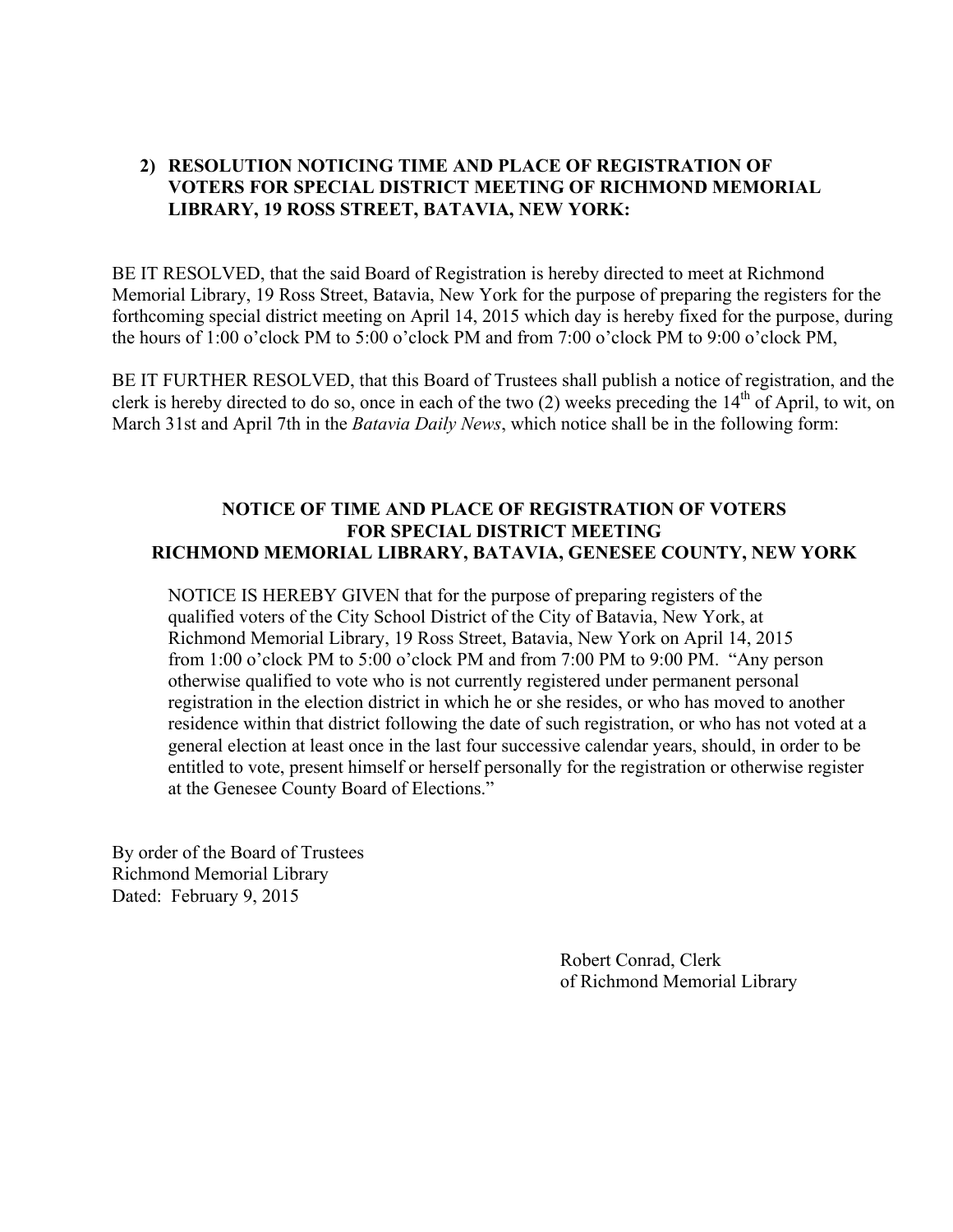### **3) RESOLUTION TO NOTICE THE FILING OF REGISTERS FOR THE SPECIAL DISTRICT MEETING OF RICHMOND MEMORIAL LIBRARY, BATAVIA , GENESEE COUNTY, NEW YORK:**

RESOLVED: that pursuant to Section 2606 of Education Law, the Board of Trustees of Richmond Memorial Library publish, and it hereby directs the clerk thereof so to do, a motion stating that the library election registers have been filed and noting that the Richmond Memorial Library, 19 Ross St., Batavia, New York as the place at which they are on file, and setting the hours to wit: from 9:00 o'clock AM to 5:00 o'clock PM in each week day other than Saturday from date of the notice up to May 5, 2015 when they will be open for inspection and such notice shall be published once in each of the two weeks preceding such election in the *Batavia Daily News*, as newspaper having a general circulation in said City School District of Batavia, to wit: on April 14 and April 21, 2015 which said notice shall be in the following form:

### **NOTICE OF FILING OF REGISTERS SPECIAL DISTRICT MEETING RICHMOND MEMORIAL LIBRARY, BATAVIA, GENESEE COUNTY, NEW YORK**

 Notice is hereby given that the registers prepared as provided in section 2606 of the Education Law have been completed and have been filed in the Richmond Memorial Library and notice is further given that said registers will continue to be on file at the Richmond Memorial Library, 19 Ross St., and will be open for inspection from the hours of 9:00 o'clock AM to 5:00 o'clock PM in each week day other than Saturday from the date hereof up to the date of annual meeting to wit: May 5, 2015.

By order of the Board of Trustees Richmond Memorial Library Dated: February 9, 2015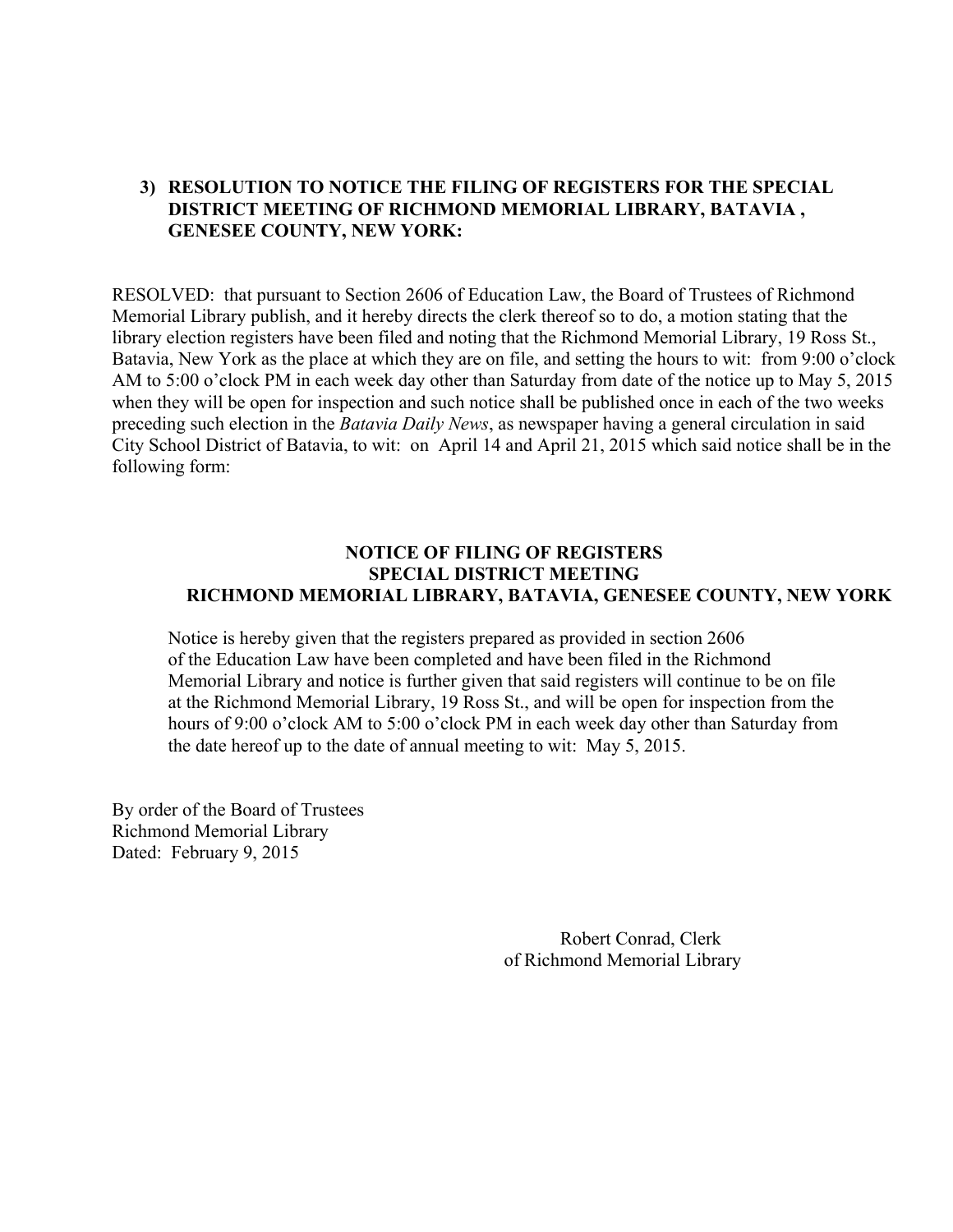### **4) RESOLUTION NOTICING SPECIAL DISTRICT MEETING OF RICHMOND MEMORIAL LIBRARY:**

RESOLVED, that pursuant to section 2004 of Education Law, that the Board of Trustees of Richmond Memorial Library, cause, and hereby does direct the clerk to cause a notice to be published four times within the seven weeks, next preceding such district meeting, the first publication to be at least forty-five days before said meeting on May 5, 2015, which dates of publication shall be on March 10, March 17, March 24 and March 31 in the following form:

### **NOTICE OF SPECIAL DISTRICT MEETING OF BATAVIA CITY SCHOOL DISTRICT BATAVIA, GENESEE COUNTY, NEW YORK ON BEHALF OF RICHMOND MEMORIAL LIBRARY**

NOTICE IS HEREBY GIVEN, that a special district meeting of the qualified voters of the Batavia City School District, Batavia, Genesee County, New York, will be held at Richmond Memorial Library, 19 Ross Street, Batavia, New York on Tuesday, May 5, 2015 during the hours of 9:00 o'clock AM to 9:00 o'clock PM, prevailing time, during which hours polls will be open for the purposes of voting, by voting machine, upon the following items:

- (1) To adopt the Annual Library District Budget of Richmond Memorial Library for the fiscal year 2015-2016 and to authorize the requisite portion thereof to be raised by taxation on the taxable property of said School District; and,
- (2) To elect one (1) Trustee of Richmond Memorial Library to fill a five-year term commencing July 1, 2015 and ending June 30, 2020, as a result of the expiration of the term of office presently held by Michael Rivers; and,

FURTHER NOTICE IS HEREBY GIVEN, that for the purposes of voting at such meeting on May 5, 2015, the polls will be open between the hours of 9:00 o'clock AM and 9:00 o'clock PM, prevailing time, and voting will be held in the Richmond Memorial Library, 19 Ross Street, Batavia, New York; and,

FURTHER NOTICE IS HEREBY GIVEN, that a copy of the statement of the amount of money which will be required for the ensuing year for Richmond Memorial Library's purposes, exclusive of public monies, may be obtained by any taxpayer in Batavia City School District during the seven days immediately preceding said meeting, except Sunday and holidays, from Richmond Memorial Library, located at 19 Ross Street, Batavia, New York, during the hours of 9:00 o'clock AM to 5:00 o'clock PM, prevailing time; and,

FURTHER NOTICE IS HEREBY GIVEN, that pursuant to Section 2017 of Education Law a public information meeting for purposes of discussion of the expenditure of funds and the budgeting thereof, will be held at Richmond Memorial Library, 19 Ross Street, Batavia, New York, on Monday, April 13, 2015 at 7:00 PM; and,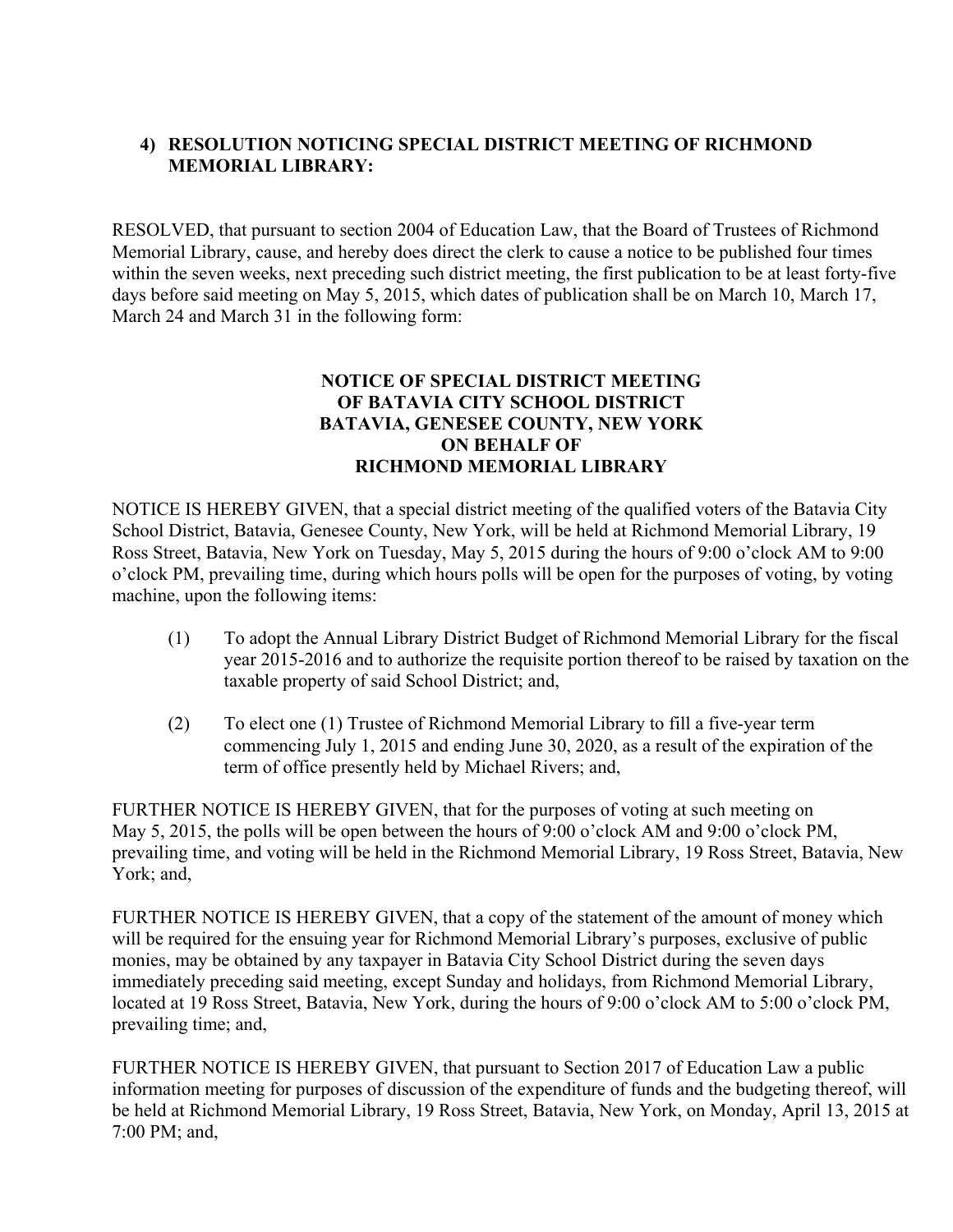FURTHER NOTICE IS HEREBY GIVEN, that petitions nominating candidates for the office of Trustee of Richmond Memorial Library shall be filed in the Office of the Clerk of the Richmond Memorial Library, 19 Ross Street, Batavia, New York, not later than Wednesday, April 1, 2015 which petitions shall be filed between the hours of 9:00 o'clock AM to 5:00 o'clock PM, prevailing time. Vacancies on the library board are not considered separate, specific offices, and the nominating petitions, therefore, shall not describe any specific vacancies upon the library board for which the candidate is nominated. Each petition must be directed to the Clerk of the Richmond Memorial Library, must be signed by at least twenty-five (25) qualified voters of the School District, and must state the residence of each signer, and the name and residence of the candidate; and,

FURTHER NOTICE IS HEREBY GIVEN, that personal registration of voters is required either pursuant to Section 2606 of Education Law or pursuant to article 5 of the Education Law. If a voter has heretofore registered pursuant to Section 2606 of Education Law and has voted at any annual or specific district meeting within the past four years, such voter is eligible to vote at this election; if a voter is registered and eligible to vote pursuant to Article 5 of the Election Law, such voter is also eligible to vote at this election. All other persons who wish to vote must register. The Board of Registration will meet for the purpose of registering all qualified voters of the District pursuant to Section 2606 of Education Law at Richmond Memorial Library on Tuesday, April 14, 2015 between the hours of 1:00 o'clock PM and 5:00 o'clock PM, and 7:00 o'clock PM and 9:00 o'clock PM, prevailing time, and in addition, voters may register at the Genesee County Board of Elections, to add any additional names to the register to be used at the aforesaid election, at which time any person will be entitled to have his or her name placed on such registers, providing that at the meeting of the Board of Registration he or she is known, or proven to the satisfaction of the Board of Registration to be then or thereafter entitled to vote at such public hearing or election for which such registers are prepared, and that the registers so prepared pursuant to section 2606 of the Education Law of the State of New York and the registration list prepared by the Board of Elections of Genesee County will be filed in the office of the Clerk of Richmond Memorial Library, 19 Ross Street, Batavia, New York and will be open for inspection by any qualified voter of the District between the hours of 9:00 o'clock AM to 5:00 o'clock PM, prevailing time, on and after April 15, 2015 and each day thereafter prior to the day set for the special district meeting, except holidays, Saturdays and Sundays; and,

FURTHER NOTICE IS HEREBY GIVEN, that pursuant to the provisions of 2018-a of the Education Law, absentee ballots for the election of Trustee of the Library and the adoption of the annual budget may be applied for at the Richmond Memorial Library, 19 Ross Street between the hours of 9:00 o'clock AM to 5:00 o'clock PM. Such application must be received by the Clerk of the Richmond Memorial Library by 4:00 o'clock PM on April 27, 2015 if the ballot is to be mailed to the voter or by 4:00 o'clock PM on May 4, 2015 if the ballot is to be delivered personally to the voter. A list of all persons to whom absentee ballots shall have been issued will be available in the Richmond Memorial Library on each of the five (5) days prior to May 5, 2015, except Saturday, Sunday and holidays, and such list will be posted at the polling place in the Richmond Memorial Library on May 5, 2015.

By order of the Board of Trustees Richmond Memorial Library Dated: February 9, 2015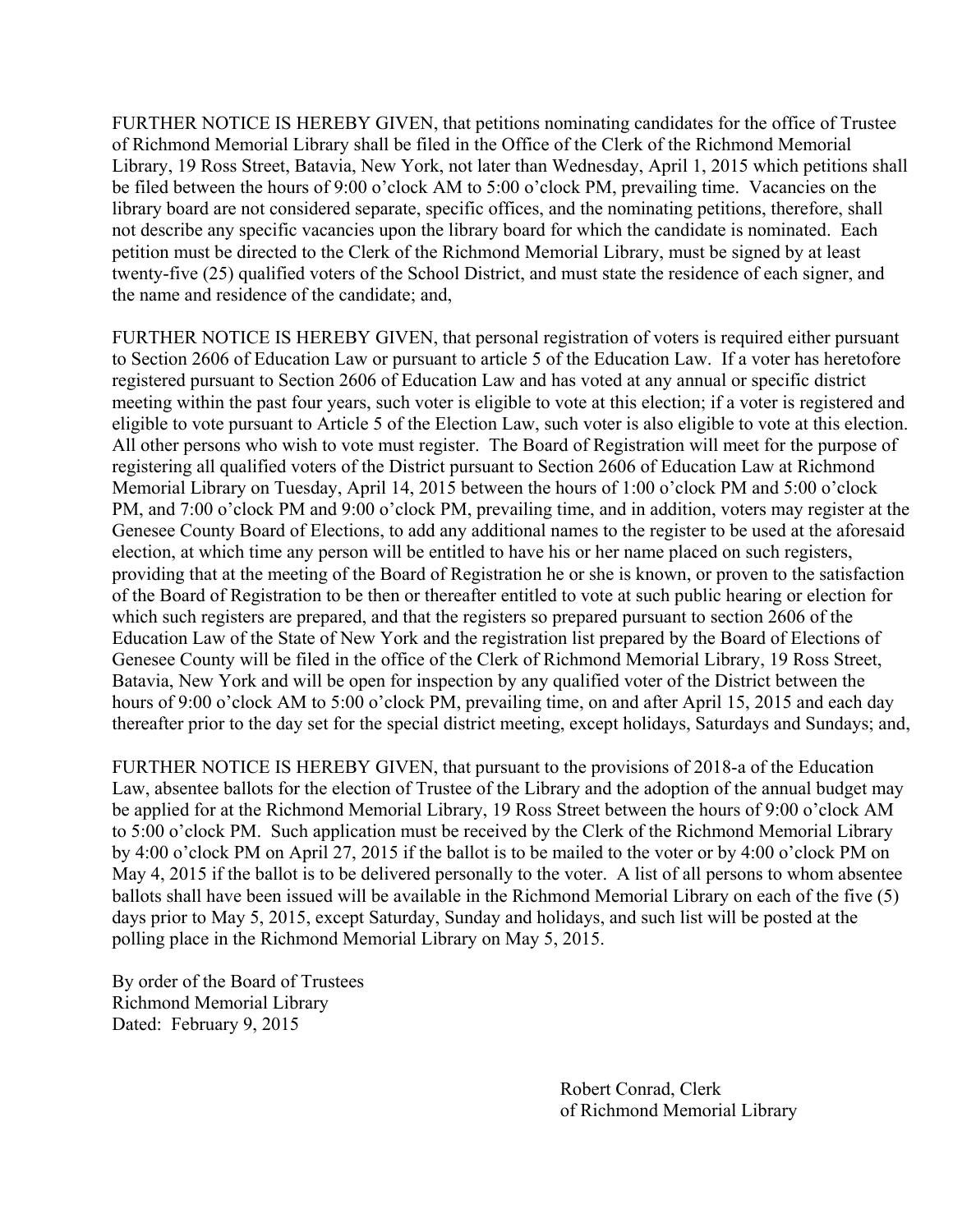### **5) RESOLUTION APPROVING RULES AND REGULATIONS GOVERNING PROOF OF IDENTITY FOR NEW VOTERS:**

RESOLVED: That pursuant to section 2607 of the Education Law, and establishing the same procedures approved by the Batavia Board of Education for governing proof of identity of new voters at their April 23, 1996 meeting, the Board of Trustees of Richmond Memorial Library hereby approves for the Special District Meeting of Richmond Memorial Library on May 5, 2015 the following rules and regulations:

### **RULES AND REGULATIONS GOVERNING PROOF OF IDENTITY FOR NEW VOTERS**

- 1. A personal acquaintance by any one member of the Inspectors of Election shall be sufficient evidence to establish identity.
- 2. The production of a New York State Driver's license with a signature shall be sufficient evidence of identity.
- 3. The production of a Social Security card shall be sufficient evidence of identity.
- 4. The production of a Selective Service registration card shall be sufficient evidence of identity.
- 5. The making of a statement by the voter in writing before the chairman of the Inspectors of Election that he or she is the person who seeks to vote shall be sufficient proof of identity.

By order of the Board of Trustees Richmond Memorial Library Dated: February 9, 2015

> Robert Conrad, Clerk of Richmond Memorial Library

C. Brudz was excused at 7:00 p.m.

**Unfinished Business Conflict of Interest Policy/Disclosure**  The Conflict of Interest Policy/Disclosure was distributed and signed by the Trustees.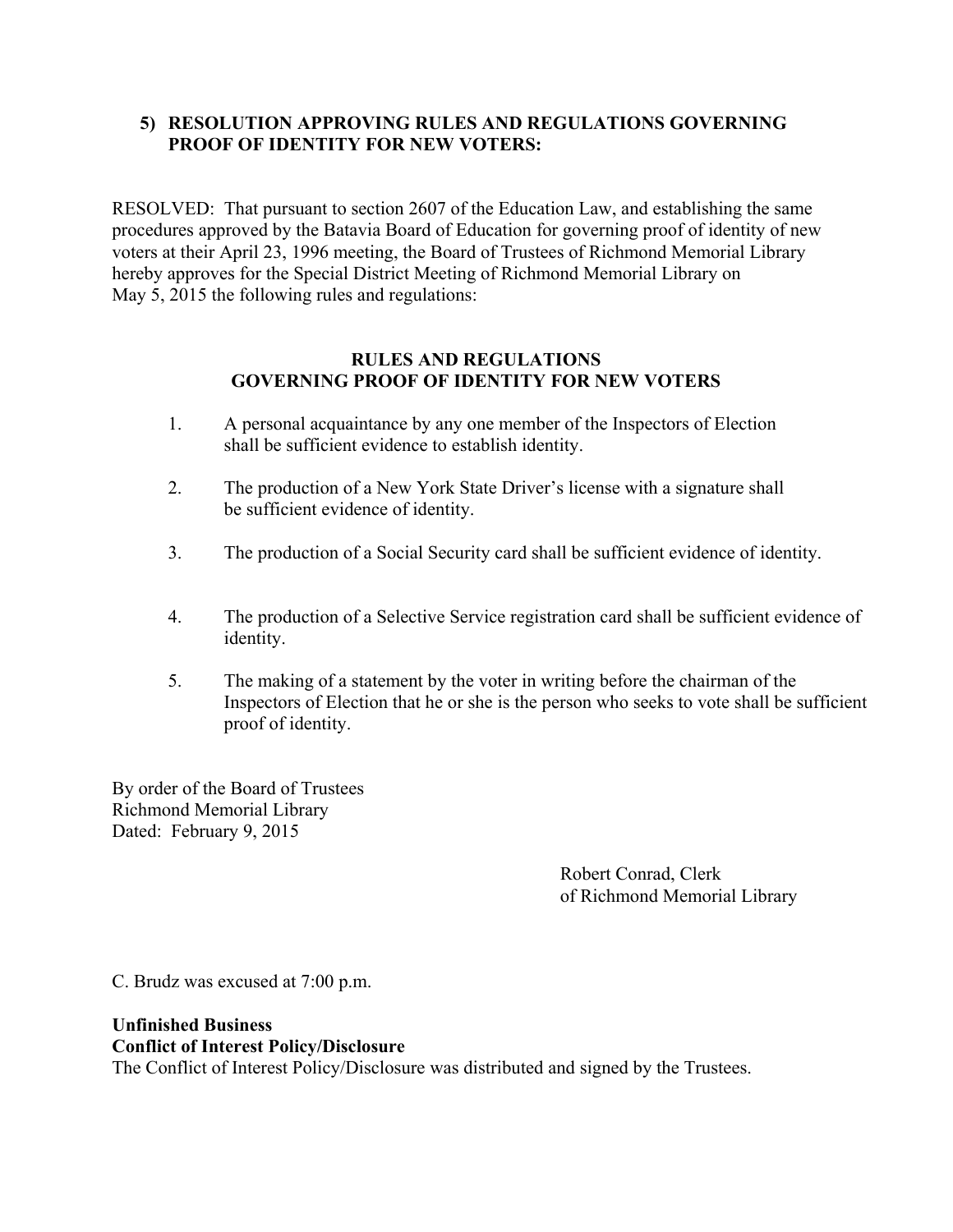### **Executive Session (Personnel)**

Upon the motion of M. Rivers, seconded by J. Reardon, it was resolved to go into Executive Session at 7:02 p.m. All members voted yes. Motion carried. Upon the motion of M. Rivers, seconded by J. Reardon, it was resolved to end executive session at 7:17 p.m. All members voted yes. Motion carried.

#### **Other New Business** - None

#### **Adjournment**

There being no further business, President Dana Warren adjourned the meeting at 7:27 p.m.

Respectfully submitted, Bob Conrad, Clerk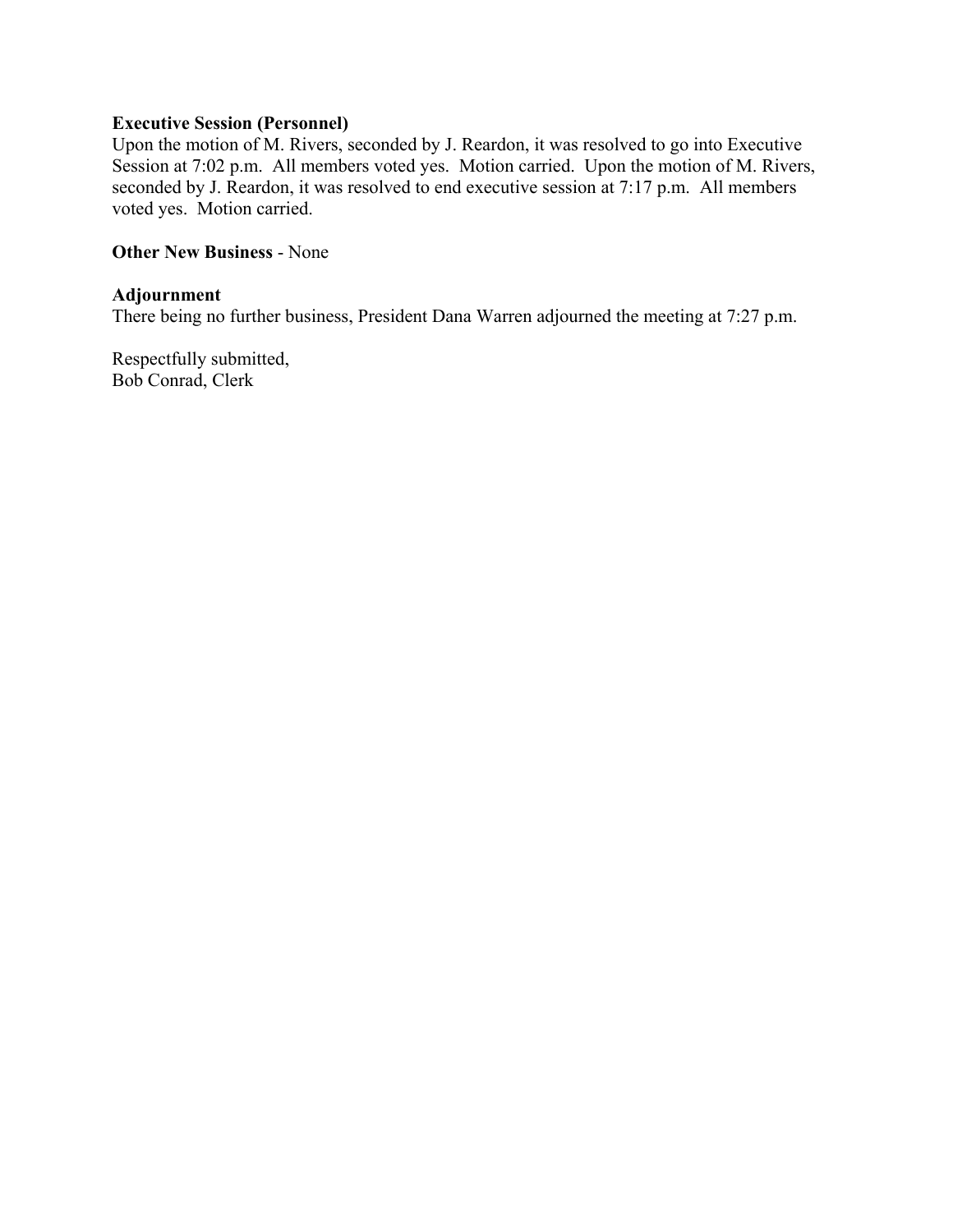### *Approved by the Library Board of Trustees April 13, 2015*  **Richmond Memorial Library Board of Trustees March 9, 2015**

The March 2015 meeting of the Library Board of Trustees was held on Monday, March 9, 2015. President Dana Warren called the meeting to order at 6:34 p.m.

Members present: Dana Warren, and Jennifer Reardon.

Beth Stich was excused for a late arrival due to unforeseen circumstances.

Also present: Bob Conrad, Debra Levins and Carol Richardson

Excused: Michael Rivers and Colleen Brudz

Not in attendance: Norm Argulsky

**Public to be Heard** - None

## **Report of Librarian**

### **2015 Standard Mileage**

Director R. Conrad reported on the new standard mileage rates.

#### **Petitions for Library Trustee Position**

Board Trustee Michael Rivers' term expires June 30, 2015. Mr. Rivers plans to run for re-election. Petitions for the position will be made available to the public beginning tomorrow, March 10, 2015. The position is a 5 year term to begin July, 2015.

B. Stich arrived at 6:51 p.m.

#### **Approval of Minutes**

Upon the motion of J. Reardon, seconded by B. Stich, it was resolved to approve the minutes of the February 9, 2015 meeting. All members voted yes. Motion carried.

#### **2014 Annual Report data**

Upon the motion of B. Stich, seconded by J. Reardon, it was resolved to approve the 2014 Richmond Memorial Library Annual Report. All members voted yes. Motion carried.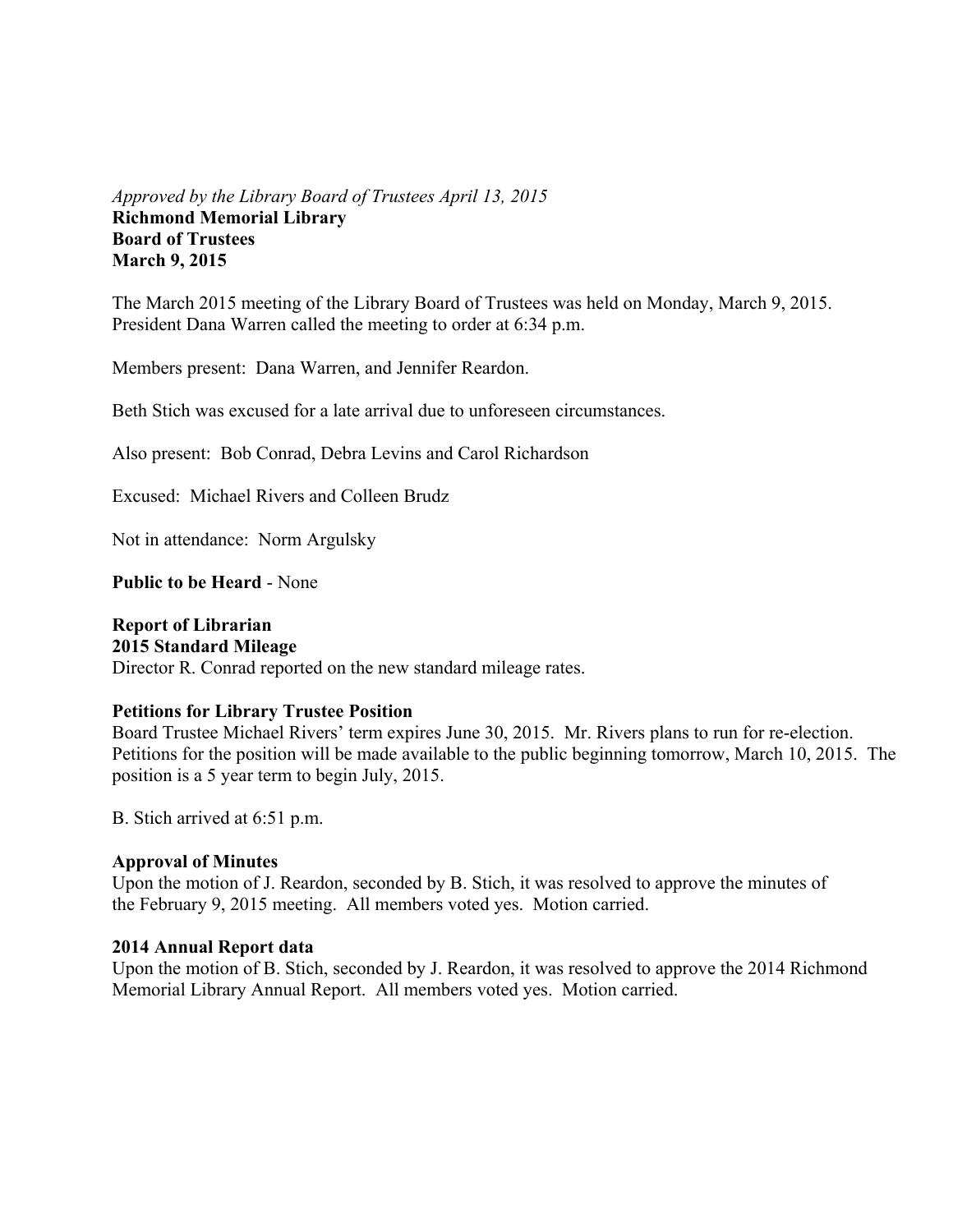### **Long Range Plan updates (January and February, 2015)**

Monthly update reviewed; highlights included:

### January 2015

- Children's room resumed 6 weekly story times
- Retro video game Saturdays begins in the CR.
- Tax forms are out. Dealing with the IRS failure to supply instructions, schedules, and publications.
- Printing from patron Windows and Mac devices is now available.
- Three book discussions held for adults 26 attended
- Books Sandwiched In meeting to plan spring series
- Many Tale details finished-for donations, ads, print materials, and so on
- Bob started Leadership Genesee with a 2 day retreat

### February 2015

- Children's room resumed it's outreach to the local head starts.
- The Snowmen Tea Towel class (embroidery) turned out to be very popular Two full classes - 18 participants total.
- 2 Adult Book Discussions despite bad weather, 15 participants
- Knit Thrummed Mittens (Newfoundland) 6 attended
- Continuing work with St. James' author visit committee
- Books Sandwiched In for the spring series set up
- Tale plans proceeding well with great participation at GCC
- Attended seminar at the Chamber of Commerce on Marketing Your Small Business, lots of helpful tips and contacts for the library
- Presented program to Genesee Area Genealogists on sources to help overcome brick walls
- Made a sustained effort to feature upcoming library programs on banner area of library's website

### **Library Statistics**

| <b>Materials Circulation</b> | February 2015 | 15,962 |
|------------------------------|---------------|--------|
| Ebooks                       | February 2015 | 521    |
| Freegal Downloads            | February 2015 | 568    |
| Zinio                        | February 2015 | 43     |
| Internet Usage               | February 2015 | 2,056  |
| <b>Literacy Stations</b>     | February 2015 | 290    |
| Attendance                   | February 2015 | 11,195 |
| Website Usage                | February 2015 | 5,265  |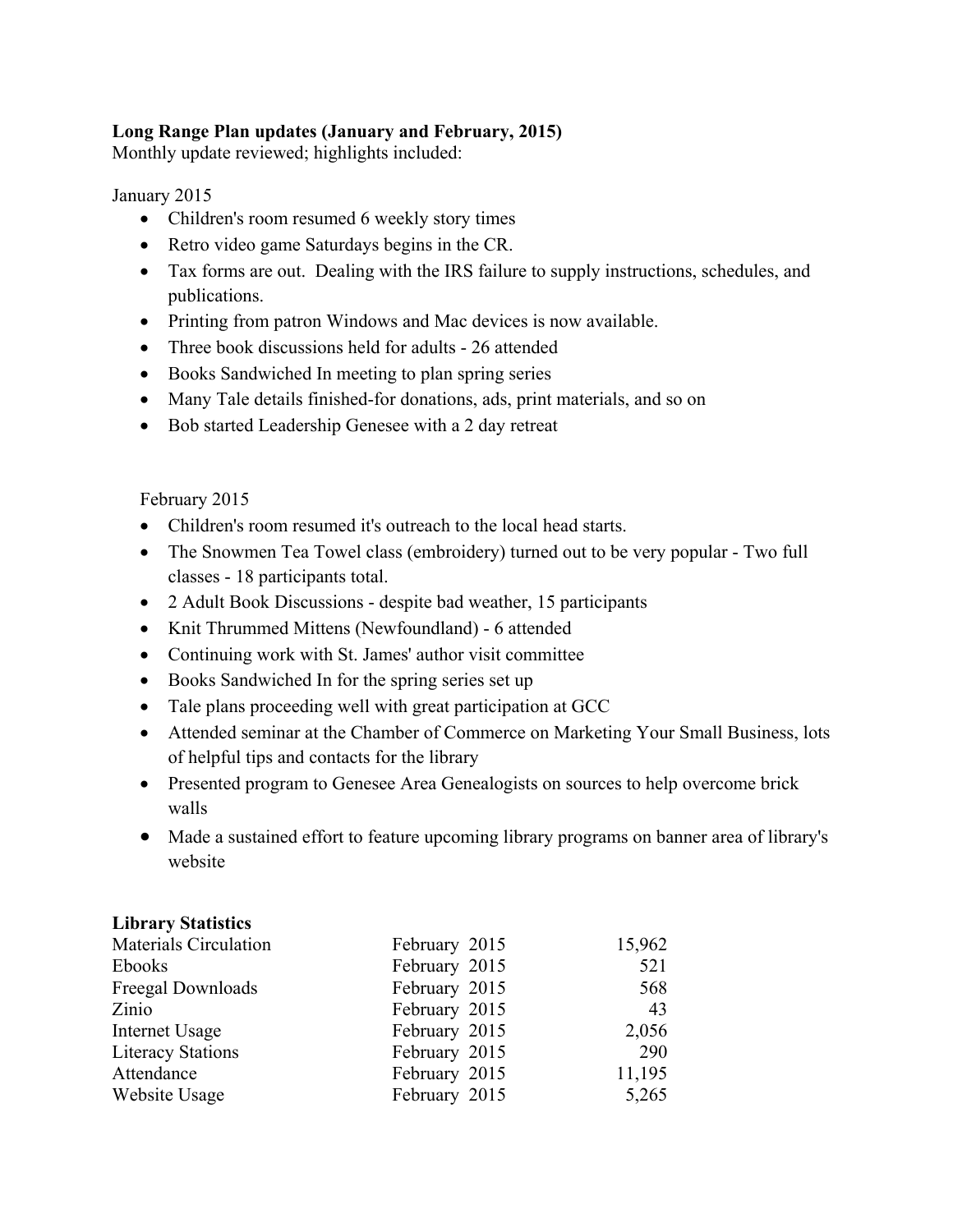### **2015-2016 Preliminary Budget and Proposition**

Upon the motion of J. Reardon, seconded by B. Stich, it was resolved to approve the 2015-2016 Preliminary Budget & Proposition. All members voted yes. Motion carried.

#### **Late opening March 4, 2015**

Due to a morning weather advisory, continued icy road conditions, and concern for the safety of library staff, Director B. Conrad implemented a two hour delay in the library opening on March 4, 2015.

### **Kohls' Cares for Kids volunteer for Friends of the Library**

Kohls' Cares for Kids program will be providing volunteer help with interior renovations and \$500 to the Library's Friends and Foundation.

### **National Library Week/Friends of the Year**

National Library Week is April 12 – April 18, 2015. The reception hosted by Friends  $\&$ Foundation of Richmond Memorial Library honoring Dianne Boeheim and Senator Michael H. Ranzenhofer as 2015 "Library Friend of the Year" will begin Friday, April 17, 2015 at 3 p.m. in the Gallery Room. The award presentation will be at 3:30 p.m.

#### **Leadership Genesee**

B. Conrad praised the February meeting of Leadership Genesee. He thoroughly enjoyed an "awesome" experience as he learned about economic development.

#### **Private Events**

R. Conrad asked the Board for feedback and opinions regarding inquiries he's received about the Library hosting private events. After much discussion, it was decided that as a fundraising venture, the opportunity would be passed onto the Friends of the Library. If they decide to undertake this role, they would be responsible for contacting the Library's Custodial Staff under the direction of Jim Jacobs, BCSD Director of Facilities III, regarding details.

**Financials Transfers** - None

# **Approval of Invoices for Payment**

Upon the motion of B. Stich, seconded by J. Reardon, it was resolved to approve the payment of \$10,275.26 on Supplemental Warrant 198. All members voted yes. Motion carried.

Upon the motion of B. Stich, seconded by J. Reardon, it was resolved to approve the payment of \$2,101.80 on Supplemental Warrant 201. All members voted yes. Motion carried.

Upon the motion of B. Stich, seconded by J. Reardon, it was resolved to approve the payment of \$23,677.41 on Warrant 202. All members voted yes. Motion carried.

Upon the motion of B. Stich, seconded by J. Reardon, it was resolved to approve the manual check on Warrant 199. The amount of \$3,458.82 was received by P & A Administrative Service for February Health Care costs. All members voted yes. Motion carried.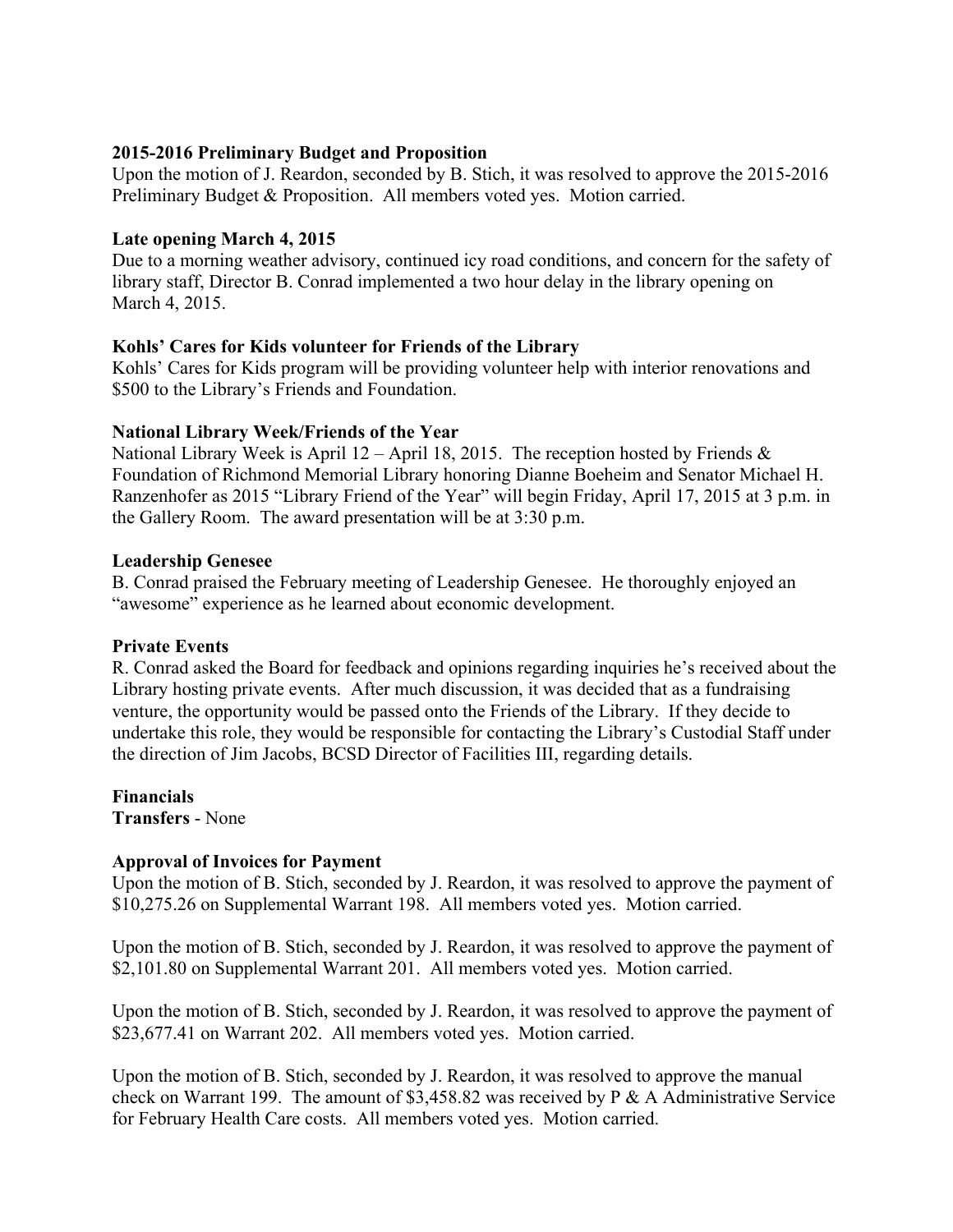### **February 2015 Summary of Revenues and Appropriations**

Upon the motion of B. Stich, seconded by J. Reardon, it was resolved to approve the February 2015 Summary of Revenues and Appropriations. All members voted yes. Motion carried.

### **February 2015 Bank Reconciliations**

Upon the motion of B. Stich, seconded by J. Reardon, it was resolved to approve the February 2015 Bank Reconciliations. All members voted yes. Motion carried.

### **Capital Reserve** – No change

After C. Richardson was finished answering financial questions, she was excused from the meeting at 7:45 p.m.

### **New Business**

### **Resolution Appointing Election Inspectors for Budget Vote/Trustee Election**

Upon the motion of B. Stich, seconded by J. Reardon, it was resolved to approve the following Resolution Appointing Election Inspectors for the May 5, 2015 Budget Vote/Trustee Election. All members vote yes. Motion carried.

### **RESOLUTION APPOINTING ELECTION INSPECTORS FOR MAY 5, 2015 BUDGET VOTE/TRUSTEE ELECTION**

RESOLVED: That pursuant to section 2607 of the Education Law this Board of Trustees of Richmond Memorial Library hereby appoints as Inspectors of Election for the Annual Budget Vote/Trustee Election to be held at Richmond Memorial Library on May 5, 2015 the following qualified voters residing in Batavia City School District:

> Debra Levins, Chairperson Barbara Matarazzo John Deleo William Sargent

And the clerk is hereby directed to give written notice of the appointment to the persons so appointed, and

BE IT FURTHER RESOLVED: That the compensation of each inspector is hereby fixed at \$135.00 and \$210.00 for the Chairperson.

By order of the Board of Trustees Richmond Memorial Library Dated: March 9, 2015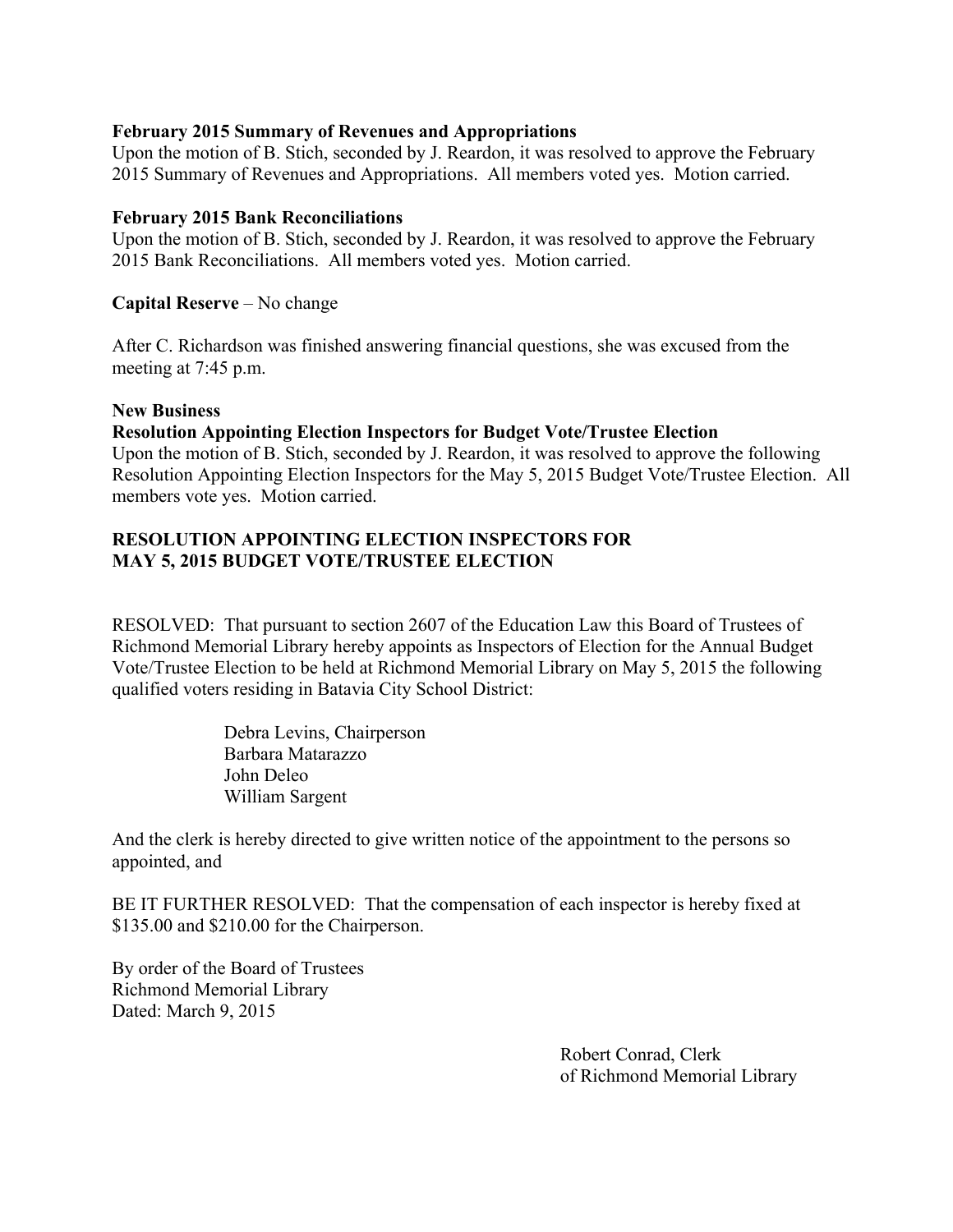### **Genesee County Funding split**

Upon the motion of J. Reardon, seconded by B. Stich, it was resolved to increase the library's budget for books and materials in the amount of Genesee County Funding received (\$24,506).

### **Other Business**

The May 2015 Board meeting will be in a Batavia City School District building due to the transfer of books to the gallery room during new carpet installation. The Board and the The Daily News, will be apprised of the venue when it is determined.

### **Library Construction Project - Site work update**

Site work is scheduled to begin April  $1<sup>st</sup>$ . Interior work is to begin May  $11<sup>th</sup>$ . The library will be closed May 11-15.

### **Genesee Country Village & Museum Painting Loan**

R. Conrad conveyed the Genesee Country Village & Museum's interest in borrowing one of the Library's Roy Mason paintings for use in an exhibit. The Museum would re-matte, appraise, and insure the painting for use in the exhibit, and advise the Library on its preservation status with regards to proper protection from sunlight.

### **Executive Session/Personnel**

Upon the motion of B. Stich, seconded by J. Reardon, it was resolved to go into Executive Session at 8:00 p.m. All members voted yes. Motion carried. Upon the motion of B. Stich, seconded by J. Reardon, it was resolved to end Executive Session at 8:11 p.m. All members voted yes. Motion carried.

### **Adjournment**

There being no further business, President Dana Warren adjourned the meeting at 8:11 p.m.

Respectfully submitted, Bob Conrad, Clerk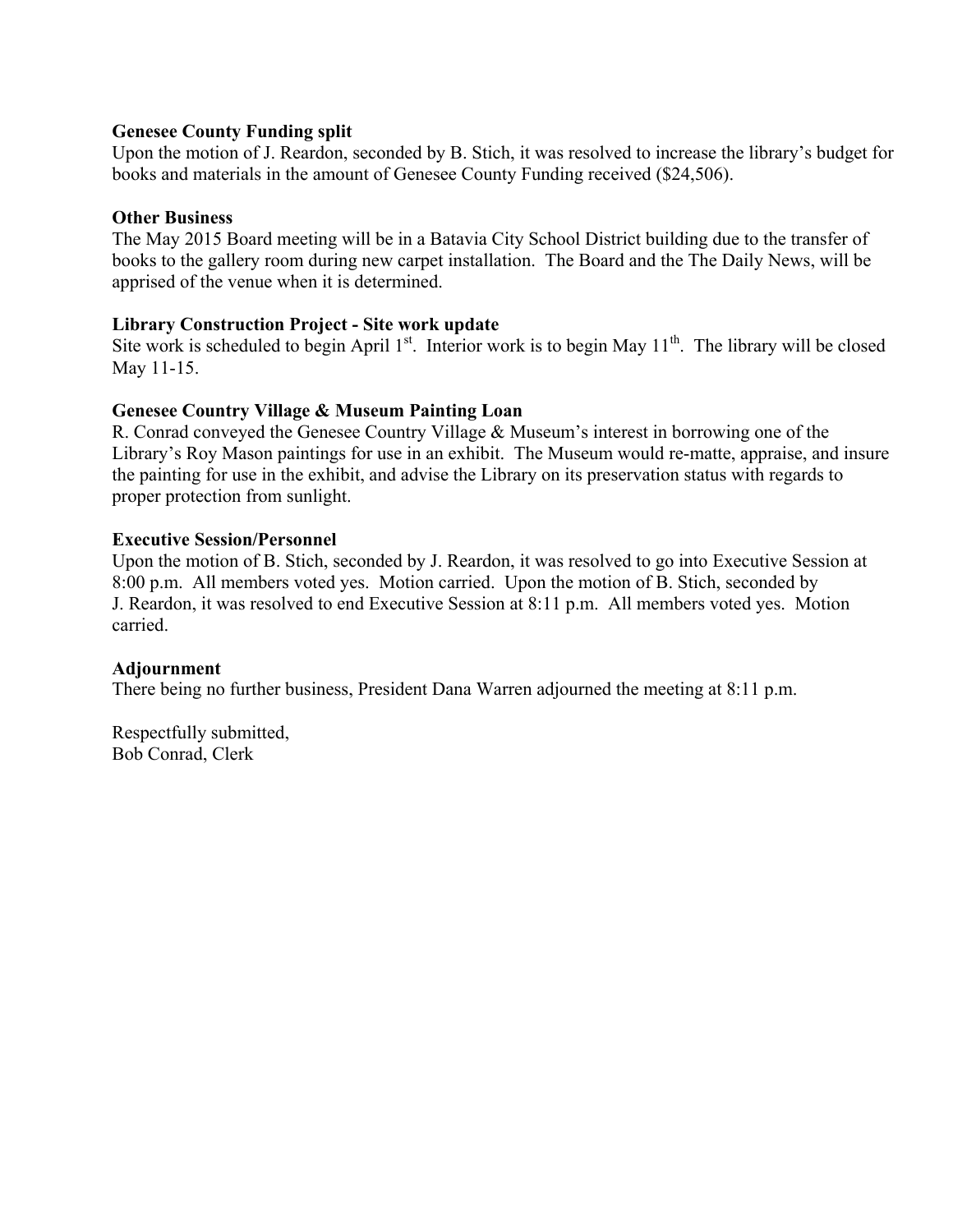### *Approved by the Library Board of Trustees May 11, 2015*  **Richmond Memorial Library Board of Trustees April 13, 2015**

A Public Information meeting of the Board of Trustees of Richmond Memorial Library was held on Monday, April 13, 2015. B. Conrad called the meeting to order at 7:00 PM. Trustees present were: Dana Warren, Beth Stich, Jennifer Reardon, Michael Rivers, and Norm Argulsky. Also present were: Colleen Brudz, Bob Conrad, Debbie Levins, Kathleen Facer, Priscilla Facer, Sandy O'Donnell, Colleen O'Donnell, and Amy Joslyn.

## **Welcome/Introduction of Trustees**

Library Director Bob Conrad welcomed the attendees and introduced the members of the Library Board of Trustees.

### **Library Review/Budget Presentation**

B. Conrad presented a review of the Library's Mission Statement, the 2013-2017 Long Range Goals, and major accomplishments with continuing plans of 2014-15. Major plans for 2015-16 and a proposed budget were also presented.

Along with figures taken from the Library's Annual Report, B. Conrad estimated the value of materials borrowed for the year at \$5,550,720 worth.

### **Public Comment -** None

### **Adjournment**

With no public comment or questions, B. Conrad thanked all for attending and concluded the Public Information Meeting at 7:15 p.m.

### **Continued Business**

The regular April meeting of the Board of Trustees was held following the Public Information Meeting on Monday, April 13, 2015. Board President Dana Warren called the meeting to order at 7:20 p.m.

Members present: Dana Warren, Beth Stich, Jennifer Reardon, Michael Rivers, and Norm Argulsky.

Also present were: Bob Conrad, Colleen Brudz, and Debbie Levins.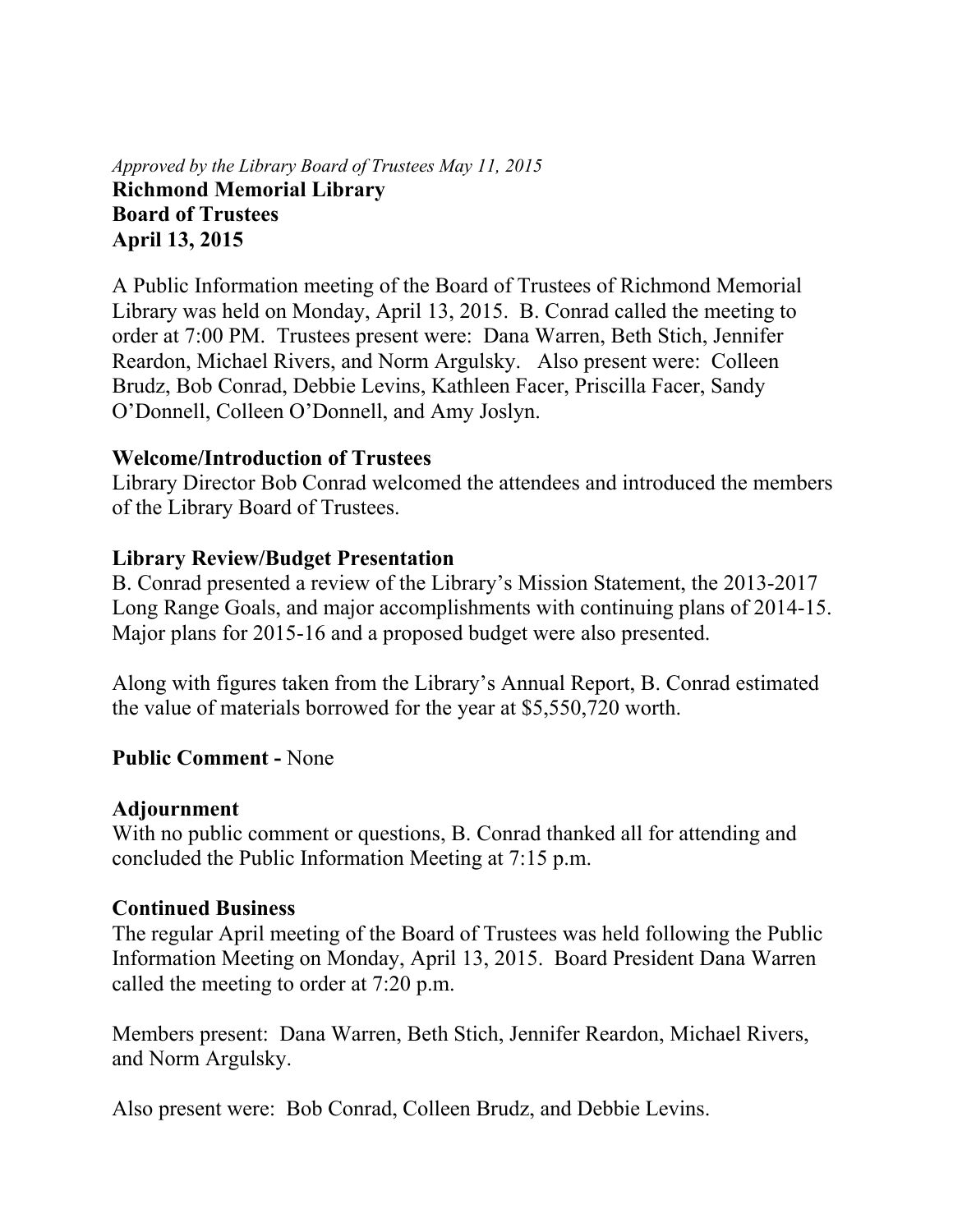## **Approval of Minutes**

Upon the motion of B. Stich, seconded by J. Reardon, it was resolved to approve the minutes of the March 9, 2015 meeting. All members voted yes. Motion carried.

## **Public to be Heard -** none

## **Report of Librarian**

### **Communication: Freed Maxick Audit Letters**

Upon the motion of M. Rivers, seconded by B. Stich, it was resolved to acknowledge and agree with the arrangements and respective responsibilities of an audit for the budget year ending June 30, 2015 as outlined in the letter of April 6, 2015 by Kathryn M Barrett, CPA of Freed Maxick CPAs, P.C. All members voted yes. Motion carried.

### **Personnel**

## **New Hire: Librarian Substitute**

B. Conrad informed the Board that Samantha Stryker accepted a non-competitive position with the Library as a Librarian Substitute. (Further action on 5/11/15 Agenda: Board to approve appointment.)

## **Circulation policy: 424 East Main Street "halfway home"**

B. Conrad explained background to Atwater House residents' blanket ban from library access and asked if it could be revisited. M. Rivers suggested extending a corporate policy account to Atwater Administration. It will be looked into.

## **Interior Renovations:**

The tentative library closure timeframe for interior renovations was discussed.

## **Long Range Plan**

The long range plan report for March will be presented at next month's meeting.

## **Library Statistics**

| <b>Materials Circulation</b> | March 2015 | 19,018 |
|------------------------------|------------|--------|
| Ebooks                       | March 2015 | 518    |
| Freegal Downloads            | March 2015 | 627    |
| Zinio                        | March 2015 | 48     |
| Internet Usage               | March 2015 | 2,464  |
| <b>Literacy Stations</b>     | March 2015 | 407    |
| Attendance                   | March 2015 | 15,471 |
| Website Usage                | March 2015 | 6,043  |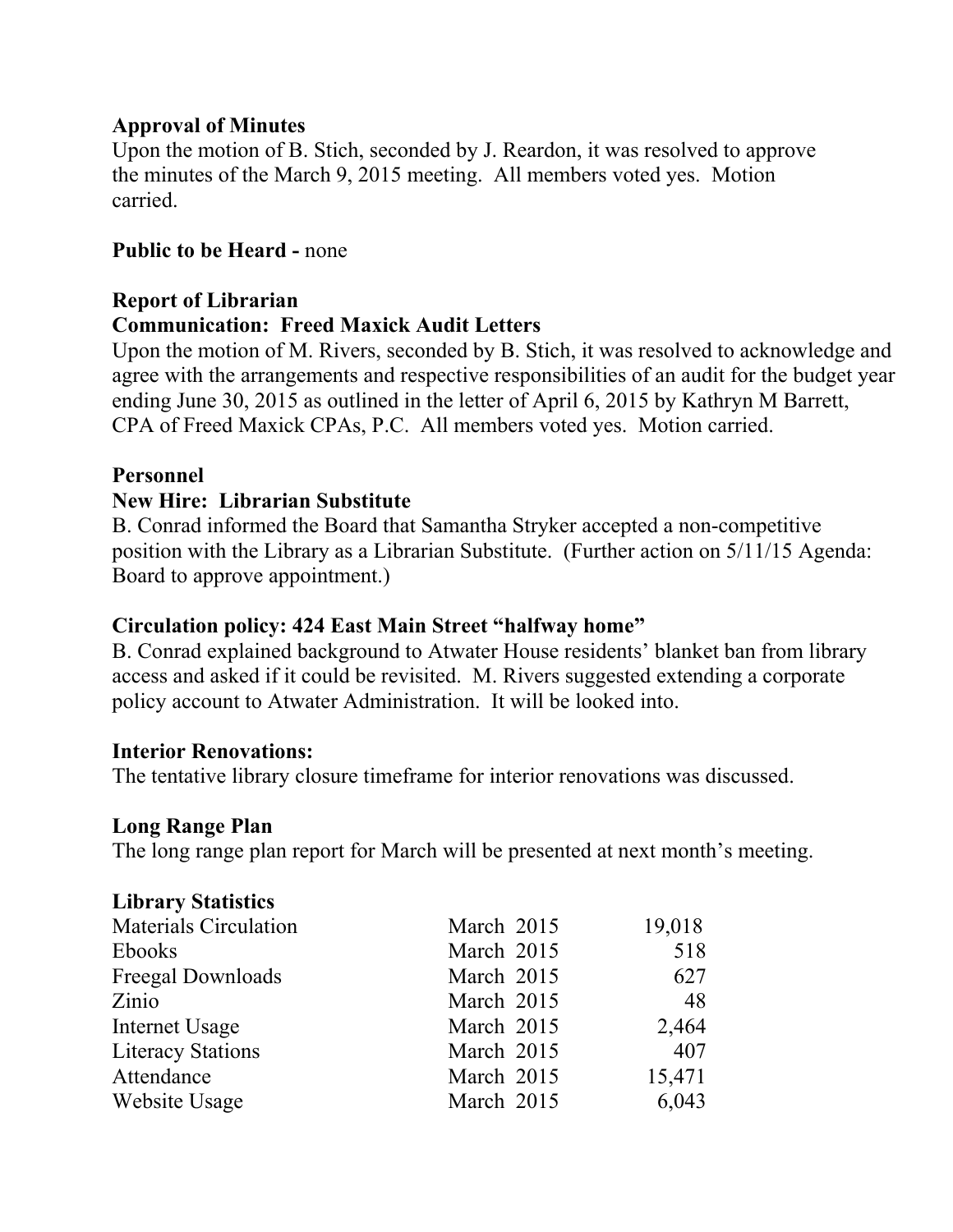## **Next meeting:**

In case of library renovations, the 6:30 p.m. May 11, 2015 Board of Trustee meeting will be at: Batavia City School District Administration Wing, 260 State Street, Room #49

## **Financials**

## **Approval of Invoices for Payment**

Upon the motion of N. Argulsky, seconded by M. Rivers, it was resolved to approve the payment of \$10,187.70 on Supplemental Warrant 203. All members voted yes. Motion carried.

Upon the motion of N. Argulsky, seconded by M. Rivers, it was resolved to approve the payment of \$12,177.91 on Supplemental Warrant 207. All members voted yes. Motion carried.

Upon the motion of N. Argulsky, seconded by M. Rivers, it was resolved to approve the payment of \$2,044.93 on Supplemental Warrant 210. All members voted yes. Motion carried.

Upon the motion of N. Argulsky, seconded by M. Rivers, it was resolved to approve the payment of \$30,957.79 on Warrant 206. All members voted yes. Motion carried.

Upon the motion of N. Argulsky, seconded by M. Rivers, it was resolved to approve the manual check on Warrant 209. The amount of \$3,340.47 was received by P & A Administrative Services for March Health Care costs. All members voted yes. Motion carried.

## **March 2015 Summary of Revenues and Appropriations**

Upon the motion of N. Argulsky, seconded by M. Rivers, it was resolved to approve the March 2015 Summary of Revenues and Appropriations. All members voted yes. Motion carried.

## **March 2014 to 2015 Comparison Figures**

Comparison figures of March 2014 to March 2015 estimated revenues and revenues to date were reviewed.

## **March 2015 Bank Reconciliation**

Upon the motion of N. Argulsky, seconded by M. Rivers, it was resolved to approve the March 2015 Bank Reconciliation. All members voted yes. Motion carried.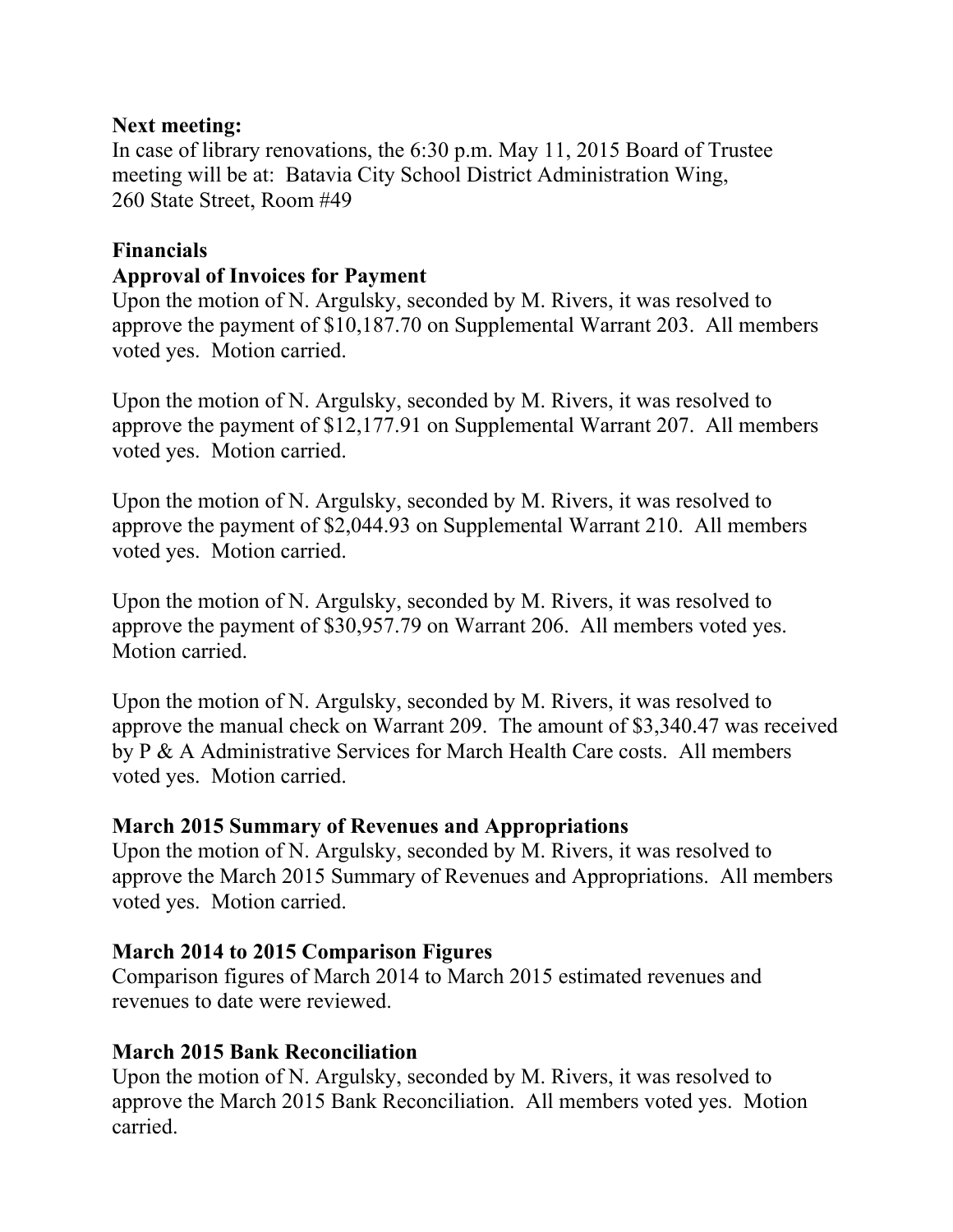## **New Business**

An amateur video production company asked permission to come in after hours to shoot. B. Conrad is trying to clear up insurance liability with the school's policy.

## **Other Business**

B. Stich noted that this year's Tale of Three Counties program went very well. Author Laura McBride made an appearance at Richmond Library on March  $26<sup>th</sup>$  to discuss her debut Novel "We are Called to Rise". B. Stich stated that Ms. McBride was wonderful and that the author praised the "Tale" committee for its hard work in organizing the reading initiative. Our Community Services Librarian Leslie DeLooze was a co-leader of the effort.

### **Executive Session/Personnel**

Upon the motion of N. Argulsky, seconded by B. Stich, it was resolved to go into Executive Session at 7:51 p.m. All members voted yes. Motion carried.

### **Adjournment**

Executive session ended at 8:10 p.m. There being no further business, President Dana Warren adjourned the Board meeting at 8:14 p.m.

Respectfully submitted, Bob Conrad, Clerk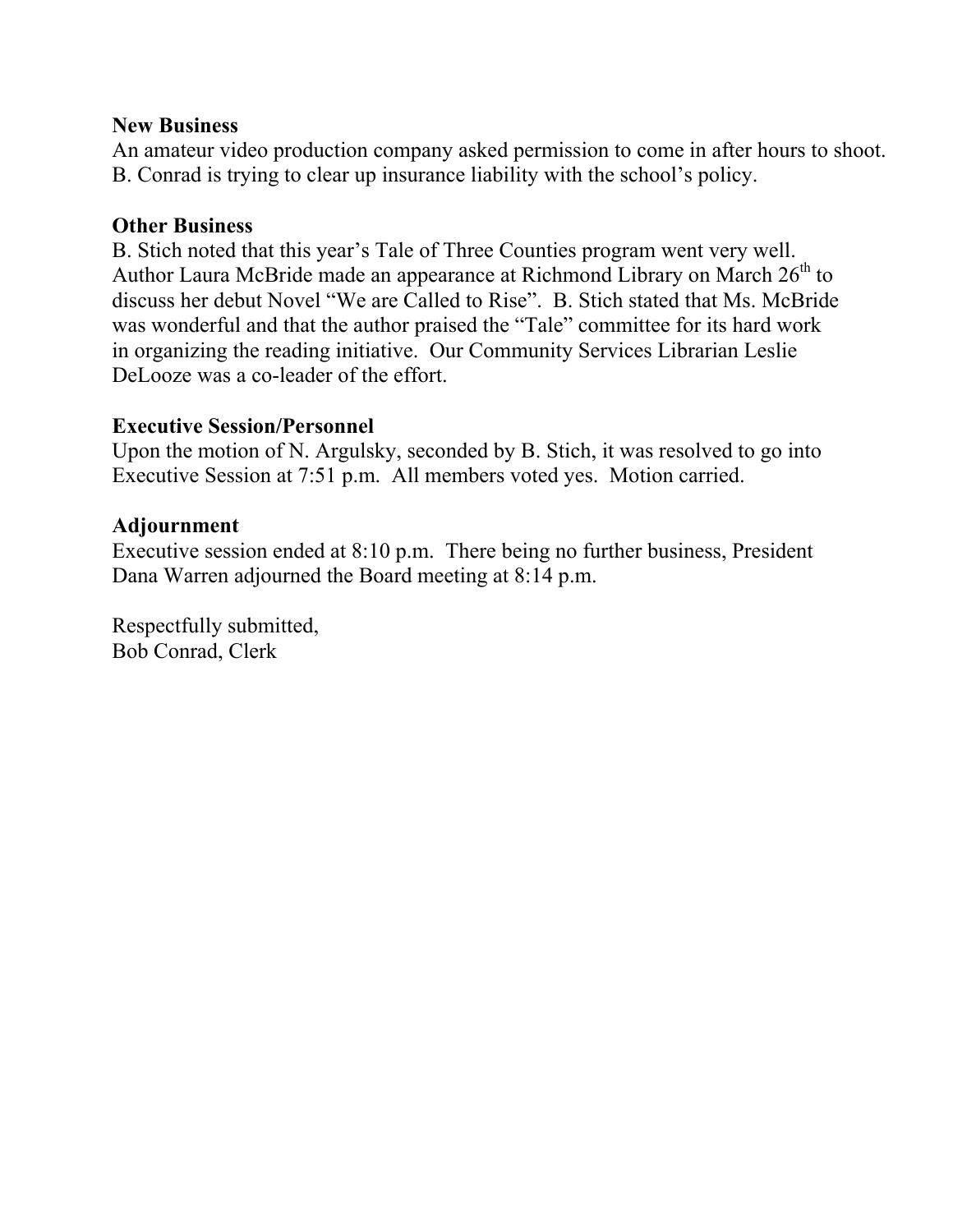### *Approved by the Library Board of Trustees June 8, 2015*  **Richmond Memorial Library Board of Trustees May 11, 2015**

The May meeting of the Library Board of Trustees was held on Monday, May 11, 2015. President Dana Warren called the meeting to order at 6:27 p.m.

Members present: Dana Warren, Beth Stich, Norm Argulsky, Jennifer Reardon and Michael Rivers

Also present: Colleen Brudz, Bob Conrad, Debra Levins and Carol Richardson

### **Approval of Minutes**

Upon the motion of M. Rivers and seconded by J. Reardon, it was resolved to approve the minutes of the April meeting. All members voted yes. Motion carried.

### **Public to be Heard** - None

### **Financials**

### **Approval of Invoices for Payment**

Upon the motion of N. Argulsky, seconded by M. Rivers, it was resolved to approve the payment of \$2,865.07 on Supplemental Warrant 212. All members voted yes. Motion carried.

Upon the motion of N. Argulsky, seconded by M. Rivers, it was resolved to approve the payment of \$1,805.50 on Supplemental Warrant 215. All members voted yes. Motion carried.

Upon the motion of N. Argulsky, seconded by M. Rivers, it was resolved to approve the payment of \$29,021.11 on Warrant 217. All members voted yes. Motion carried.

Upon the motion of N. Argulsky, seconded by M. Rivers, it was resolved to approve the manual check on Warrant 214. The amount of \$2,820.78 was received by P & A Administrative Services for April Health Care costs. All members voted yes. Motion carried.

### **April 2015 Summary of Revenues and Appropriations**

Upon the motion of N. Argulsky, seconded by M. Rivers, it was resolved to approve the April 2015 Summary of Revenues and Appropriations. All members voted yes. Motion carried.

### **April 2015 Bank Reconciliations**

Upon the motion of N. Argulsky, seconded by M. Rivers, it was resolved to approve the April 2015 Bank Reconciliations. All members voted yes. Motion carried.

### **Report of Librarian**

### **Donation of Art by Joan Rotondo**

B. Conrad showed the Board a cross stitch piece that was crafted and donated by Joan Rotondo. The framed artwork portrays detail of both the old architecture and modern day building entrance of our Library.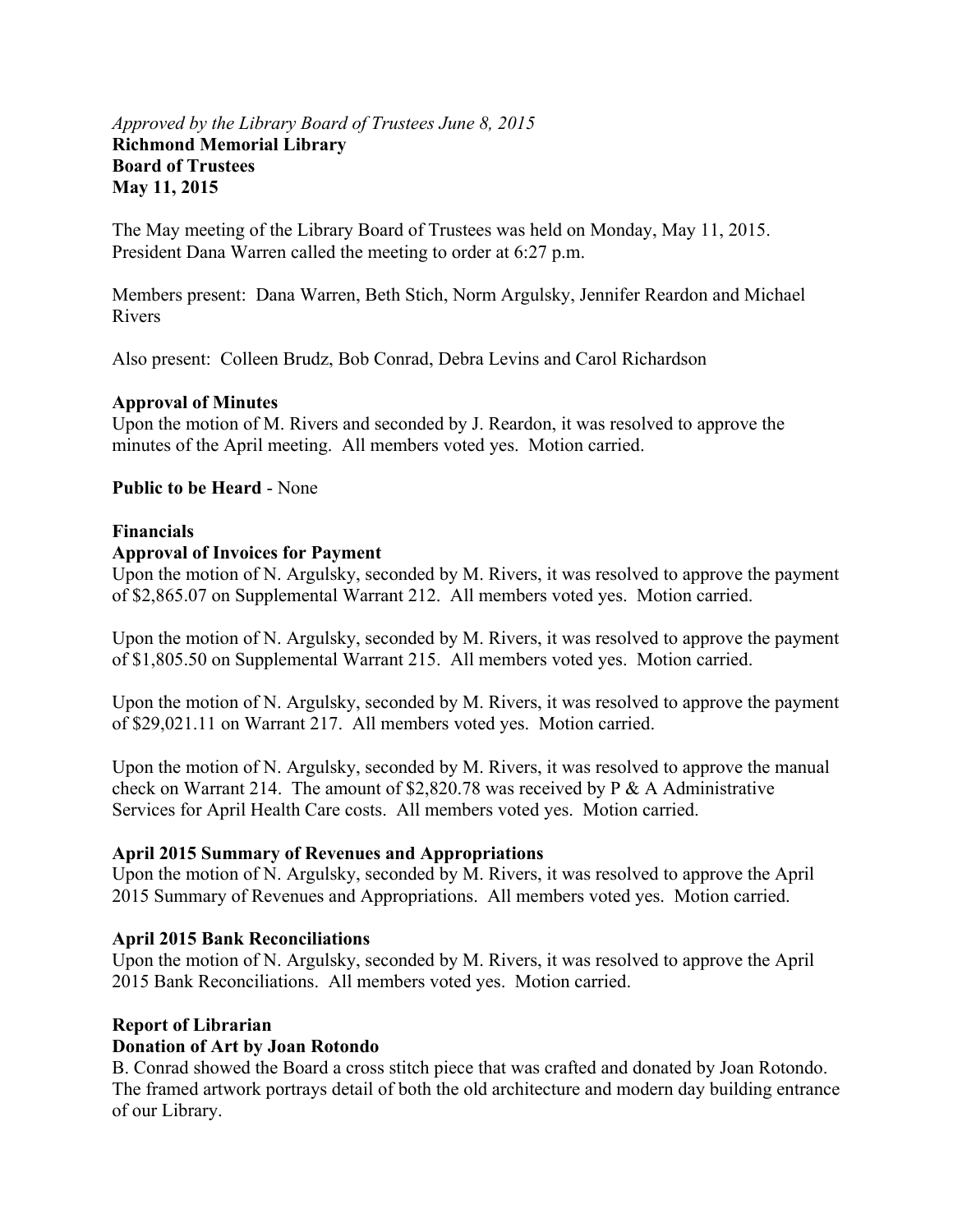#### **Renovation update**

B. Conrad updated the Board on the latest carpet renovation and window replacement dates. The project is now tentatively set for mid-September. He will know more at the end of the month.

### **Election Results**

The Library budget passed 246 Yes to 38 No. We had a few more voters than last year and a few less No votes. There were a total of 284 votes on the budget making an approximate margin of 7 to 1, or 87%.

The Board congratulated Michael Rivers, who was re-elected as Board Trustee with 266 votes, extending his term from  $7/01/15 - 6/30/20$ .

### **Correspondence: Joe Eisner**

B. Conrad shared suggestions from Joe Eisner of the Library Trustees Association on how to formally recognize an employee's program contributions and leadership.

### **"I Love My Librarian" award nominations (June 2015)**

B. Conrad also discussed the "I Love My Librarian" award.

### **Long Range Plan update**

The Long Range Plan updates for March and April will be e-mailed to the Trustees.

### **Library Statistics**

| <b>Materials Circulation</b> | <b>April 2015</b> | 18,903 |
|------------------------------|-------------------|--------|
| Ebooks                       | <b>April 2015</b> | 520    |
| Freegal Downloads            | <b>April 2015</b> | 520    |
| Zinio                        | <b>April 2015</b> | 29     |
| Internet Usage               | <b>April 2015</b> | 2,604  |
| <b>Literacy Stations</b>     | <b>April 2015</b> | 403    |
| Attendance                   | April 2015        | 14,850 |
| Website Usage                | April 2015        | 6,688  |

### **Genesee County Funding**

B. Conrad met with other directors to prepare for the annual funding. Technology expected of libraries in the last 10 years has increased dramatically. However, despite this and other public demands for more, county funding has been decreased.

### **Executive Session (personnel)**

Upon the motion of N. Argulsky, seconded by B. Stich, it was resolved to enter into Executive Session at 7:12: p.m. to discuss personnel issues. All members voted yes. Motion carried. Upon the Motion of M. Rivers, seconded by B. Stich, it was resolved to end Executive Session at 7:35 p.m. All members voted yes. Motion carried.

### **Old Business**

### **Appoint Sam Stryker Librarian Substitute**

Upon the motion of N. Argulsky, seconded by J. Reardon, it was resolved to appoint Samantha Stryker as a Librarian Substitute. All members voted yes. Motion carried.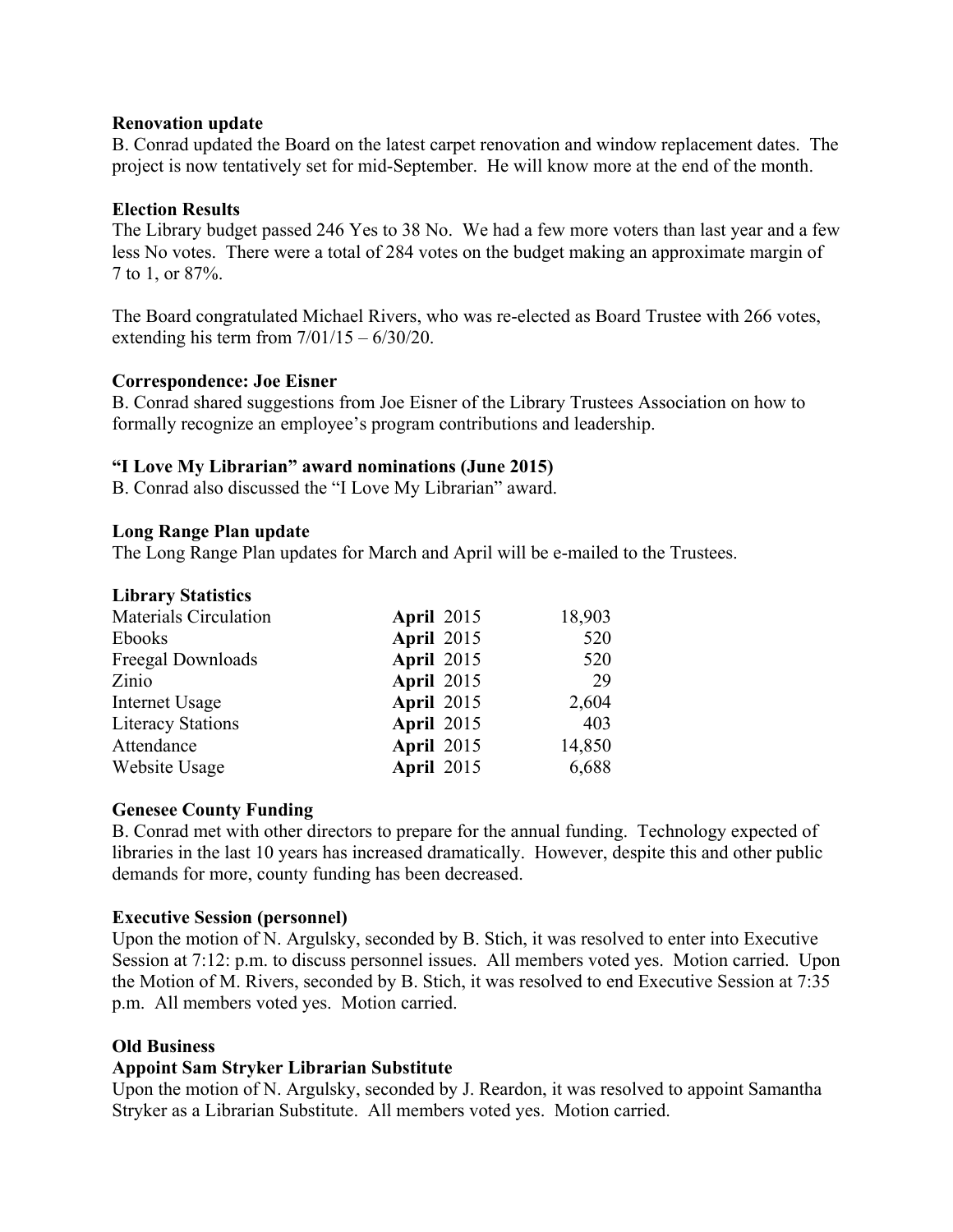**New Business** – None.

### **Adjournment**

Upon the motion of M. Rivers, seconded by J. Reardon, it was resolved to adjourn the meeting at 7:38 p.m. All members voted yes. Motion carried.

Respectfully submitted, Bob Conrad, Clerk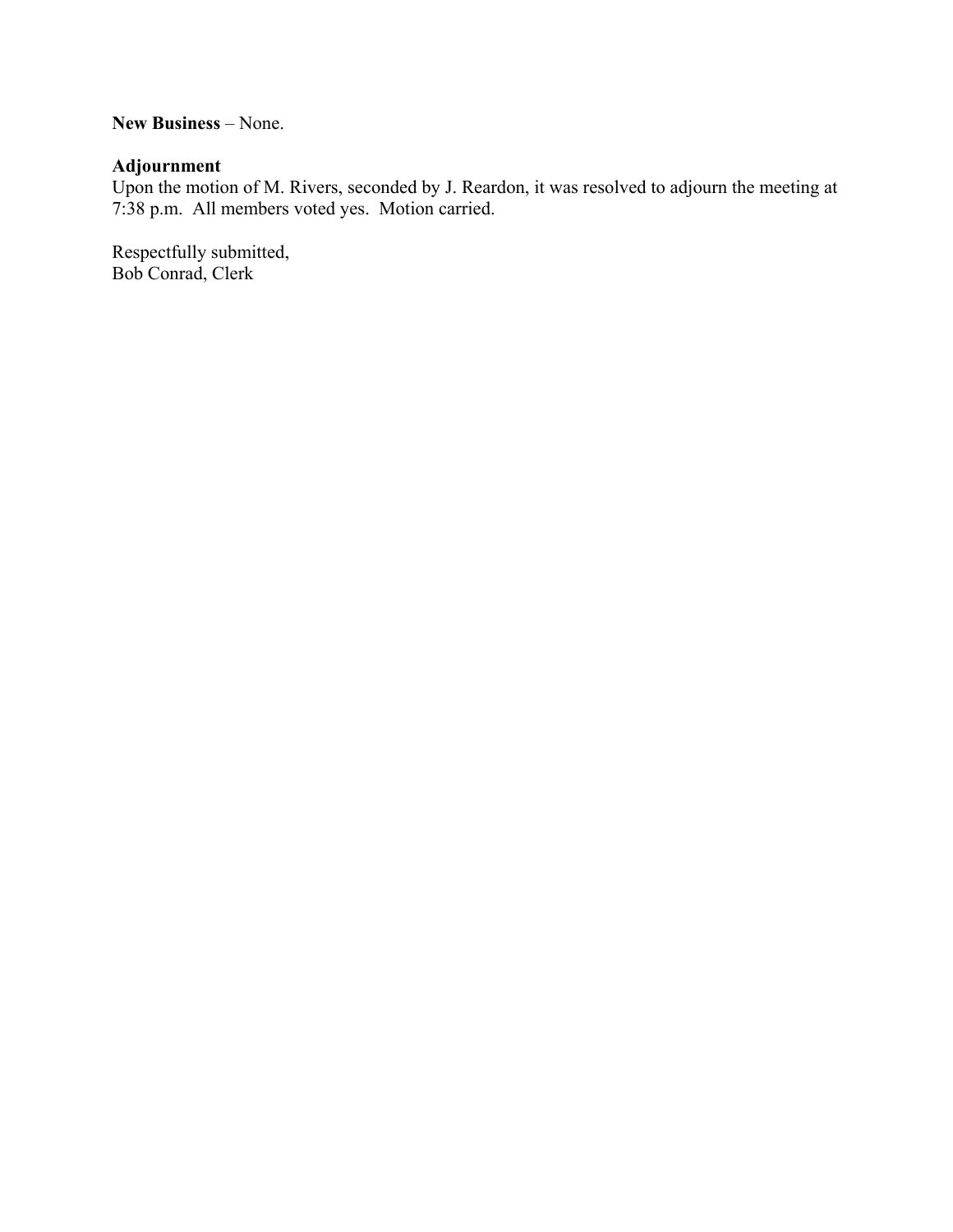## *Approved by the Library Board of Trustees July 13, 2015*  **Richmond Memorial Library Board of Trustees June 8, 2015**

The June meeting of the Library Board of Trustees was held on Monday, June 8, 2015. President Dana Warren called the meeting to order at 6:28 p.m.

Members present: Dana Warren, Beth Stich, Norm Argulsky, Jennifer Reardon and Michael Rivers

Also present: Colleen Brudz, Bob Conrad, Debra Levins, Carol Richardson, and Kelly March

## **Approval of Minutes**

Upon the motion of B. Stich and seconded by M. Rivers, it was resolved to approve the minutes of the May 11, 2015 meeting. All members voted yes. Motion carried.

## **Public to be Heard – None**

## **Financials**

## **Approval of Invoices for Payment**

Upon the motion of B. Stich, seconded by M. Rivers, it was resolved to approve the payment of \$1,127.98 on Supplemental Warrant 216. All members voted yes. Motion carried.

Upon the motion of B. Stich, seconded by M. Rivers, it was resolved to approve the transactions and manual checks on Warrant 222. The amount of \$4,191.10 was received by P & A Administrative Services for May 2015 Health Care costs. All members voted yes. Motion carried.

Upon the motion of B. Stich, seconded by M. Rivers, it was resolved to approve the payment of \$1,732.30 on Supplemental Warrant 223. All members voted yes. Motion carried.

Upon the motion of B. Stich, seconded by M. Rivers, it was resolved to approve the payment of \$18,333.11 on Warrant 225. All members voted yes. Motion carried.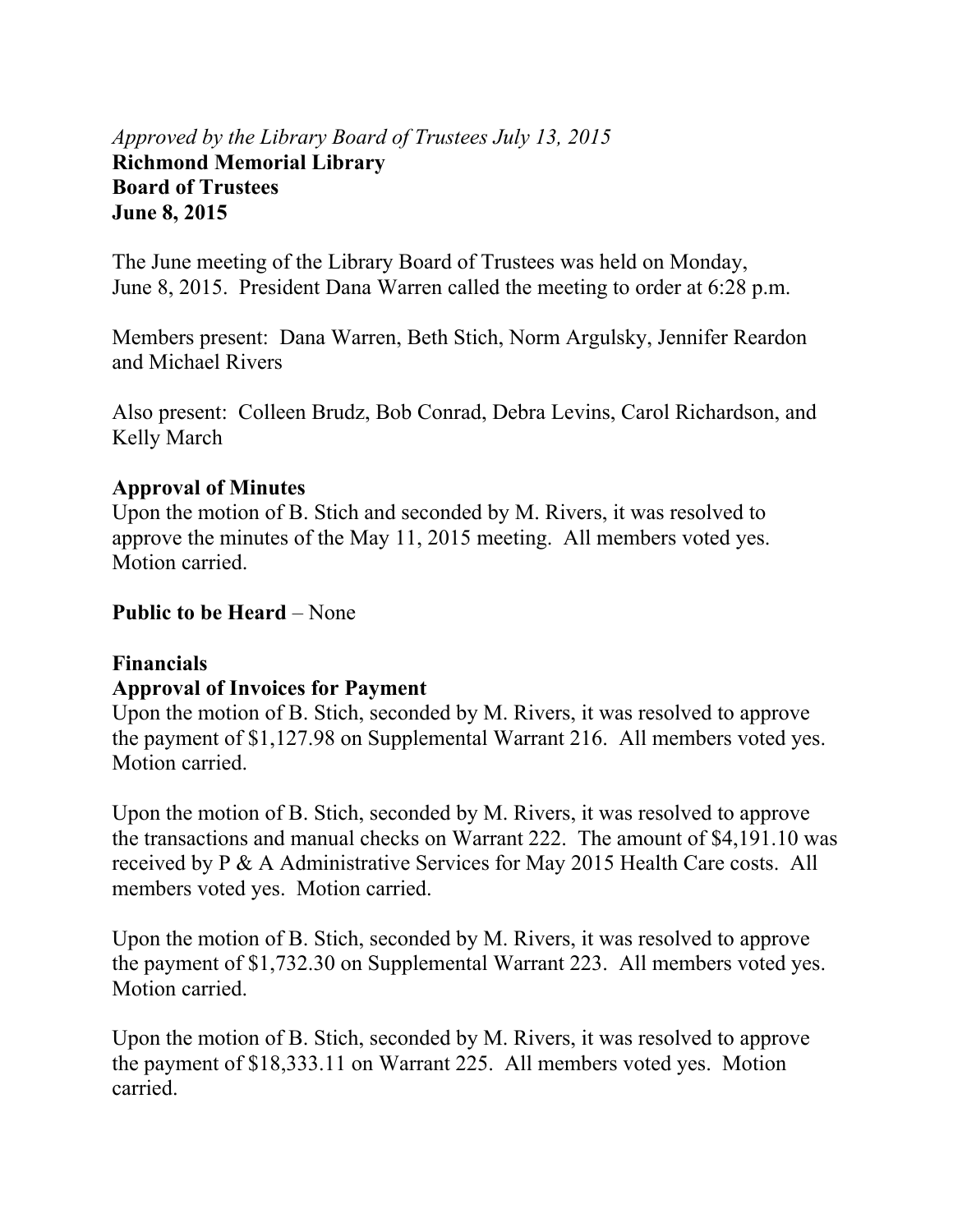## **Line Transfers**

B. Conrad presented a draft of an Appropriation Status Detail Report dated June 5, 2015.

Upon the motion of M. Rivers, seconded by N. Argulsky, it was resolved to approve the following 5 (five) transfers as amended:

- \$100.00 from the Professional Salaries line to the Clerical Salaries line to cover final payroll for budget year 2014-15.
- \$2,650.00 from the Utilities line to the Conferences line to cover NYLA, Director's Summit, and Leadership Genesee
- \$100 from the Utilities line to the Mileage line to reimburse the custodian
- \$11,627.00 from the Professional Salaries line (Librarians) to the Materials & Supplies line for technology upgrades
- \$1,749.00 from the Professional Salaries line (Library Assistants) to the Materials & Supplies line for technology upgrades.

All members voted yes. Motion carried.

## **Apportion the Bullet Aid Grant**

Upon the motion of N. Argulsky, seconded by J. Reardon, it was resolved to apportion the \$10,000 "Bullet Aid" grant distributed by Sen. Ranzenhofer to the following appropriation lines:

\$3578.00 to Equipment (L.7410.200-00-0000) for the purchase of a new Early Literacy Station and corresponding 5 year warranty

\$6422.00 to Other Expenses (L.7410.400-00-0000) for the upgrading of network technology

All members voted yes. Motion carried.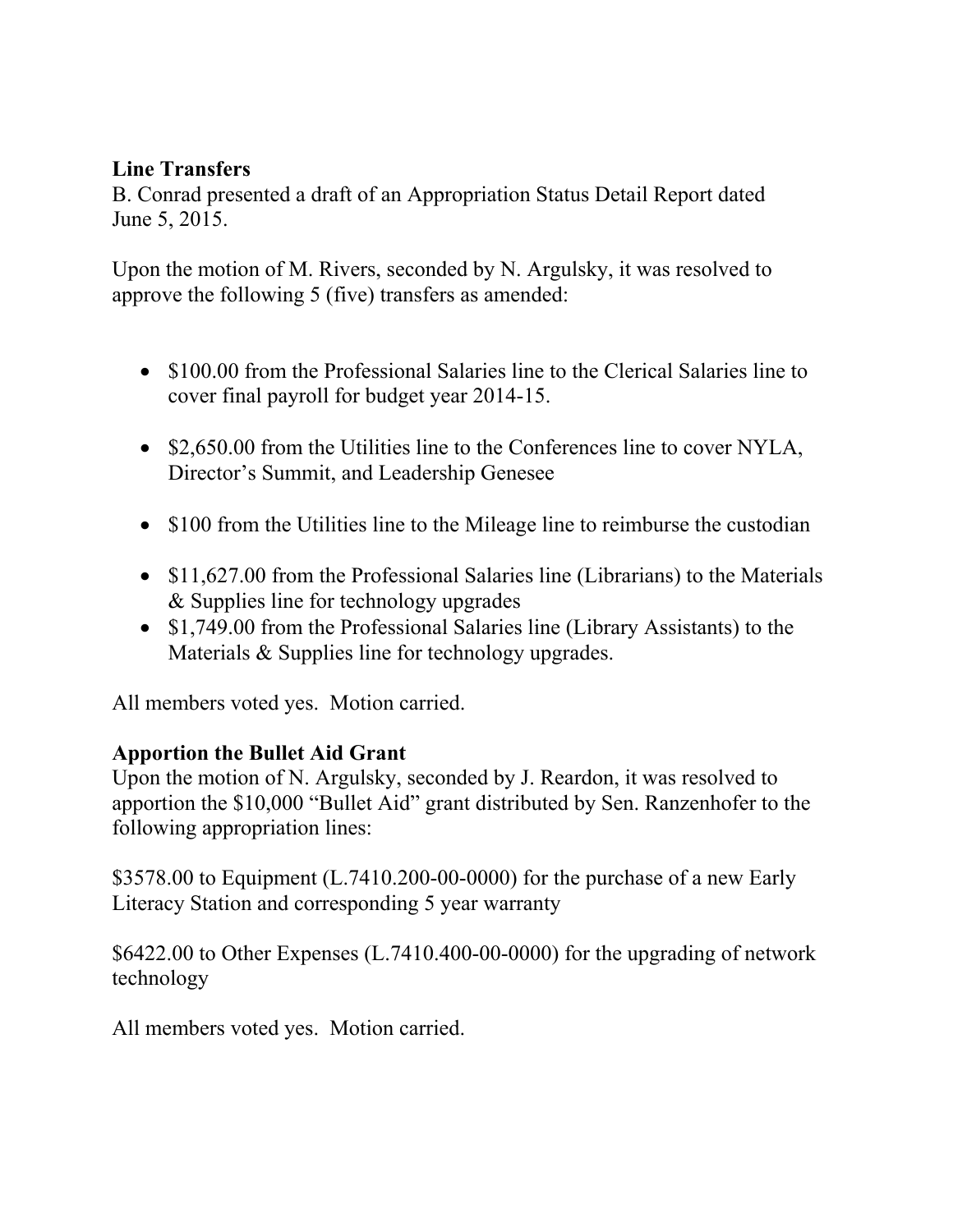## **Year End Outstanding Invoices**

Upon the motion of M. Rivers, seconded by N. Argulsky, it was moved that the library be allowed to pay all outstanding 2014-15 invoices on its last supplemental warrant on June 19, rather than hold them until the July  $13<sup>th</sup>$  meeting, so that fewer Purchase Orders will need to be rolled from budget year to budget year. All members voted yes. Motion carried.

## **Report of Librarian**

## **Year End Technology Upgrades (Kelly March**)

Librarian Assistant Kelly March gave an itemized explanation of educational and technology upgrades planned for the Children's Room for end-of-year purchasing.

### **Summer Programs**

B. Conrad reviewed children's, teen, and adult components of the summer reading program.

## **Renovation Update**

Library carpet and window renovations are tentatively set for September 15-30. Closure dates and parking access were discussed. No books will be due during this period.

A Renovation Sub-Committee will include Director Bob Conrad, Library Head Custodian Jim Donahue, along with Board Members Norm Argulsky and Michael Rivers.

## **Library Statistics**

| <b>Materials Circulation</b> | <b>May 2015</b> | 15,248                                   |
|------------------------------|-----------------|------------------------------------------|
| Ebooks                       | <b>May 2015</b> | 448                                      |
| Freegal Downloads            | <b>May 2015</b> | 550                                      |
| Zinio                        | <b>May 2015</b> | 23                                       |
| Internet Usage               | <b>May 2015</b> | 2,455                                    |
| <b>Literacy Stations</b>     | <b>May 2015</b> | 163                                      |
| Attendance                   | <b>May 2015</b> | 12,645                                   |
| Website Usage                |                 | May 2015 Unavailable at time of printing |

M. Rivers suggested pulling stats from last 10 years to study the drops in statistics. B. Conrad will ask NIOGA if longer range of stats are easily accessible, or available in an Excel spreadsheet.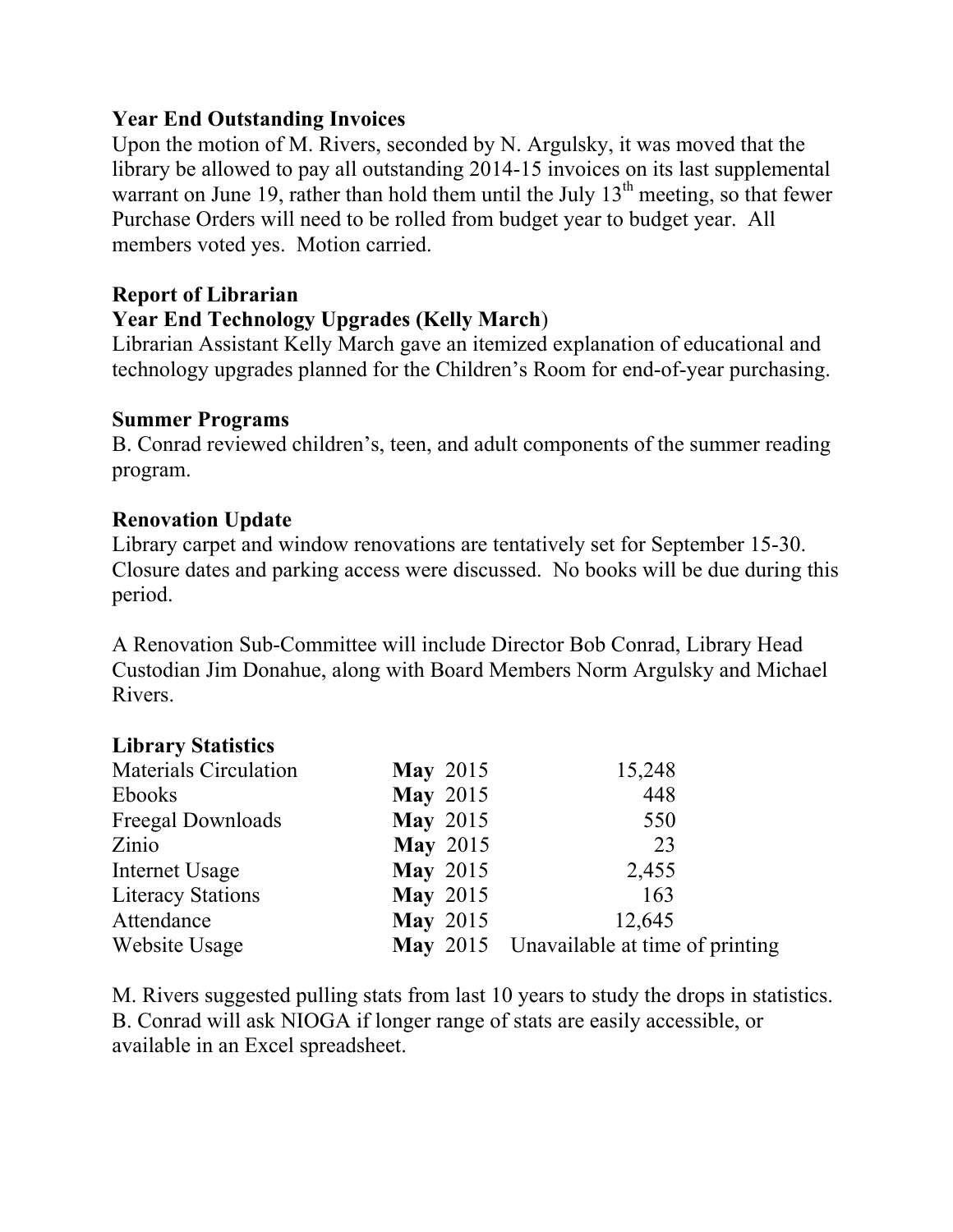## **Marshall Grant agreement**

The Marshall Grant renewal letter was reviewed.

## **Long Range Plan Report**

An annual summation of how our services met with the long range plan will be presented next month.

## **Library Overdues**

B. Conrad informed the Board that research showed that even though the DVD fines were substantially lowered, and the maximum fine capped at \$5.00, the Library's fine revenue is actually higher.

## **Old Business**

## **Appointment of Malloryann Flanagan to Librarian I**

Upon the motion of N. Argulsky, seconded by M. Rivers, it was moved to appoint Malloryann Flanagan to Librarian I with a starting date of 10/01/15. All members voted yes. Motion carried.

## **Memorial Plans**

Ideas for a memorial from Board Members in Honor of Past President and longtime Board Member, Rosemary Surowka, were further discussed.

## **New Business**

## **Additional Appointments**

Upon the motion of N. Argulsky, seconded by J. Reardon, it was resolved to appoint Melissa Levins as Part-Time Library Assistant. All members voted yes. Motion carried.

Upon the motion of N. Argulsky, seconded by J. Reardon, it was resolved to appoint Laura Peck as Part-Time Library Assistant on an as needed basis. All members voted yes. Motion carried.

Upon the motion of B. Stich, seconded by J. Reardon, it was resolved to re-hire Stacey Donahue to the position of Part-Time Librarian Substitute. All members voted yes. Motion carried.

Upon the motion of M. Rivers, seconded by N. Argulsky, it was resolved to appoint Elizabeth Simmons to the newly created position of Part-Time Librarian Substitute on an as needed basis. All members voted yes. Motion carried.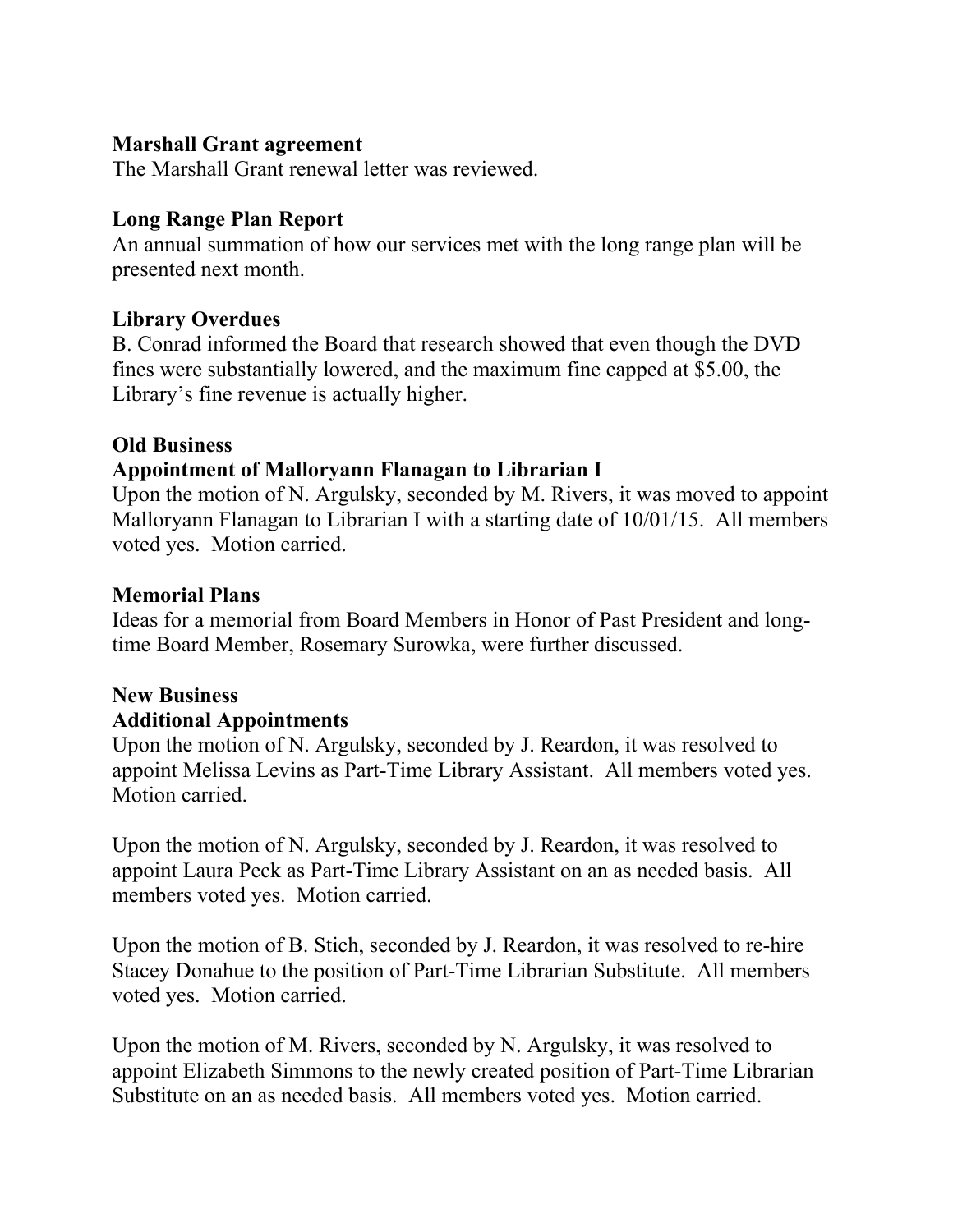Upon the motion of M. Rivers, seconded by N. Argulsky, it was resolved to appoint Elizabeth Archer to the newly created position of Part-Time Librarian Substitute on an as needed basis. All members voted yes. Motion carried.

## **Fingerprinting**

B. Conrad gave a brief overview of information from MorphoTrust, a fingerprinting company that is now serving in the Batavia area.

## **Adjournment**

Upon the motion of M. Rivers, seconded by B. Stich, it was resolved to adjourn the meeting at 7:55 p.m. All members voted yes. Motion carried.

Respectfully Submitted,

Bob Conrad, Clerk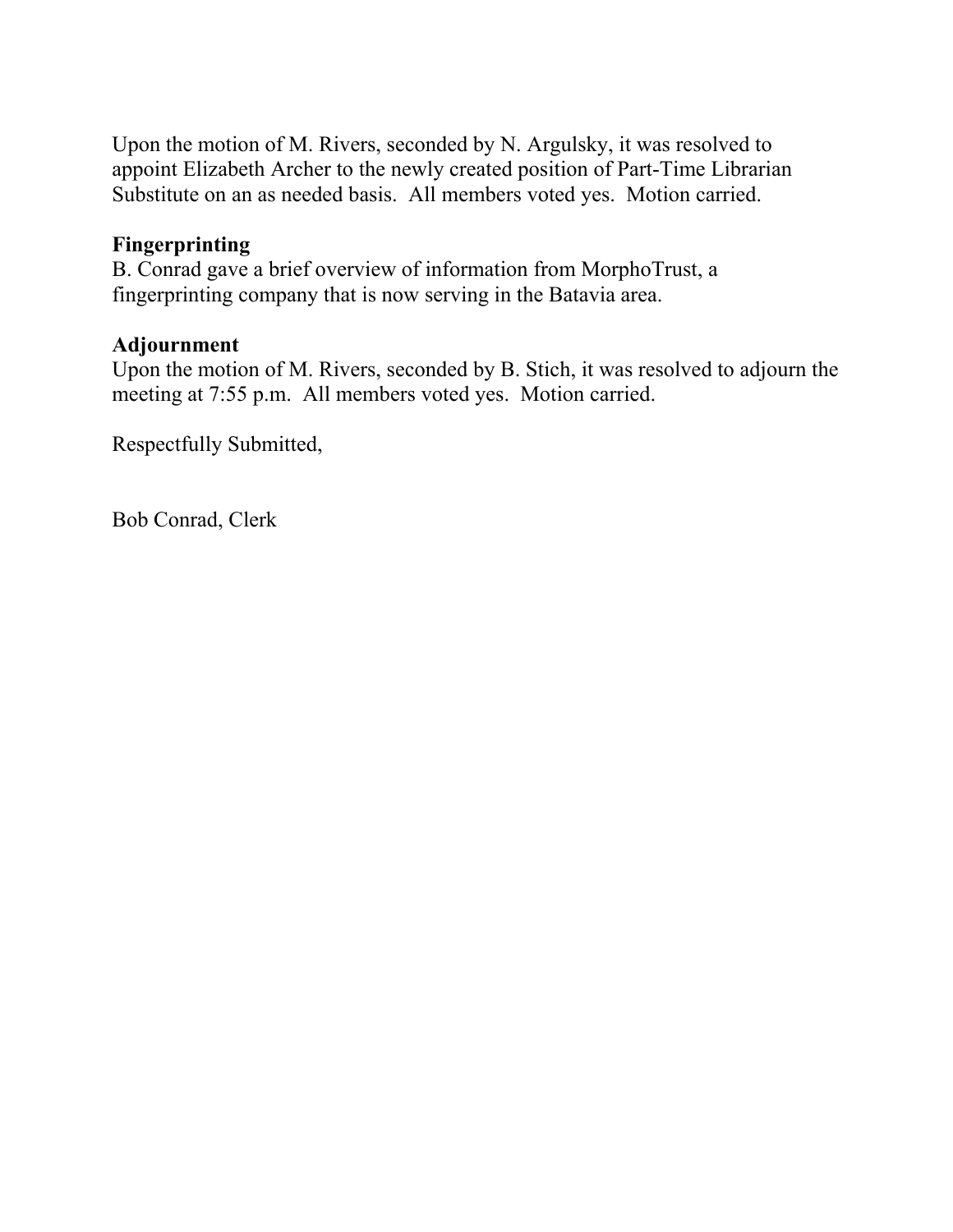## *Approved by the Library Board of Trustees August 10, 2015* **Richmond Memorial Library Board of Trustees July 13, 2015**

The reorganization meeting of the Board of Trustees was held on Monday, July 13, 2015. President of the Board Dana Warren called the meeting to order at 6:34 pm.

Members present: Dana Warren, Jennifer Reardon, and Michael Rivers

Also present: Robert Conrad, Debra Levins, Carol Richardson, and Alice Zito

Excused: B. Stich and N. Argulsky

## **Swearing in of Board Members**

Board Members Dana Warren, Jennifer Reardon, and Michael Rivers were sworn in by Notary Public, Alice Zito. Upon completion, A. Zito left the meeting at 6:35 p.m.

## **Election of President**

Upon the motion of D. Warren and seconded by J. Reardon, Beth Stich was nominated as the President of the Board of Trustees. All members voted yes. Motion carried.

## **Election of Vice President**

Upon the motion of D. Warren and seconded by J. Reardon, Michael Rivers was nominated as the Vice President of the Board of Trustees. All members voted yes. Motion carried.

## **Appointment of Clerk**

Upon the motion of D Warren and seconded by M. Rivers, Robert Conrad was appointed as Clerk to the Board of Trustees.

All members voted yes. Motion carried.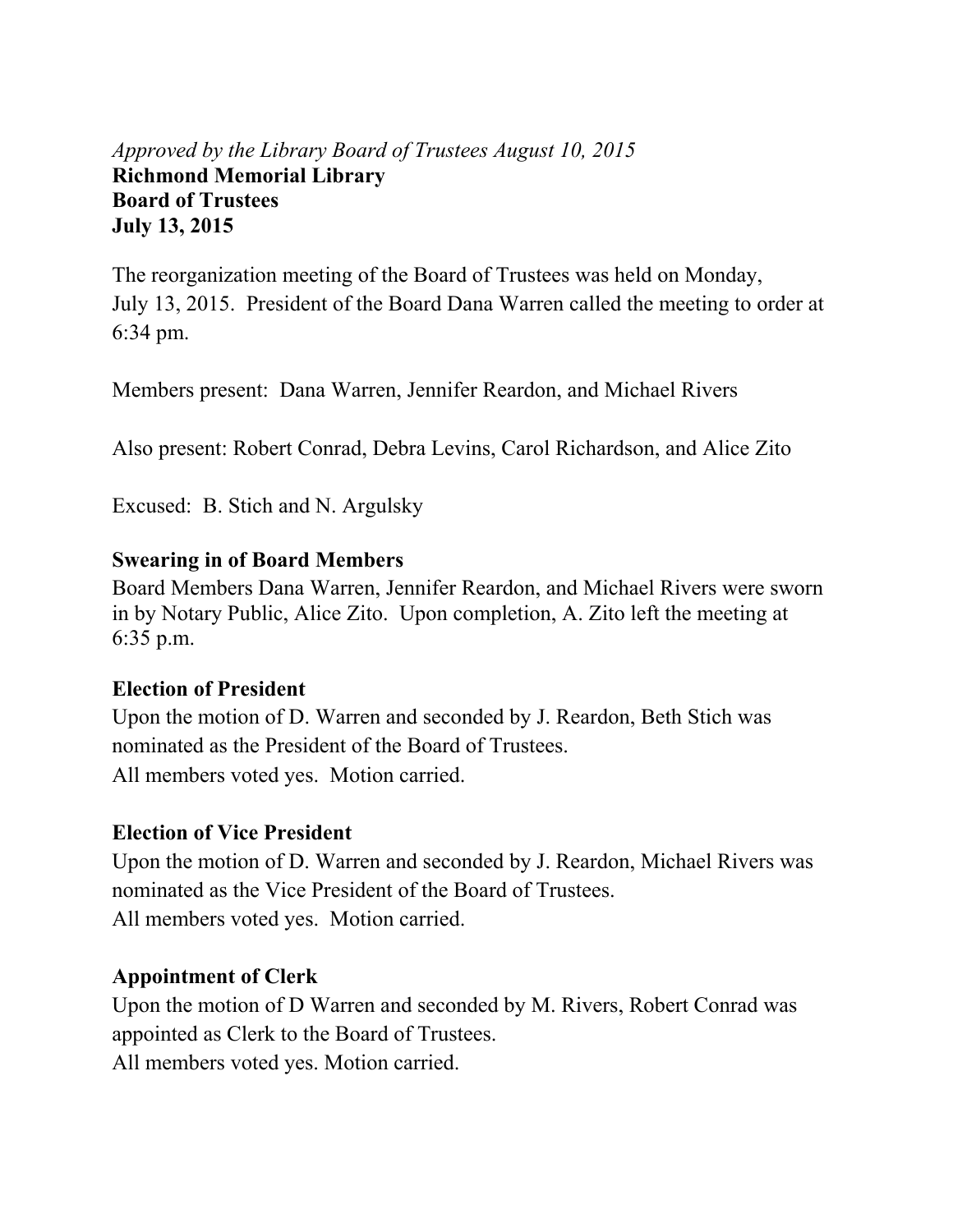## **Appointment of Deputy Clerk**

Upon the motion of M. Rivers and seconded by J. Reardon, Debra Levins was appointed as Deputy Clerk to the Board of Trustees. All members voted yes. Motion carried.

## **Appointment of Treasurer**

Upon the motion of D. Charters and seconded by M. Rivers, Sally Sanford was appointed as Treasurer to the Board of Trustees. All members voted yes. Motion carried.

## **Appointment of Deputy Treasurer**

Upon the motion of D. Charters and seconded by J. Reardon, Michael Rivers was appointed as Deputy Treasurer to the Board of Trustees. All members voted yes. Motion carried.

## **Appointment of Purchasing Agent**

Upon the motion of D. Warren and seconded by M. Rivers, Robert Conrad was appointed as Purchasing Agent to the Board of Trustees. All members voted yes. Motion carried.

## **Designation of Library Attorney**

Upon the motion of D. Warren and seconded by J. Reardon, the Williams Law Firm (Thomas & Gerald Williams) was appointed to be the attorney(s) of record to represent the Richmond Memorial Library. All members voted yes. Motion carried.

## **Designation of Auditing Firm**

Upon the motion of M. Rivers and seconded by D. Warren, Freed Maxick was appointed to be the auditing firm for the Richmond Memorial Library. All members voted yes. Motion carried.

## **Designation of Official Bank Depository**

Upon the motion of M. Rivers and seconded by J. Reardon, Five Star Bank was appointed to be the Official Bank Depository for the Richmond Memorial Library. All members voted yes. Motion carried.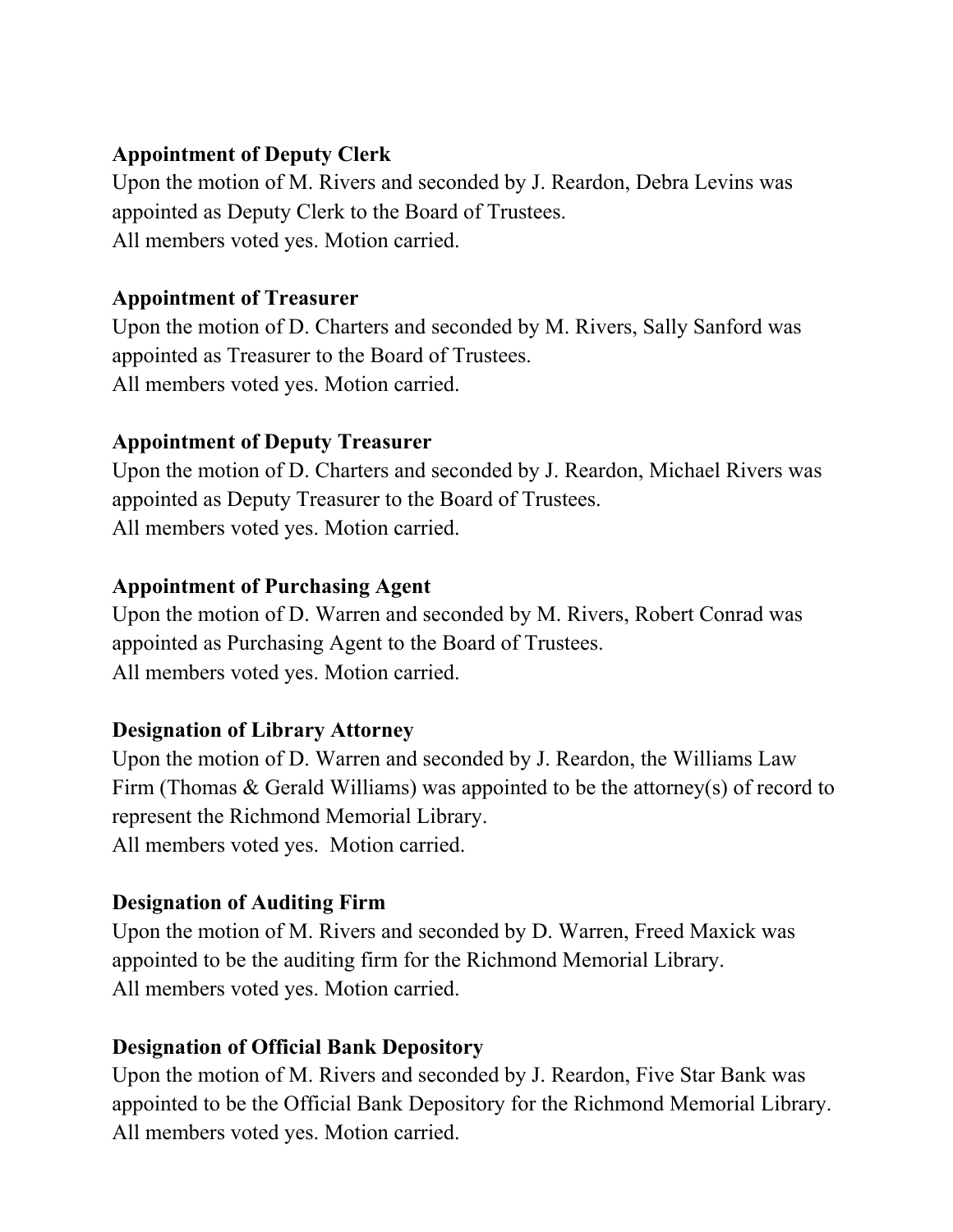## **Designation of Bank Signatories**

Upon the motion of D. Warren and seconded by J. Reardon - Sally Sanford , Beth Stich and Michael Rivers were appointed to be the Bank Signatories for the Richmond Memorial Library. All members voted yes. Motion carried.

## **Designation of Payroll Certifier**

Upon the motion of D. Warren and seconded by J. Reardon, Robert Conrad was appointed to be the Payroll Certifier for the Richmond Memorial Library. All members voted yes. Motion carried.

## **Designation of Deputy Payroll Certifier**

Upon the motion of D. Warren and seconded by J. Reardon, Alice Zito was appointed to be the Deputy Payroll Certifier for the Richmond Memorial Library. All members voted yes. Motion carried.

## **Designation of Petty Cash Funds**

Upon the motion of M. Rivers and seconded by J. Reardon, it was resolved to approve a Petty Cash amount of \$200 for the Richmond Memorial Library and \$100 for the SAGE Program.

All members voted yes. Motion carried.

## **Designation of Official Newspaper**

Upon the motion of M. Rivers and seconded by D. Warren, The Daily News was appointed to be the Richmond Memorial Library's official newspaper. All members voted yes. Motion carried.

## **By-Laws Review**

The current By-Laws were reviewed. Upon the correction of one minor grammatical change, it was approved by J. Reardon and seconded by M. Rivers. All members voted yes. Motion carried.

## **Approval of Minutes**

Upon the motion of M. Rivers and seconded by J. Reardon, it was resolved to approve the minutes of the meeting of June 8, 2015. All members voted yes. Motion carried.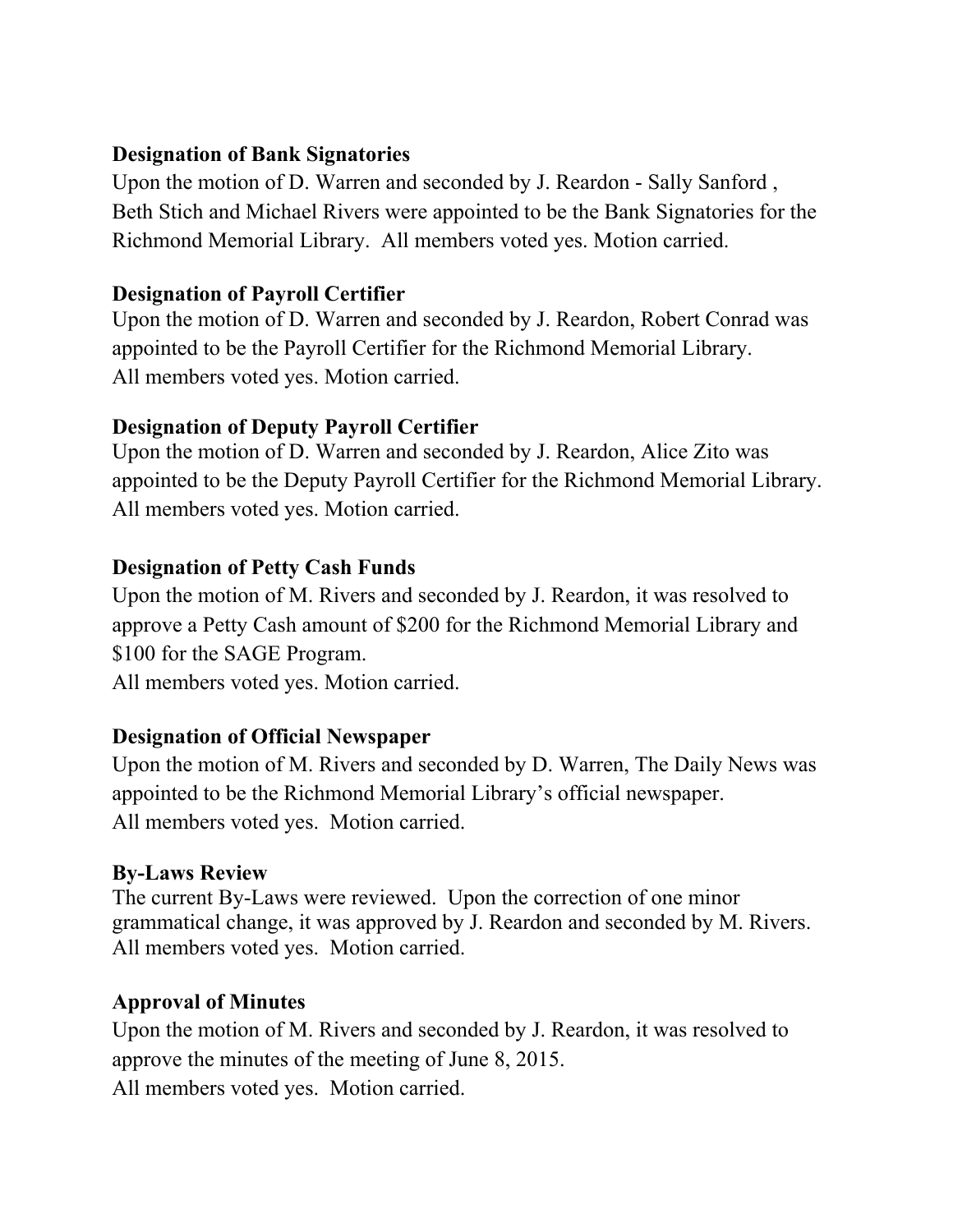## **Public to be Heard** None

## **Financials**

## **Revenue & Appropriations Status Reports (through May 31, 2015)**

Upon the motion of M. Rivers and seconded by J. Reardon, it was resolved to approve the Revenue & Appropriations Status Reports (through May 31, 2015). All members voted yes. Motion carried.

## **Bank Reconciliation (through May 31, 2015)**

Upon the motion of M. Rivers and seconded by J. Reardon, it was resolved to approve the Bank Reconciliation (through May 31, 2015). All members voted yes. Motion carried.

## **Approval of Invoices for Payment**

Upon the motion of M. Rivers and seconded by J. Reardon, it was resolved to approve a payment of \$34,381.66 on Supplemental Warrant 224. All members voted yes. Motion carried.

Upon the motion of M. Rivers and seconded by J. Reardon, it was resolved to approve the payment of \$11,807.97 on Supplemental Warrant 1. All members voted yes. Motion carried.

Upon the motion of M. Rivers and seconded by J. Reardon, it was resolved to approve the manual checks on Warrant 227. The amount of \$1,763.29 was received by P & A Administrative Services for June flex employee contributions and high deductible employer contributions. All members voted yes. Motion carried.

Upon the motion of M. Rivers and seconded by J. Reardon, it was resolved to approve the payment of \$12,039.70 on Warrant 4. All members voted yes. Motion carried.

## **June 2015 Summary of Revenues and Appropriations**

Upon the motion of M. Rivers and seconded by J. Reardon, it was resolved to approve the June 2015 Summary of Revenues and Appropriations. All members voted yes. Motion carried.

## **June 2015 Bank Reconciliations**

Upon the motion of M. Rivers and seconded by J. Reardon, it was resolved to approve the June 2015 Bank Reconciliations. All members voted yes. Motion earried. [Note: A revision to the strikethrough portions was approved on  $9/14/15$ .]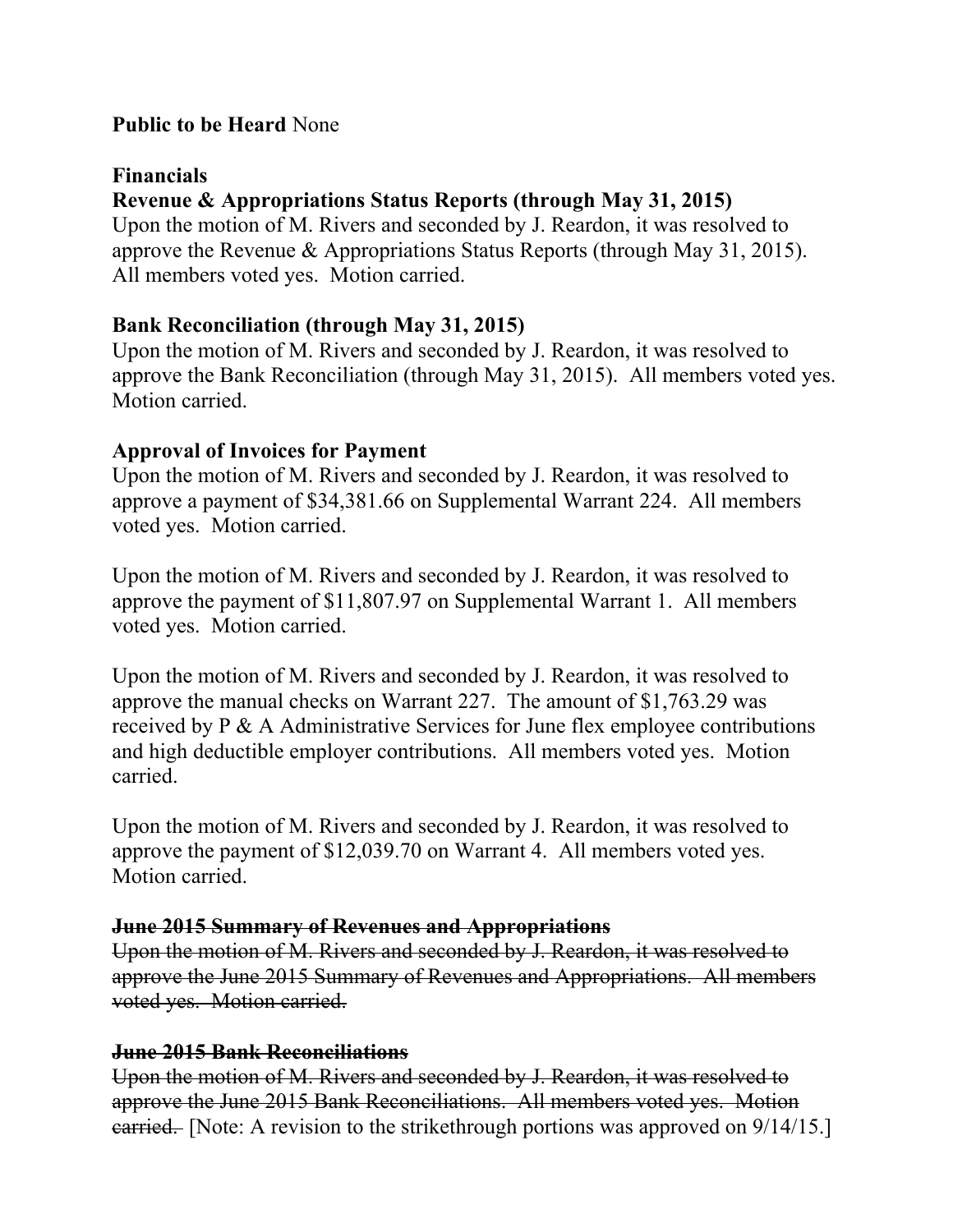## **Report of Librarian Personnel (Librarian Sub, SAGE Program Director)**

R. Conrad reported that newly hired substitute librarian Elizabeth Haibach declined the position before being trained, due to other employment opportunities. He also mentioned that Sage Director Catherine Plaisted has expressed the desire to retire in August. Upon her official resignation, the position could be filled on a provisional basis, pending an exam.

## **Library Statistics**

| <b>Materials Circulation</b> | <b>May 2015</b>  | 15,248 |
|------------------------------|------------------|--------|
| <b>Ebooks</b>                | <b>May 2015</b>  | 448    |
| Freegal Downloads            | <b>May 2015</b>  | 550    |
| Zinio                        | <b>May 2015</b>  | 23     |
| Internet Usage               | <b>May 2015</b>  | 2,455  |
| <b>Literacy Stations</b>     | <b>May 2015</b>  | 163    |
| Attendance                   | <b>May 2015</b>  | 12,645 |
| Website Usage                | <b>May 2015</b>  | 5,960  |
| <b>Materials Circulation</b> | <b>June 2015</b> | 18,994 |
| <b>Ebooks</b>                | <b>June 2015</b> | 503    |
| <b>Freegal Downloads</b>     | <b>June 2015</b> | 568    |
| Zinio                        | <b>June 2015</b> | 286    |
| Internet Usage               | <b>June 2015</b> | 2,770  |
| <b>Literacy Stations</b>     | <b>June 2015</b> | 374    |
| Attendance                   | <b>June 2015</b> | 14,258 |
| Website Usage                | <b>June 2015</b> | 5,634  |

## **RFID Quote**

B. Conrad discussed a price quote and benefits of a RFID company. Radio Frequency ID's are signals that are collected from a hand held device. It can read barcodes in book stacks similar to the way enhanced licenses are read. Some of the benefits would be the capability to easily find a misplaced book on a shelf or to checkout a stack of books all at once. Conrad advised that upfront costs and shared collections prevent us from adopting technology at this time, but sees cost dropping and should prepare for a time that a conversion is practical.

## **Report of Committees**

## **Buildings and Grounds Subcommittee**

B. Conrad updated the Board on the most recent Library construction project plans and timetable. Exterior renovations are from July 25 through the end of August. The interior work will be from September 14-26, with closure.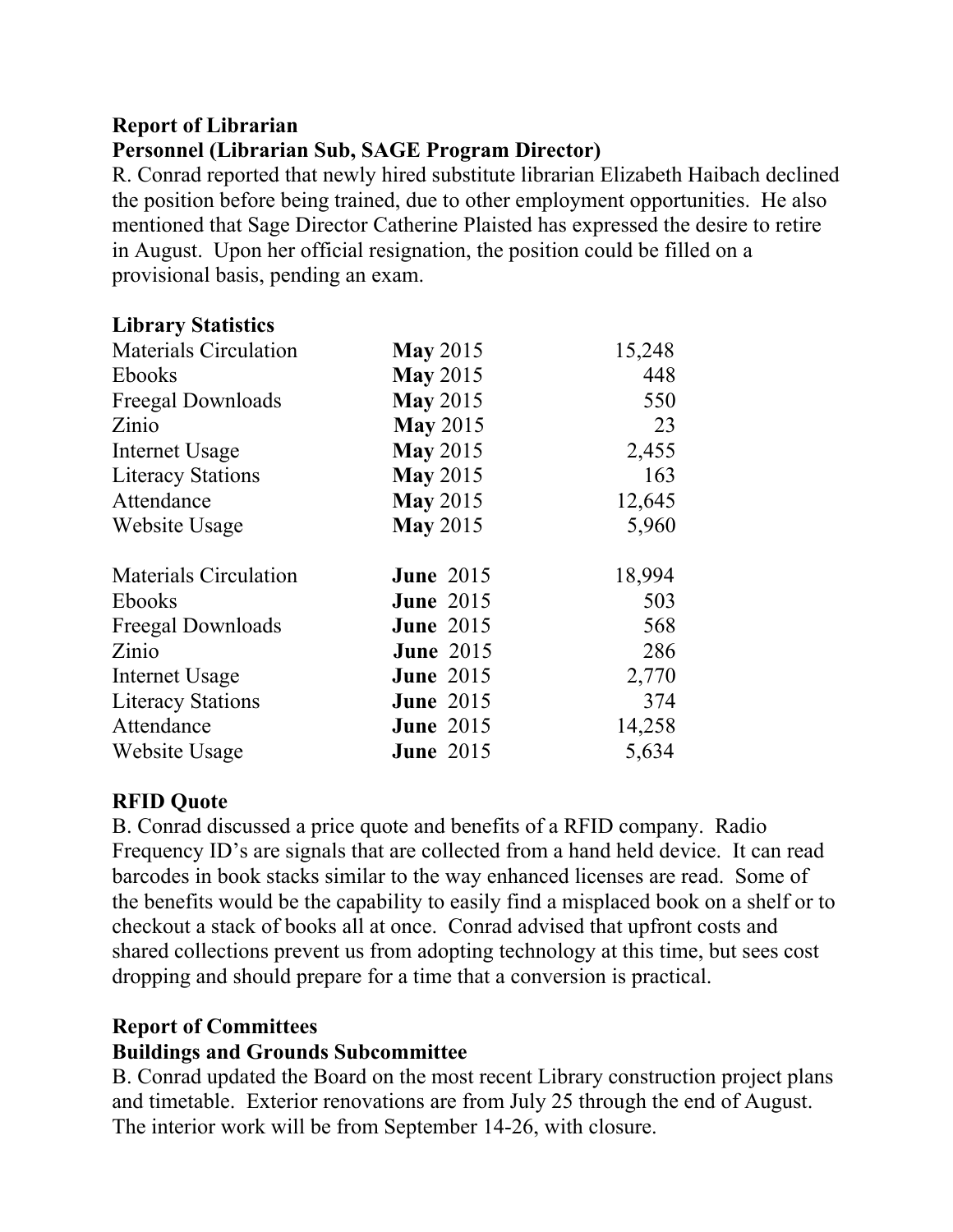## **Unfinished Business Surowka Memorials**

D. Warren is investigating the ownership of the Roy Mason painting which the former Business Administrator, the late Theodore Surowka, had displayed behind his office desk at Batavia City Schools for several years. The hope is to dedicate it in memory of Mr. Surowka. A current Richmond Memorial Library Mason painting would be displayed alongside it in memory of Mrs. Surowka.

Mrs. Surowka devoted several years on the Richmond Library Board, many of which were in the capacity of President.

## **Morpho Trust**

After weighing the pros and cons of having the Morpho Trust fingerprinting service in the library, it was decided that it was not beneficial enough to take staff time away from the circulation desk for training and to provide the service.

## **Circ Trends**

R. Conrad will research and prepare a study of circulation trends to provide the insight M. Rivers suggested.

## **New Business**

## **Warrant Schedule 2015-2016**

Upon the motion of M. Rivers and seconded by J. Reardon, it was resolved to approve the Warrant Schedule 2015-2016. All members voted yes. Motion carried.

## **Adjournment**

There being no further business, President Dana Warren adjourned the meeting at 7:22 PM.

Respectfully submitted, Robert Conrad, Clerk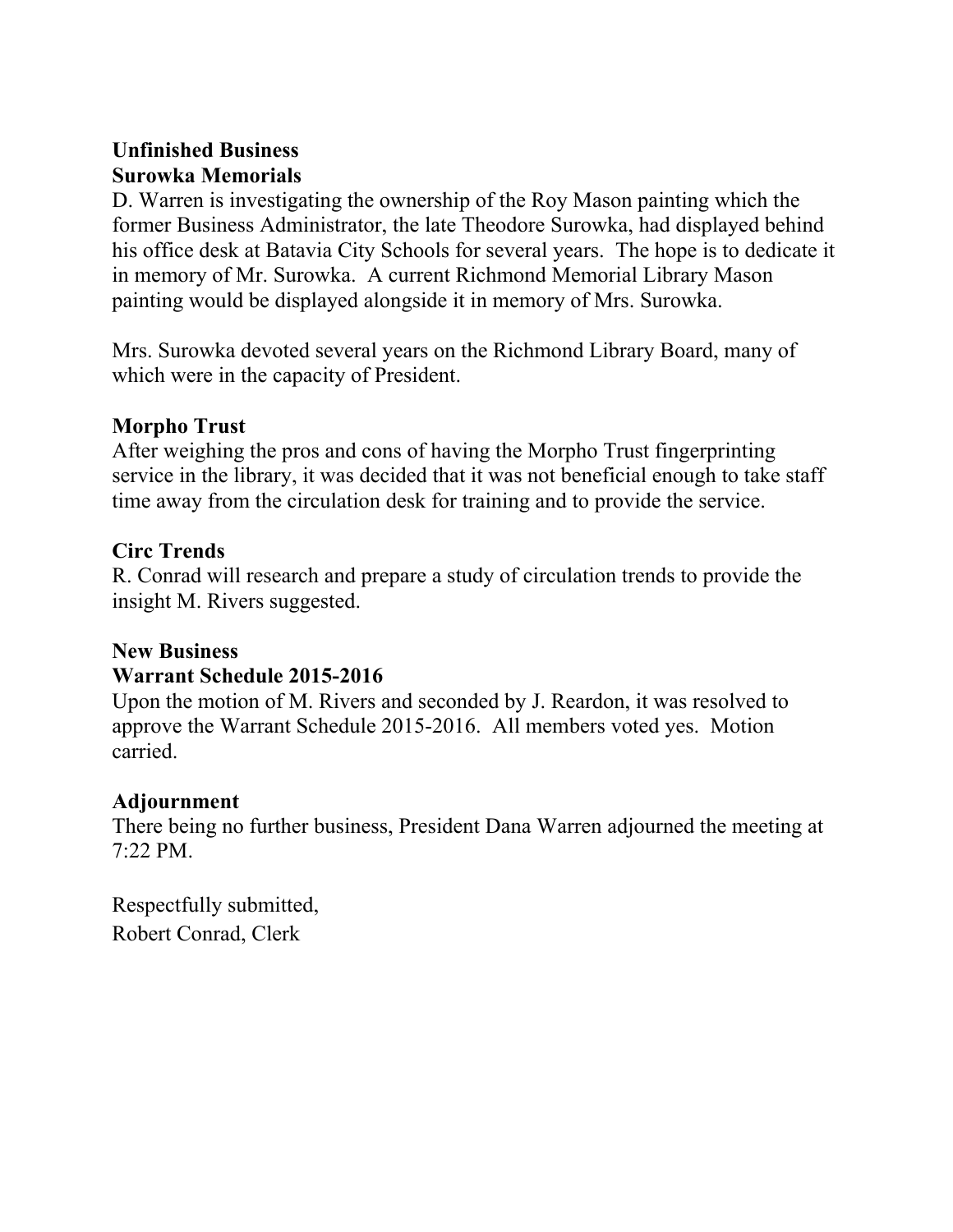### *Approved by the Library Board of Trustees September 14, 2015*  **Richmond Memorial Library Board of Trustees August 10, 2015**

The August meeting of the Library Board of Trustees was held on Monday, August 10, 2015. President Beth Stich called the meeting to order at 6:30 p.m.

Members present: Dana Warren, Beth Stich, Norm Argulsky, and Michael Rivers

Also present: Colleen Brudz, Bob Conrad, Debra Levins, Carol Richardson, and Andrea Fetterly

Excused: Jennifer Reardon

#### **Approval of Minutes**

Upon the motion of M. Rivers, seconded by N. Argulsky, it was resolved to approve the minutes of the July 13, 2015 meeting. All members voted yes. Motion carried.

#### **Public to be Heard** - None

#### **Financials**

#### **Bank Reconciliations, June 2015**

Upon the motion of N. Argulsky, seconded by M. Rivers, it was resolved to approve the June 2015 Bank Reconciliations. All members voted yes. Motion carried.

#### **Approval of Invoices for Payment**

Upon the motion of N. Argulsky, seconded by M. Rivers, it was resolved to approve the payment of \$10,557.53 on Supplemental Warrant 3. All members voted yes. Motion carried.

Upon the motion of N. Argulsky, seconded by M. Rivers, it was resolved to approve the payment of \$1,551.31 on Supplemental Warrant 5. All members voted yes. Motion carried.

Upon the motion of N. Argulsky, seconded by M. Rivers, it was resolved to approve the manual checks on Warrant 7. The amount of \$2,817.60 was received by P & A Administrative Services for July Health Care costs. All members voted yes. Motion carried.

Upon the motion of N. Argulsky, seconded by M. Rivers, it was resolved to approve the payment of \$10,677.36 on Warrant 8. All members voted yes. Motion carried.

Upon approval of the financials, C. Richardson left the meeting.

#### **Communications**

#### **Liptaks re: native species**

R. Conrad shared a letter with the Board from Michael and Susan Liptak. The letter presented the idea of planting native trees, shrubs, and perennials in the new parking lot. The Liptaks are willing to contribute \$100 towards the project and suggested a nursery that might be willing to oversee design and implementation of the project and provide plants. Per Mr. Jacobs, the school is open to the idea and should be contacted directly.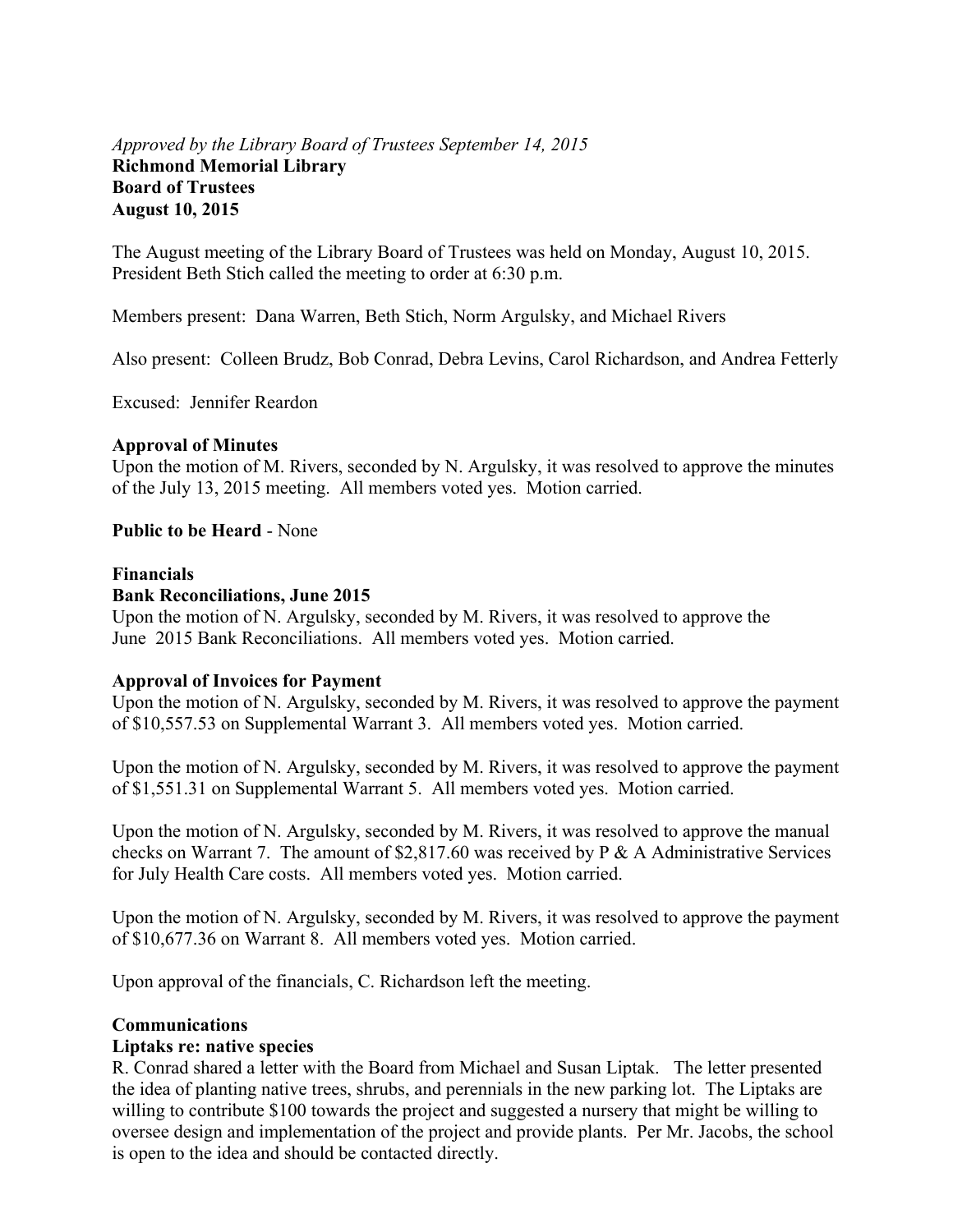### **Report of Librarian**

### **Report from Annual Conference (L. DeLooze**)

A report from Community and Adult Services Librarian Leslie DeLooze was viewed. The report was on the National ALA Conference which she recently attended in San Francisco. She has shared her findings, enthusiasm, and new ideas with staff. She brought back handouts and close to 50 free books (mostly advance reader copies). Mrs. DeLooze expressed appreciation for the opportunity to hear 24 authors speak, attend 11 sessions, visit numerous vendor booths, and collect four books that are possible Tale selections.

### **Children's Room Librarian**

R. Conrad presented the Board with a letter dated 8/07/15 received from Malloryann Flanagan. In her letter, Mrs. Flanagan expressed that she was appreciative of the great opportunity, but stated she is unable to accept the Children's Librarian position.

### **Report from Teen Services Librarian**

Teen Services Librarian Andrea Fetterly gave an update on the collaboration of Teen and Children's services. Although the Teen Librarian position came out of Adult Services originally, it has grown to work in tandem with Children's Services, in response to their needs. Upon answering questions regarding the possibility of merging the two services under a Youth Services Librarian to possibly be reclassified as a Librarian II, Mrs. Fetterly left the meeting at 6:55 p.m.

#### **Library Statistics**

| Materials Circulation    | July 2015 | 21,170 |
|--------------------------|-----------|--------|
| Ebooks                   | July 2015 | 648    |
| Freegal Downloads        | July 2015 | 518    |
| Zinio                    | July 2015 | 82     |
| Internet Usage           | July 2015 | 2,919  |
| <b>Literacy Stations</b> | July 2015 | 619    |
| Attendance               | July 2015 | 15,725 |
| Website Usage            | July 2015 | 6,292  |

### **Old Business**

NIOGA Liaison C. Brudz took the initiative to create and distribute a well-planned chart of RML statistics from 2010-2015 to help answer any questions regarding statistic trends.

### **New Business**

### **Contact Information**

Board Member contact information was updated.

### **Increase of Petty Cash Funds re: daily newspapers**

Due to cancellation of daily newspaper delivery, the Democrat & Chronicle, Buffalo News, and USA Today newspapers are now being purchased directly from newsstands at no extra charge. Due to greater daily petty cash outlay, N. Argulsky made a motion to increase the petty cash fund by \$50 (to \$250 total). D. Warren seconded the motion. All members voted yes. Motion carried.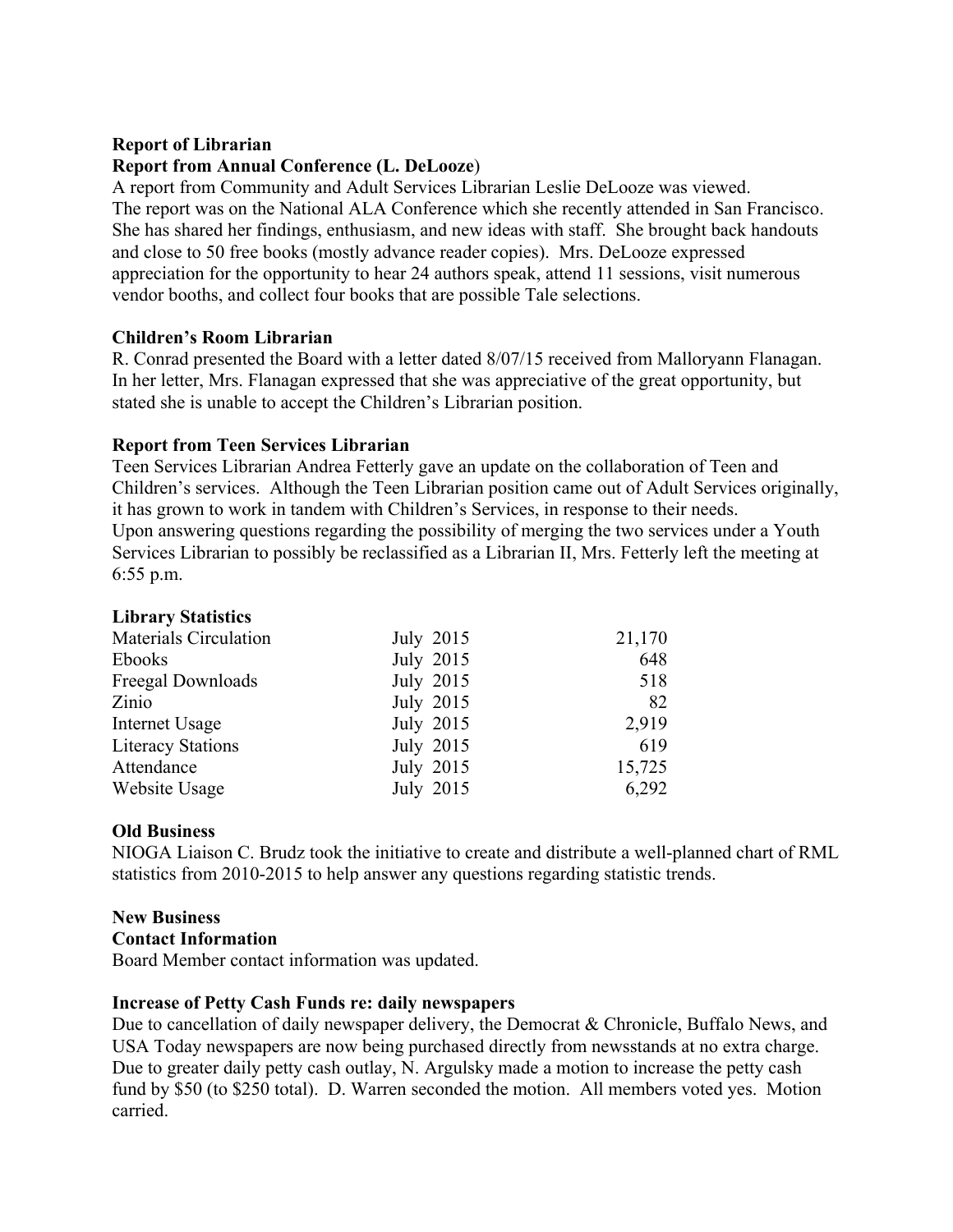### **Approve Marshall Grant Fund Disbursements**

Upon the motion of M. Rivers, seconded by N. Argulsky, it was resolved to allow dollar amounts to be put on the budget to include upcoming salary disbursements for the SAGE positions of Coordinator when decreased to part-time, and Clerk and Page assistance hours are increased. All members voted yes. Motion carried.

### **Trustees Attending NYLA Conference**

R. Conrad will need to know by the end of the week if any Board Trustees are interested in attending the NYLA Conference.

### **Old Business**

D. Warren is working on information for the Surowka Memorials.

J. Reardon and D. Warren are interested in forming an Art subcommittee.

### **Personnel**

### **Executive session/Adjournment**

Upon the motion of D. Warren, seconded by M. Rivers, it was resolved to enter into Executive Session at 7:16 p.m. All members voted yes. Motion carried.

Upon the motion of D. Warren, seconded by M. Rivers, it was resolved to end Executive Session and also adjourn the Board Meeting at 7:57 p.m. All members voted yes. Motion carried.

Respectfully submitted, Bob Conrad, Clerk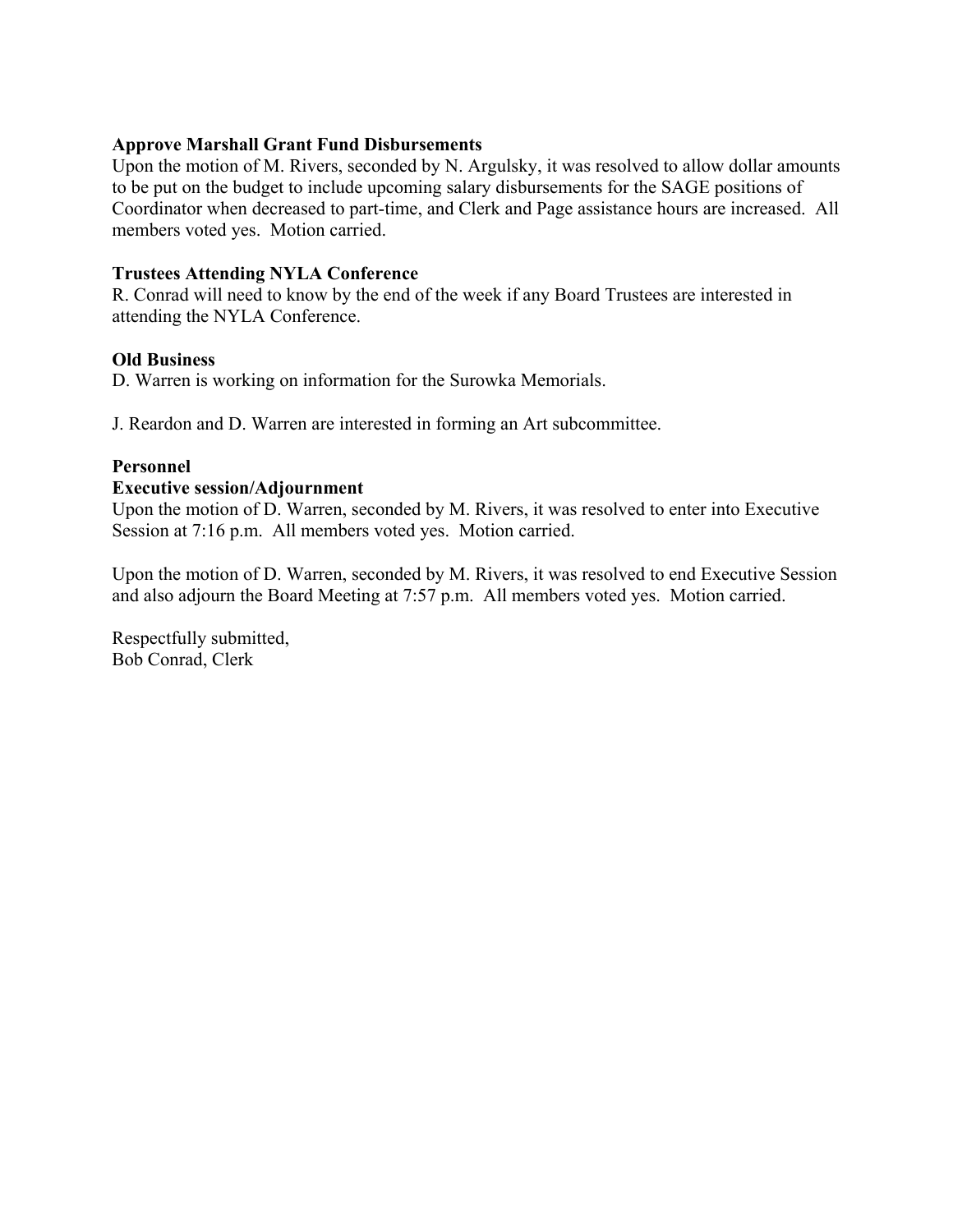#### *Approved by the Library Board of Trustees October 19, 2015*  **Richmond Memorial Library Board of Trustees September 14, 2015**

The September meeting of the Library Board of Trustees was held on Monday, September 14, 2015 at Conference Room #49, Batavia City School District Administration Wing due to renovations at the Library. President Beth Stich called the meeting to order at 6:30 p.m.

Members present: Dana Warren, Beth Stich, Norm Argulsky, Jennifer Reardon and Michael Rivers

Also present: Colleen Brudz, Bob Conrad and Debra Levins

#### **Approval of Minutes**

Upon the motion of D. Warren, seconded by M. Rivers, it was resolved to approve the minutes of the August 2015 meeting. All members voted yes. Motion carried.

Upon the motion of M. Rivers, seconded by B. Stich, it was resolved to correct the minutes of the July 13, 2015 meeting to reflect the fact that the June 2015 Summary of Revenues and Appropriations Report and the June 2015 Bank Reconciliations Report were not presented at the Meeting, and therefore, were incorrectly listed as approved. All members voted yes. Motion carried.

The above mentioned reports cannot be approved until the audit is complete.

**Public to be Heard –** None

#### **Financials**

#### **July 2015 Summary of Revenues and Appropriations**

Upon the motion of D. Warren, seconded by N. Argulsky, it was resolved to approve the July 2015 Summary of Revenues and Appropriations. All members voted yes. Motion carried.

#### **July 2015 Bank Reconciliation**

Upon the motion of D. Warren, seconded by N. Argulsky, it was resolved to approve the July 2015 Bank Reconciliation. All members voted yes. Motion carried.

#### **Approval of Invoices for Payment**

Upon the motion of D. Warren, seconded by N. Argulsky, it was resolved to approve the payment of \$9, 838.14 on Supplemental Warrant 9. All members voted yes. Motion carried.

Upon the motion of D. Warren, seconded by N. Argulsky, it was resolved to approve the payment of \$6, 709.37 on Supplemental Warrant 11. All members voted yes. Motion carried.

Upon the motion of D. Warren, seconded by N. Argulsky, it was resolved to approve the payment of \$13,940.65 on Warrant 12. All members voted yes. Motion carried.

Upon the motion of D. Warren, seconded by N. Argulsky, it was resolved to approve the payment of \$584.92 on Supplemental Warrant 13. All members voted yes. Motion carried.

Upon the motion of D. Warren, seconded by N. Argulsky, it was resolved to approve the manual checks on Warrant 14. The amount of \$1,284.05 was received by P & A Administrative Services for August Health Care costs. All members voted yes. Motion carried.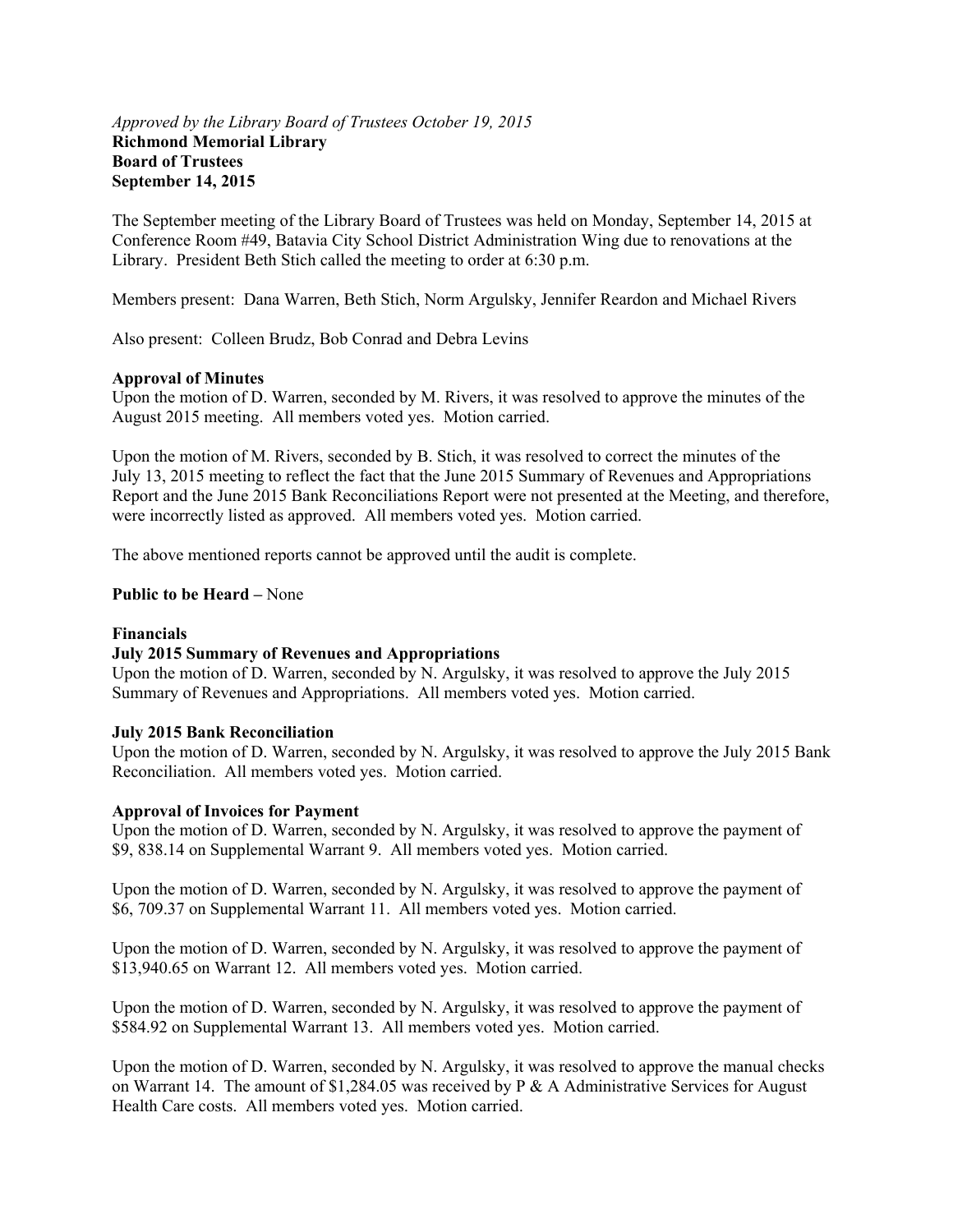#### **Request for Budgetary Transfers**

Upon the motion of D. Warren, seconded by N. Argulsky, it was resolved to approve a transfer of \$32,000 from Professional Salaries to Para-Professional Salaries to create a full-time Library Assistant position. All members voted yes. Motion carried.

Upon the motion of D. Warren, seconded by N. Argulsky, it was resolved to approve a transfer of \$6,000 from Professional Salaries to Part-Time Salaries to retain services of part-time Library Assistant recruits. All members voted yes. Motion carried.

### **Report of Librarian**

#### **Personnel**

#### **Appointment of Krystina Stefanik to Substitute Custodian**

Upon the motion of M. Rivers, seconded by J. Reardon, it was resolved to appoint Krystyna Stefanik to Substitute Custodian at a rate of \$12 per hour. All members voted yes. Motion carried.

#### **Provisional appointment of Katie Elia to (FT) Library Assistant**

Upon the motion of M. Rivers, seconded by N. Argulsky, it was resolved to provisionally appoint Katie Elia to (FT) Library Assistant with an annual salary of \$32,000. All members voted yes. Motion carried.

#### **Reclassification of Library Clerk to SAGE Program Assistant**

Upon the motion of N. Argulsky, seconded by D. Warren, it was resolved to submit a Civil Service reclassification of the SAGE program's Part-Time Library Clerk to a Program Assistant at the rate of \$16 per hour. All members voted yes. Motion carried.

#### **Library Statistics – August 2015**

| <b>Materials Circulation</b> | 19,391 |
|------------------------------|--------|
| <b>Ebooks</b>                | 579    |
| Freegal Downloads            | 641    |
| Zinio                        | 86     |
| <b>Internet Usage</b>        | 3,023  |
| <b>Literacy Stations</b>     | 454    |
| Attendance                   | 13,955 |
| Website Usage                | 6,793  |

#### **Renovation Update**

B. Conrad gave an update on the library renovations currently in progress.

Building and grounds subcommittee board members M. Rivers and N. Argulsky will meet in October to address requests for a sloping pathway or pathways along the stairs leading to the parking lot.

#### **Communications**

#### **Medina Sandstone Hall of Fame**

B. Conrad was notified by The Medina Sandstone Society that Richmond Memorial Library was nominated to be in the Sandstone Hall of Fame 2015.

#### **New Business –** None

#### **Executive Session**

Upon the motion of M. Rivers, seconded by J. Reardon, it was resolved to enter into executive session at 7:20 p.m. All members voted yes. Motion carried.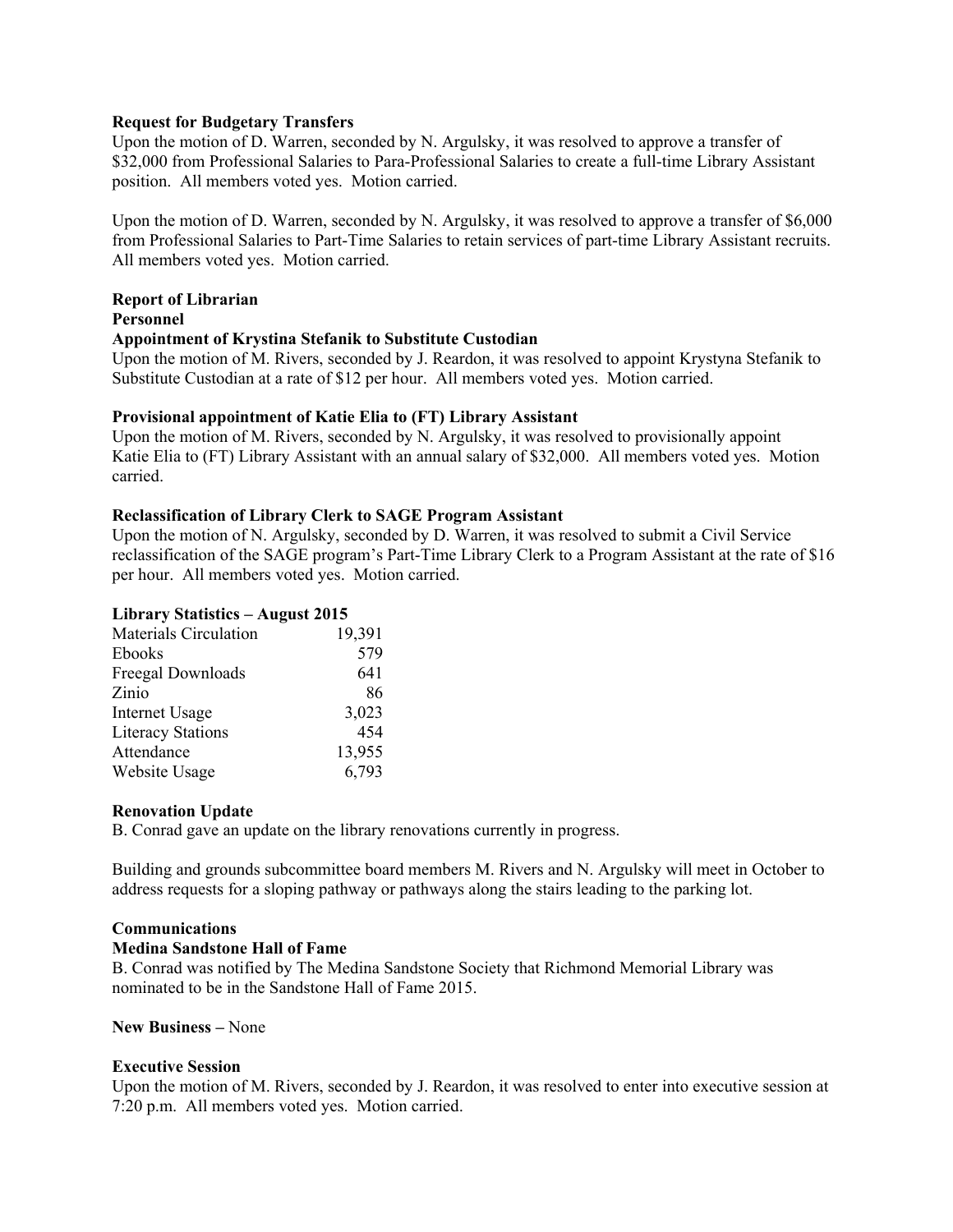Upon the motion of N. Argulsky, seconded by J. Reardon, it was resolved to end executive session at 8:13 p.m. All members voted yes. Motion carried.

#### **Salary increase**

Upon the motion of M. Rivers, seconded by J. Reardon, it was resolved to increase the Library Director's salary by 2% retroactive to July 1, 2015. All members voted yes. Motion carried.

#### **Adjournment**

Upon the motion of D. Warren, seconded by J. Reardon, it was resolved to adjourn the meeting at 8:15 p.m. All members voted yes. Motion carried.

Respectfully submitted, Bob Conrad, Clerk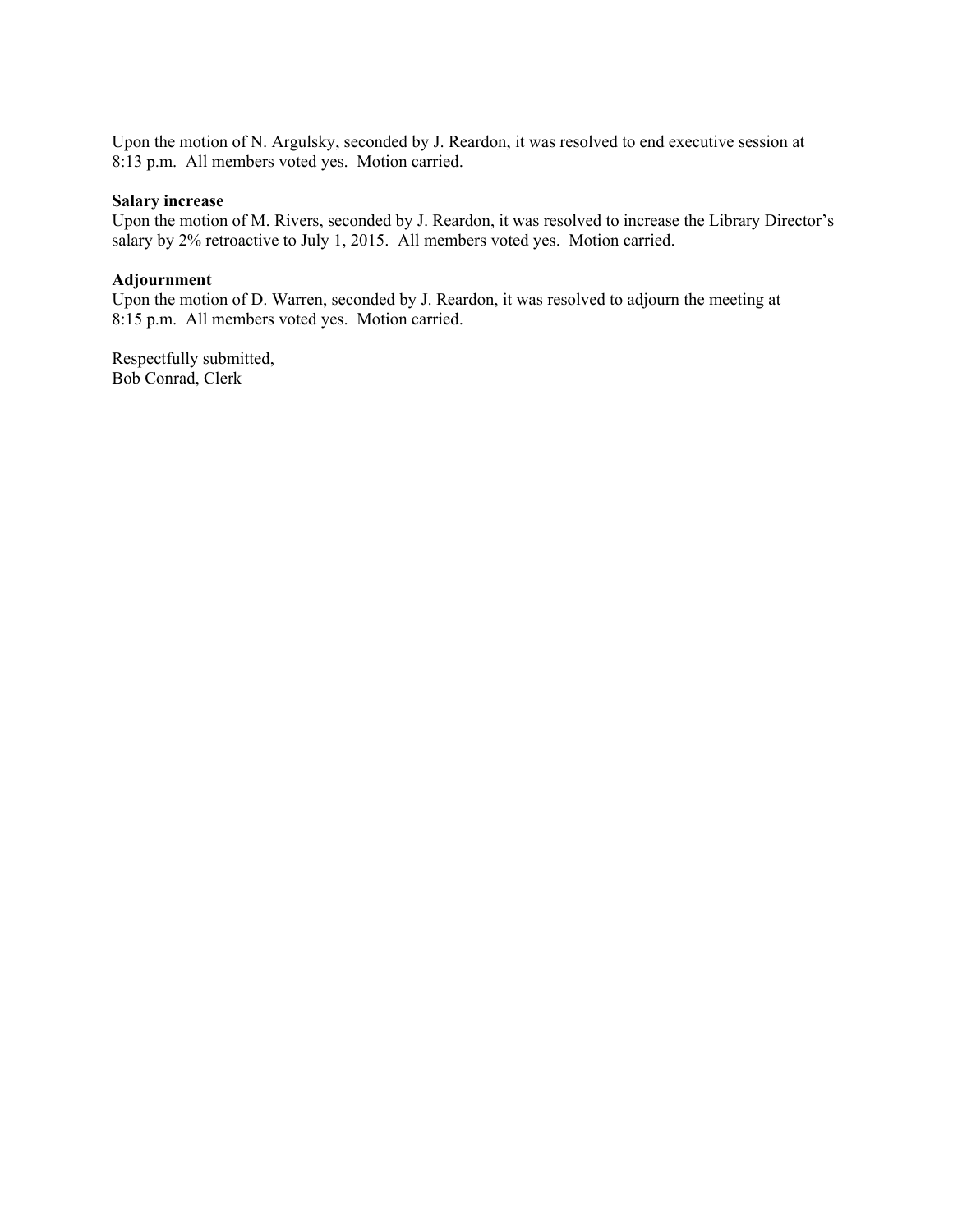## *Approved by the Library Board of Trustees November 9, 2015*  **Richmond Memorial Library Board of Trustees Monday, October 19, 2015**

The October 2015 meeting of the Library Board of Trustees was held on Monday, October 19, 2015. President Beth Stich called the meeting to order at 6:30 p.m.

Members present: Dana Warren, Beth Stich, Jennifer Reardon, Michael Rivers, and Norm Argulsky

Also present: Colleen Brudz, Bob Conrad, and Debra Levins

### **Approval of Minutes**

Upon the motion of M. Rivers, seconded by J. Reardon, it was resolved to approve the minutes of the September 2015 meeting with corrections. All members voted yes. Motion carried.

## **Public to be Heard** - None

## **Financials**

## **Approval of Invoices for Payment**

Upon the motion of N. Argulsky, seconded by D. Warren, it was resolved to approve the payment of \$12, 079.86 on Supplemental Warrant 17. All members voted yes. Motion carried.

Upon the motion of N. Argulsky, seconded by D. Warren, it was resolved to approve the payment of \$3,626.50 on Supplemental Warrant 21. All members voted yes. Motion carried.

Upon the motion of N. Argulsky, seconded by D. Warren, it was resolved to approve the payment of \$38,753.39 on Warrant 19. All members voted yes. Motion carried.

Upon the motion of N. Argulsky, seconded by D. Warren, it was resolved to approve the manual checks on Warrant 20. The amount of \$3,535.27 was received by P & A Administrative Services for September Health Care costs. All members voted yes. Motion carried.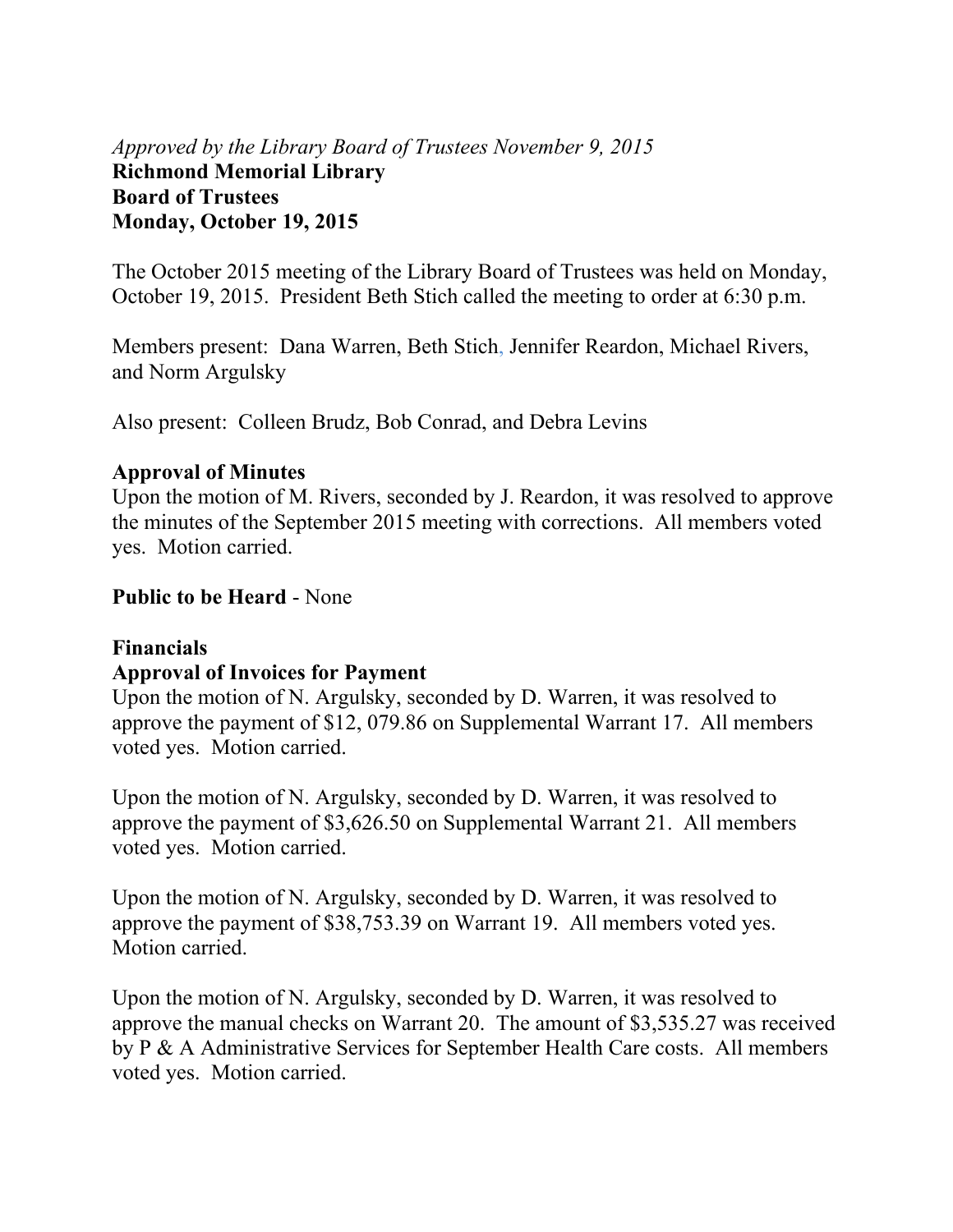## **August 2015 Summary of Revenues and Appropriations**

Upon the motion of N. Argulsky, seconded by D. Warren, it was resolved to approve the August 2015 Summary of Revenues and Appropriations. All members voted yes. Motion carried.

## **August 2015 Bank Reconciliations**

Upon the motion of N. Argulsky, seconded by D. Warren, it was resolved to approve the August 2015 Bank Reconciliations. All members voted yes. Motion carried.

## **Report of Librarian**

## **NYS Construction Grant submitted**

B. Conrad gave details on the NYS Construction Grant which has been submitted.

## **Fall Programs**

A brochure highlighting all the Fall Programs offered for adults was distributed to Board Members.

## **Books Sandwiched In**

Book Sandwiched In brochures were distributed. The lunchtime series presents titles of note discussed by a local reader, and includes audience participation. Patrons are encouraged to bring their own lunch. The program is co-sponsored by the Friends of the Library and offers coffee, tea and cookies to the participants.

## **Youth Services Initiatives**

o Imagination Library launch

R. Conrad shared some interesting ideas for the Dolly Parton Imagination Library launch. The Library's Youth Services team will collect informal feedback from parents before going further.

o GRO re-brand

Richmond Library keeps in touch with GRO venues to replenish books as needed.

o Programs!

A list of special programs that the Library's Youth Services will be providing this fall was shared with the Board.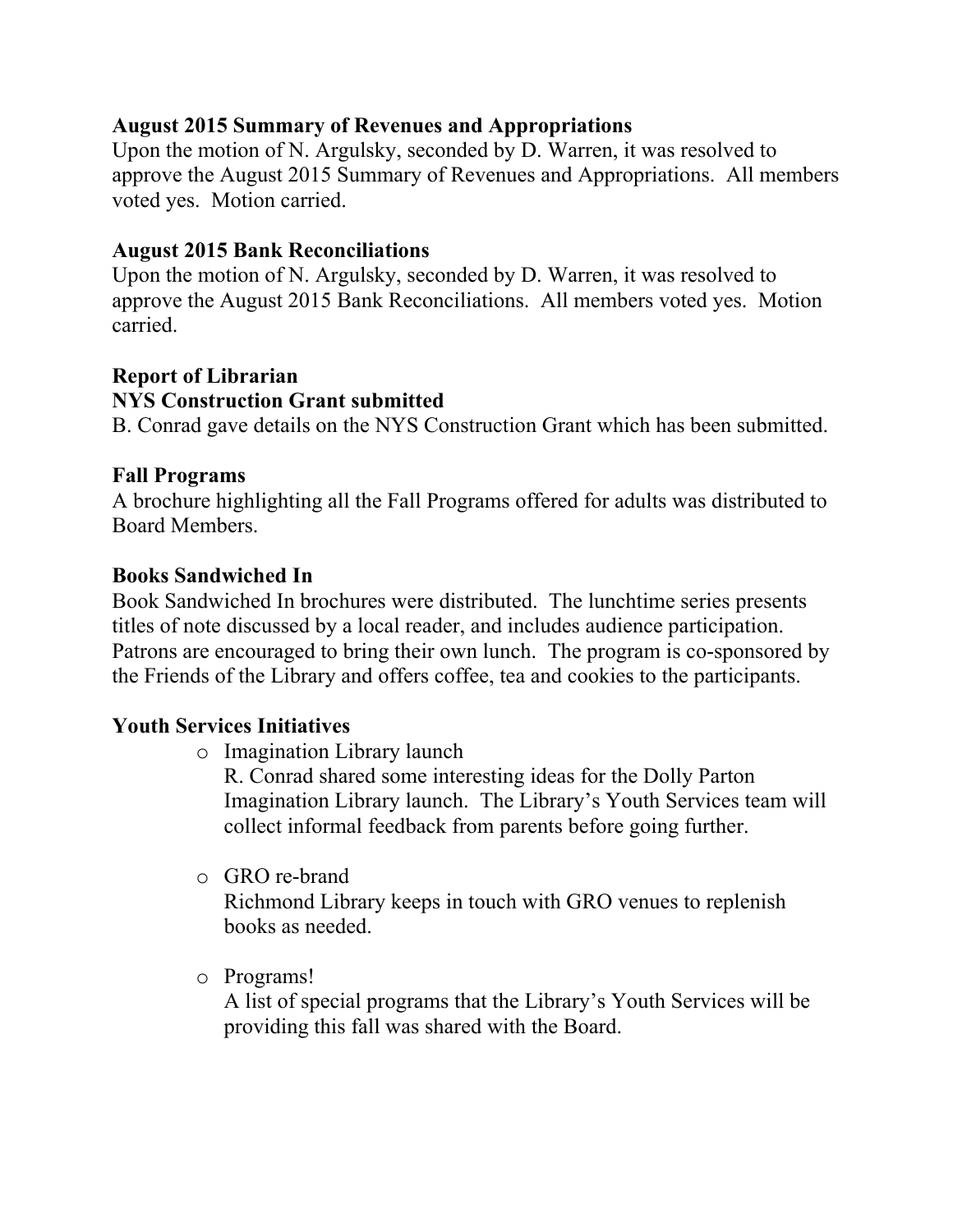## **NIOGA classes**

B. Conrad gave a brief report on the following NIOGA classes that he attended: Emerging Leaders Financial Controls

## **Freegal stats**

B. Conrad revealed stats that showed substantial Richmond Library patron usage of streaming and downloads of online music by Freegal services despite the source not being as popular at other libraries. An e-mail from BCSD music teacher Dan Grillo was shared with the Board.

Mr. Grillo said he recommends the free RML online source to his students and stressed how important it is for them to keep music a part of their leisure time.

## **Teacher in the Library Report**

B. Conrad reviewed a typical Teacher in the Library Report with the Board. It continues to be a valuable resource for students needing homework assistance and in controlling the after school crowds.

## **Library Statistics – September 2015**

(Note: Library was closed 9/14/15-9/26/15 for interior renovations) Materials Circulation 10,464 Ebooks 597 Freegal Downloads 555 Zinio 55 Internet Usage 1,449 Literacy Stations 178 Attendance 7,145 Website Usage 5,359

NIOGA Liaison C. Brudz shared a chart that she prepared using the last 5 years of library stats for the month of September. R. Conrad will do a larger comparison scale as time allows.

## **Building & Grounds Subcommittee Report**

B. Conrad briefed the Board on the Building & Grounds meeting which he and Subcommittee members M. Rivers and N. Argulsky attended. Jim Jacobs, BCSD Director of Facilities III, was thanked for the work on the Library projects. A keyless entry system was installed for staff. The front doors of the Library will soon open and lock automatically. Some of the carpeting in staff access areas of the basement was left undisturbed/not replaced due to some asbestos found. Asbestos abatement is to be performed by the School District in next year's budget.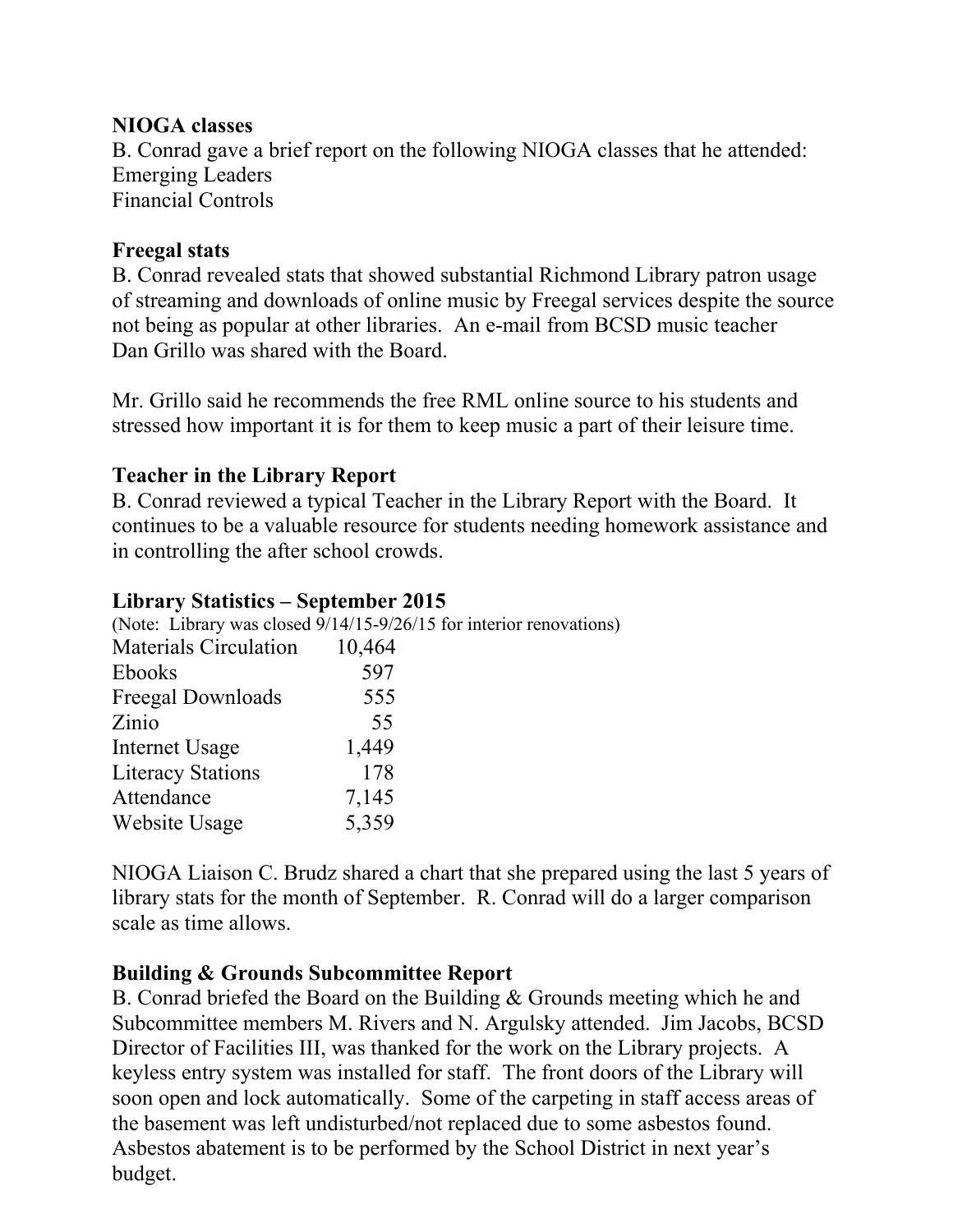The drive-thru bookdrop is now in place for patron use. A lift for the bookdrop was discussed. Patron requests for a ramp along the new stairway leading from St. Joseph's parking lot to aid bad knees, wheelchairs, walkers, and strollers was also discussed at the Building & Grounds meeting. A letter from the Library Board to the Board of Education is needed to request an ADA compliant ramp and railing. D. Warren will draft such a letter which can be signed at the November Board meeting.

Also discussed at the Building & Grounds meeting was the possibility of installing an Abitibi recycling bin next to the carriage house. When asked how the Library's new roof was holding up during the recent extremely rainy weather, B. Conrad commented that it was holding up well, no leaks.

## **"People are Not Reading the eBooks they buy"**

B. Conrad shared a September 20, 2015 article from Goodereader.com written by Michael Kozlowski entitled "People are Not Reading the e-Books they Buy Anymore".

### **New Business**

### **Approval of Genesee County Funds disbursement**

Upon the motion of M. Rivers, seconded by J. Reardon, the 2015-16 Genesee County Grant Fund Disbursement plan was approved. All members voted yes. Motion carried.

### **Subcommittees**

## **Finance Subcommittee meeting needed**

B. Conrad made the suggestion that the Finance Subcommittee be reaffirmed with membership and a schedule of meetings. M. Rivers and B. Stich volunteered to be on the committee which will meet October 29<sup>th</sup> from 9:30 a.m. - 10:30 a.m.

## **Art and Interiors subcommittee to form?**

J. Reardon and D. Warren volunteered to form an Art and Interiors subcommittee which will meet November  $10^{th}$  from 6:30 p.m. – 7:30 p.m.

## **Adjournment**

There being no further business, M. Rivers made a motion to adjourn the meeting at 7:35 p.m., seconded by D. Warren. All members voted yes. Motion carried.

Respectfully submitted, Bob Conrad, Clerk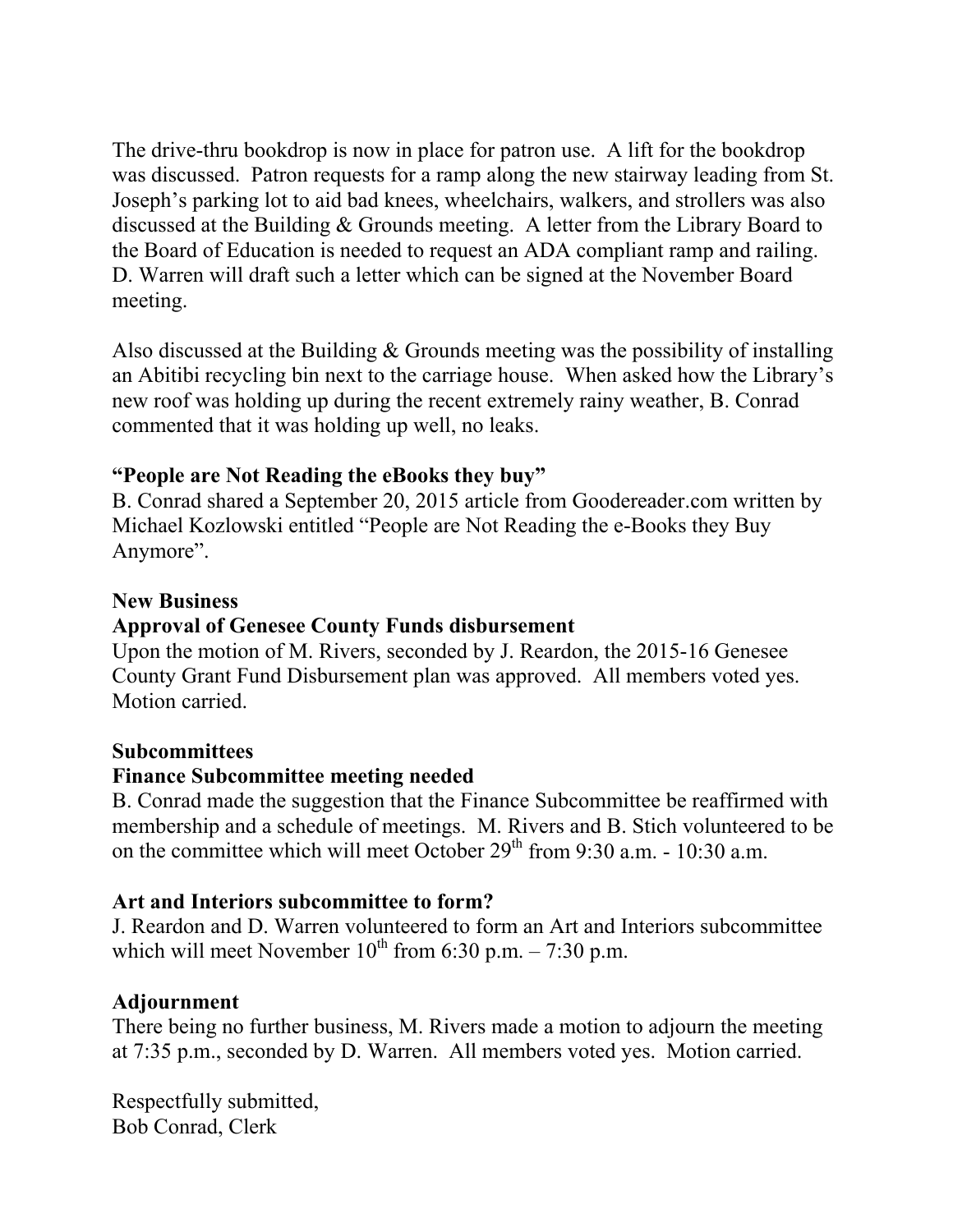### *Approved by the Library Board of Trustees December 14, 2015*  **Richmond Memorial Library Board of Trustees November 9, 2015**

The November meeting of the Library Board of Trustees was held on Monday, November 9, 2015. President Beth Stich called the meeting to order at 6:30 p.m.

Members present: Dana Warren, Beth Stich, Norm Argulsky, Jennifer Reardon and Michael Rivers

Also present: Colleen Brudz, Bob Conrad, Debra Levins and Carol Richardson

### **Approval of Minutes**

Upon the motion of N. Argulsky, seconded by J. Reardon, it was resolved to approve the minutes of the October 2015 meeting. All members voted yes. Motion carried.

### **Public to be Heard**

Josh Derrick gave a presentation to the Board requesting a screening of a performance called Bury My Heart with Tonawanda.

### **Approval of Invoices for Payment**

Upon the motion of M. Rivers, seconded by J. Reardon, it was resolved to approve the payment of \$1,762.44 on Supplemental Warrant 22. All members voted yes. Motion carried.

Upon the motion of M. Rivers, seconded by J. Reardon, it was resolved to approve the payment of \$3,260.03 on Supplemental Warrant 27. All members voted yes. Motion carried.

Upon the motion of M. Rivers, seconded by J. Reardon, it was resolved to approve the payment of \$27,369.79 on Warrant 28. All members voted yes. Motion carried.

Upon the motion of M. Rivers, seconded by J. Reardon, it was resolved to approve the manual check on Warrant 25. The amount of  $$6,867.84$  was received by P & A Administrative Services for October Health Care costs. All members voted yes. Motion carried.

### **September 2015 Summary of Revenues and Appropriations**

Upon the motion of M. Rivers, seconded by J. Reardon, it was resolved to approve the September 2015 Summary of Revenues and Appropriations. All members voted yes. Motion carried.

### **Quarterly Comparison Report**

Comparison figures of September 2014 to September 2015 estimated revenues and revenues to date were reviewed.

### **September 2015 Bank Reconciliations**

Upon the motion of M. Rivers, seconded by J. Reardon, it was resolved to approve the September 2015 Bank Reconciliations. All members voted yes. Motion carried.

After giving insight on financials, C. Richardson left the meeting at 6:53 p.m.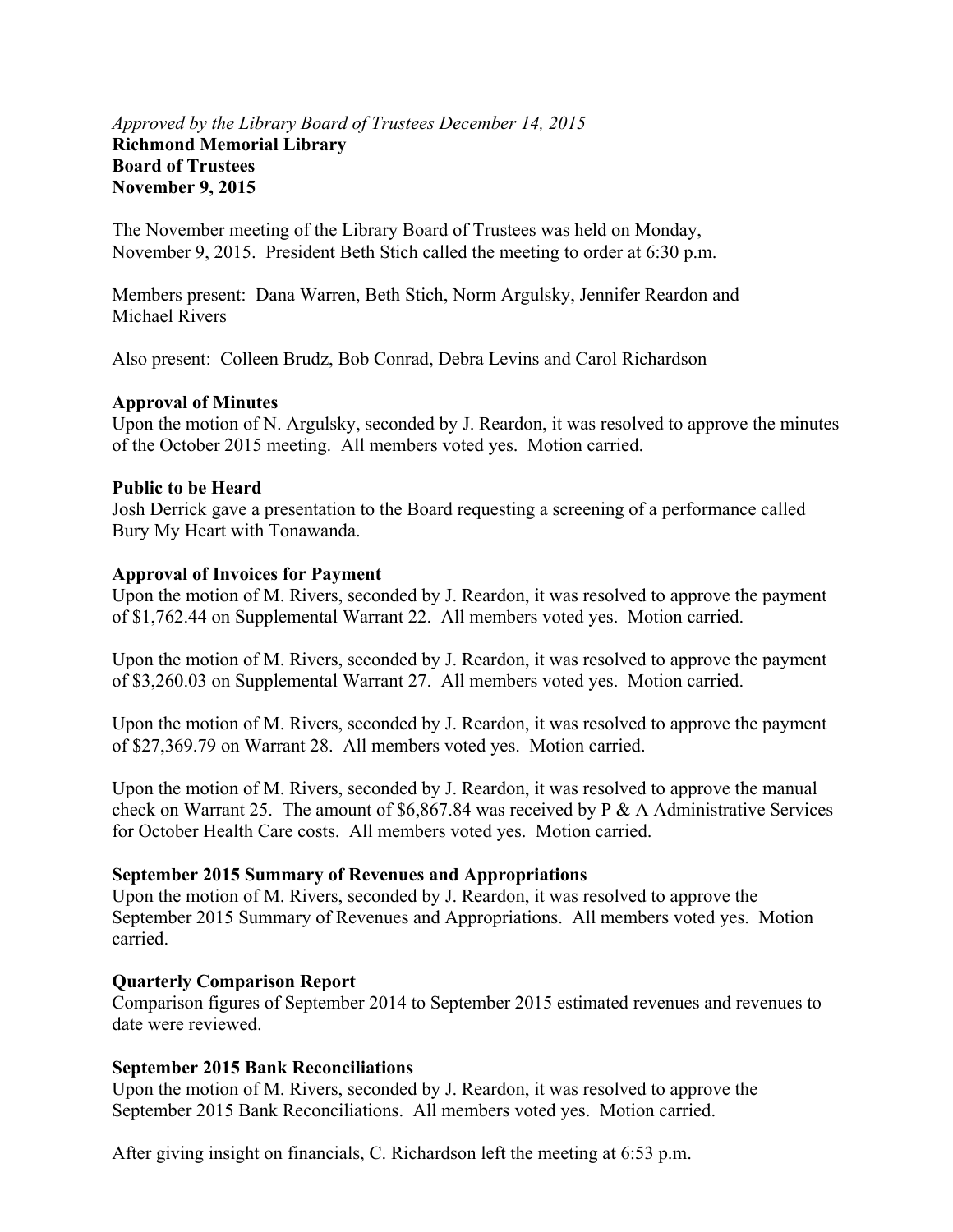### **Audit update**

Word from Kathryn Barrett, CPA/Director Freed Maxick regarding the Library Audit is that everything is in good form and financial statements are in the final stages of review. We should be receiving the PDF financial statements this week, which can be presented at the December meeting. Kathie is tentatively scheduled to present to the Board in January.

### **Report of Librarian**

#### **Correspondence**

B. Conrad received a letter from County Manager Jay Gsell regarding the proposed 2016 county budget. Mr. Gsell is recommending \$46,311 for the Genesee County Libraries, which is the same appropriation as last year.

### **Library Statistics – October 2015**

| <b>Materials Circulation</b> | 19,036 |
|------------------------------|--------|
| Ebooks                       | 527    |
| Freegal Downloads            | 390    |
| Zinio                        | 87     |
| <b>Internet Usage</b>        | 2,651  |
| <b>Literacy Stations</b>     | 369    |
| Attendance                   | 13,304 |
| Website Usage                | 6,348  |
|                              |        |

### **Leslie DeLooze's NYLA report**

Leslie DeLooze, Community and Adult Services Librarian, attended the NYLA Annual Conference held at Lake Placid, NY, along with other Library staff. She took the initiative to submit a detailed report of sessions and highlights of the conference to the Board, thanking them for the opportunity. Other staff members who attended the conference will be encouraged to submit a report as well.

### **Upcoming Youth Services programs**

A list of upcoming Youth Services programs was reviewed. Holiday and outreach programs were highlighted along with a new program called "Coloring with Kelly". This program is not only popular with youth ages 10 and up, but adults that were present have shown an interest as well.

This is in line with the recent phenomenon of coloring for adults. As an art therapy that not only let's adults escape everyday life, it is an opportunity for creativity in a non-judgmental way, building self-esteem and confidence. There may be an opportunity for the Richmond Library to expand on this growing interest for adults.

### **Tale for Three Counties announcement**

A Tale for Three Counties, the one-book community-reads program for Genesee, Orleans, and Wyoming Counties, announced the book for 2016 as *Black River* by S.M. Hulse. Author S.M. Hulse will speak at Richmond Memorial Library on Thursday, March 10 at 7:00 pm.

# **Report of Subcommittees**

### **Building and Grounds**

D. Warren is drafting a letter from the Library Board to the Board of Education to request an ADA compliant ramp/railing alongside the stairs leading to the parking lot.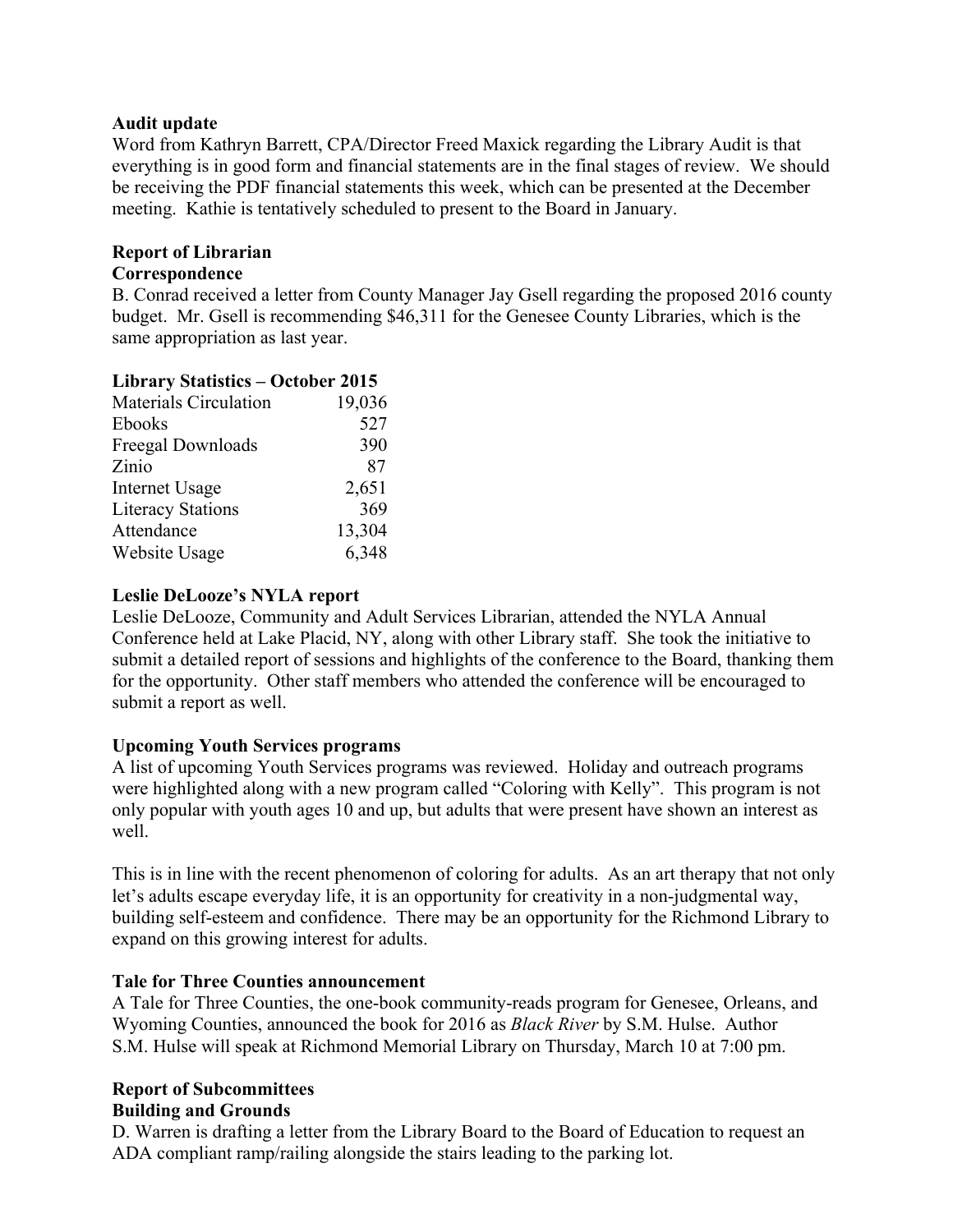### **Finance Subcommittee**

Finance subcommittee members M. Rivers, B. Stich and B. Conrad met October 29<sup>th</sup> to discuss the 2016-17 budget.

### **Arts & Interiors Subcommittee**

J. Reardon and D. Warren will host an Arts & Interiors subcommittee meeting on November  $10^{th}$ from 6:30 p.m.  $- 7:30$  p.m.

#### **New Business 2016 Holidays**

Upon the motion of M. Rivers, seconded by D. Warren, the 2016 holiday calendar was approved with changes. All members voted yes. Motion carried.

### **2016-2017 Board of Trustees Schedule**

Upon the motion of M. Rivers, seconded by D. Warren, the 2016-17 board meeting calendar was approved as presented. All members voted yes. Motion carried.

### **Other New Business**

- A couple of recent articles in the Batavia Daily News that mentioned the Library were shared with the Board. One was the Editor's point of view regarding library funding and the other was a letter to the editor in support of libraries by Donald Weyer.
- A letter to the Library Trustees from patron Eva Hamers was discussed. B. Conrad will reply to Ms. Hamers and address her concerns.
- The Independent Living Agency approached B. Conrad about manning a display of talking books once a week. The Board liked the idea and suggested B. Conrad look into it.
- B. Conrad suggested the Board consider an offer for the Library to become a fingerprinting center for Morpho Trust. The company would provide the library with equipment and infrastructure necessary to provide electronic live scan fingerprinting services to job applicants. The company would rent space from the Library and man the service. Since the Sage desk is not in use on Fridays and Saturdays, B. Conrad suggested the service be available those days. The opportunity would expand services for patrons, provide free advertising of library services, bring in potential patrons, and increase Library revenue from space rental.

### **Letter of Resignation**

B. Conrad informed the Board that Library Clerk Helen Cummings submitted her Letter of Resignation effective December 31, 2015. B. Conrad will obtain the current Library Clerk list from Civil Service for candidates.

### **Adjournment**

Upon the motion of N. Argulsky, seconded by D. Warren, the meeting was adjourned at 7:41 PM. All members voted yes. Motion carried.

Respectfully submitted, Bob Conrad, Clerk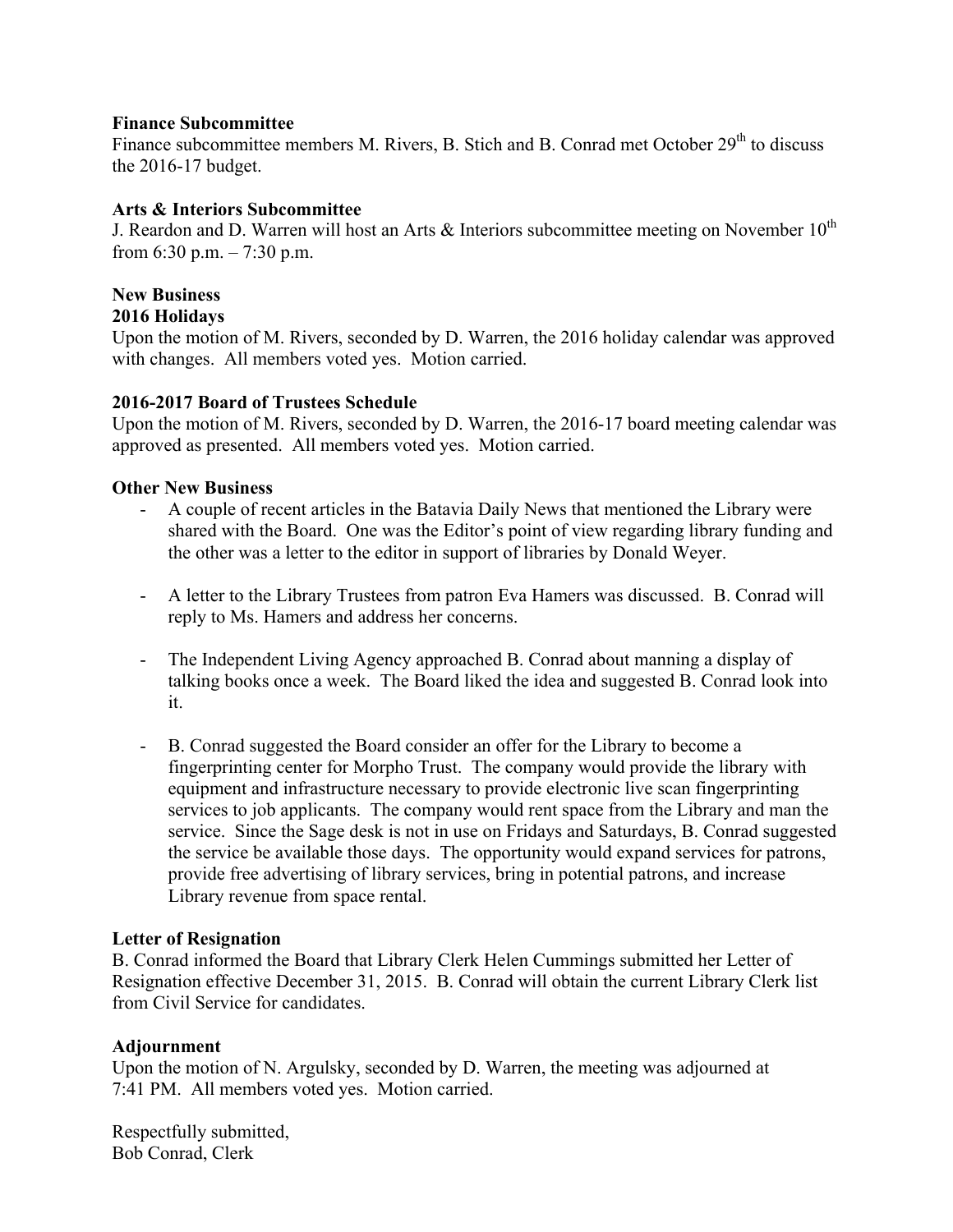## *Approved by the Library Board of Trustees January 11, 2016*  **Richmond Memorial Library Board of Trustees December 14, 2015**

The December meeting of the Library Board of Trustees was held on Monday, December 14, 2015. President Beth Stich called the meeting to order at 6:30 p.m.

Members present: Dana Warren, Beth Stich, Norm Argulsky, Jennifer Reardon and Michael Rivers

Also present: Colleen Brudz, Bob Conrad, and Debra Levins

## **Approval of Minutes**

Upon the motion of M. Rivers and seconded by N. Argulsky, it was resolved to approve the minutes of the November meeting as corrected. All members voted yes. Motion carried.

## **Public to be Heard -** None

## **Financials**

## **Approval of Invoices for Payment**

Upon the motion of D. Warren, seconded by M. Rivers, it was resolved to approve the payment of \$14,795.45 on Supplemental Warrant 29. All members voted yes. Motion carried.

Upon the motion of D. Warren, seconded by M. Rivers, it was resolved to approve the payment of \$99,578.30 on Supplemental Warrant 32. All members voted yes. Motion carried.

Upon the motion of D. Warren, seconded by M. Rivers, it was resolved to approve the manual check on Warrant 35. The amount of \$7,139.11 was received by P & A Administrative Services for November Health Care costs. All members voted yes. Motion carried.

Upon the motion of D. Warren, seconded by M. Rivers, it was resolved to approve the payment of \$28,476.09 on Warrant 33. All members voted yes. Motion carried.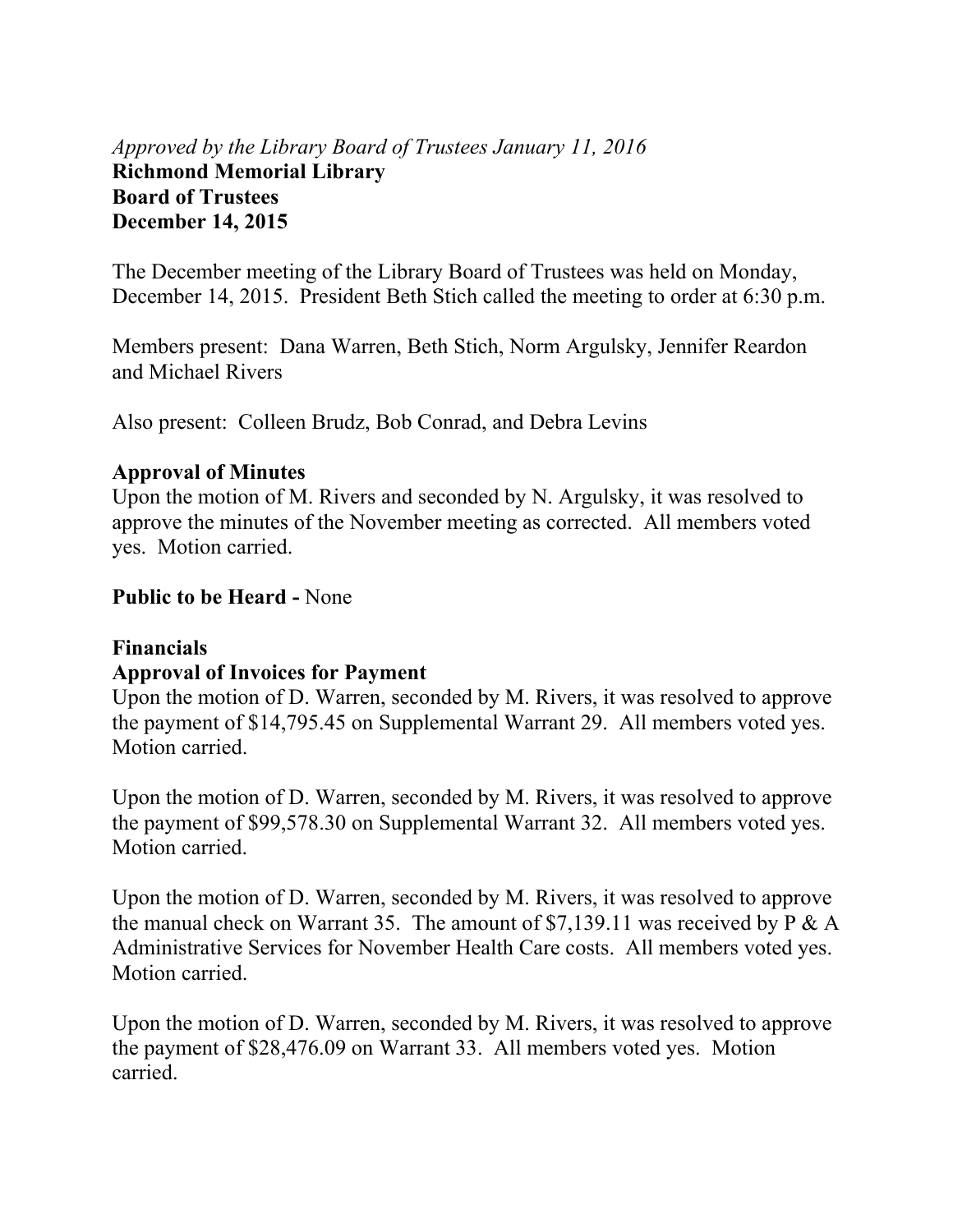## **Audit update**

Kathryn Barrett, CPA/Director Freed Maxick will present a review of the Library's audit at the January Board meeting.

## **Report of Librarian NYLA re: Help America Vote Act**

B. Conrad informed the Board that there will no longer be an exemption for school districts to use lever voting machines in the conduct of elections. The Library must now come into compliance with the provisions of the Help America Vote Act (HAVA) of 2002 and the Election Reform and Modernization Act (ERMA) of 2005. Since we no longer have an extension to use the lever voting machines, we must either move to optical scan balloting or use paper balloting methods compliant with the existing law.

It is cost-prohibitive for the Library to purchase and maintain optical scan balloting machines. The Board of Elections office will be contacted to review options available to us.

## **Empire Access for ISP and Telephone**

B. Conrad compared rates and found that Empire Access would be a better deal for the Library's phone and internet access, rather than combining Verizon and Time Warner. We can get approximately 13 times more bandwidth for about \$100 less per month.

## **Library Statistics – November 2015**

| <b>Materials Circulation</b> | 16,266 |
|------------------------------|--------|
| <b>Ebooks</b>                | 581    |
| Freegal Downloads            | 474    |
| Zinio                        | 41     |
| <b>Internet Usage</b>        | 2,322  |
| <b>Literacy Stations</b>     | 366    |
| Attendance                   | 12,485 |
| Website Usage                | 5,880  |

## **NYLA Conference Reports**

NYLA Conference reports from library staff were reviewed. The consensus from staff was that it was a great opportunity that was truly appreciated by all. New library contacts, program ideas, and information learned will surely benefit the Library.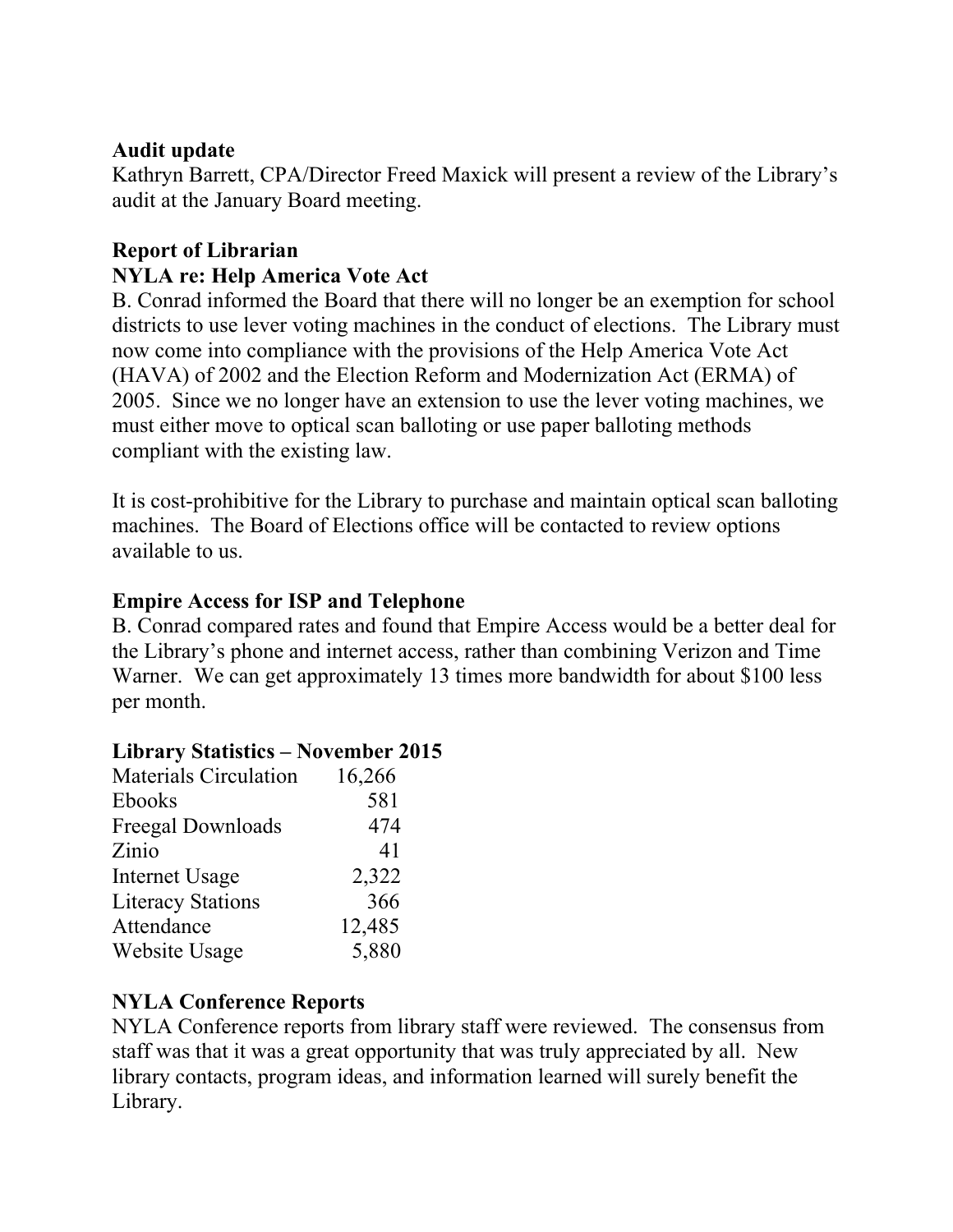## **Upcoming Youth Services Programs**

A list of upcoming Youth Service Programs was reviewed.

## **Tale and Adult Coloring Press Clippings**

Press clippings from Batavia Daily News Articles regarding "The Tale of Three Counties" selection for 2016 – S.M. Hulse's debut novel, Black River and the popularity of the Library's first-time "Adult Coloring Cool Out" were noted.

# **Report of Subcommittees**

## **Art & Interiors**

Reference Librarian Kathy Facer voluntarily gave a walking tour of the Library to Board Members/Arts & Interiors Subcommittee members Jennifer Reardon and Dana Warren. Kathy shared research information about the Library and the paintings within.

The Library walls will be painted to fix water damage areas and match the new carpet. Jen picked out paint chips and will get prices. The Arts & Interiors Subcommittee will meet again in January and will have an update for the next Board meeting.

## **New Business**

## **Approval of Appointment of Laura Peck as FT Library Clerk**

Upon the motion of N. Argulsky, seconded by J. Reardon, Laura Peck was appointed full-time Library Clerk at the rate of \$12.00 per hour. All members voted yes. Motion carried.

## **Approval of 2015 Holiday Revision (Day after Christmas Comp Day)**

Upon the motion of J. Reardon, seconded by N. Argulsky, it was resolved to revise the 2015 Holiday Calendar to clarify that staff who work Saturday, December  $26<sup>th</sup>$ , earn a comp day to be used within one month. All members voted yes. Motion carried. *[Note: See 2/08/16 Board Meeting Minutes for correction.]*

## **Approval of 2016 Budget Vote/Trustee Election Calendar**

Upon the motion of M. Rivers, seconded by N. Argulsky, the 2016 Budget Vote/Trustee Election Calendar was approved. All members voted yes. Motion carried.